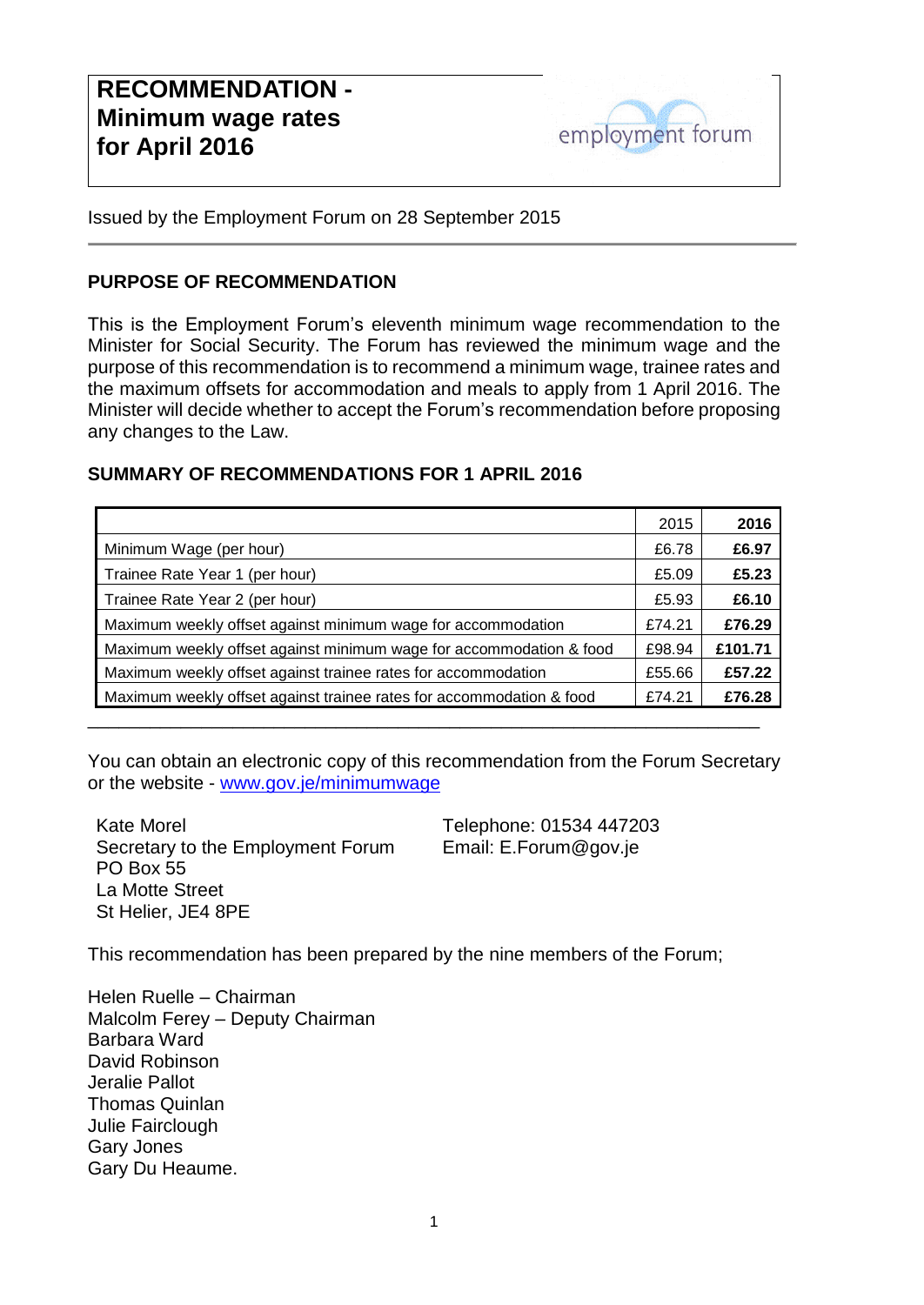# **RECOMMENDATION - Minimum wage rates for April 2016**



#### **INDEX Page**

| Section 1 - Background                                                |    |
|-----------------------------------------------------------------------|----|
| Section 2 – Minimum wages in other jurisdictions                      | 3  |
| Section 3 - Statistics and other information                          | 6  |
| Section 4 – Consultation method and outcomes                          | 14 |
| Section 5 - Recommendations                                           | 28 |
| Appendix 1 – Adult minimum wages relative to mean and median earnings | 35 |
| Appendix 2 – Low paid, minimum wage and trainee rate jobs in Jersey   | 36 |
| Appendix 3 – Selection of quotes from consultation responses          | 38 |
|                                                                       |    |

#### **SECTION 1 - BACKGROUND**

The Employment (Jersey) Law 2003 (the 'Employment Law') gives employees in Jersey the right to receive a minimum wage or a trainee rate for each hour worked. The Employment Law also requires the independent Employment Forum (the 'Forum') to consult on the level of the minimum wage and make recommendations to the Minister for Social Security (the 'Minister'). In making its recommendations, the Forum is required by Law to consult and to consider the effect of the legislation on the economy and on competitiveness.

The States of Jersey decided in  $2010<sup>1</sup>$  that the Forum must also have regard to the States objective that the minimum wage should be set at 45 percent of average earnings by 2026, subject to consideration of economic conditions and the impact on competitiveness and employment of the low paid in Jersey.

The Employment Law provides that the Minister may refer matters to the Forum that relate to the minimum wage and requires the Forum to take into account any particular factors specified by the Minister in making its recommendations. The Minister wrote to the Forum on 27 March 2015 to confirm that she supports the States aspiration to increase the minimum wage to a level that is equivalent to 45 percent of average earnings by 2026, subject to consideration of jobs, competitiveness and the economy. The Minister commented that the Forum achieves this balance very well each year and that she is confident that the Forum will continue to do so.

The Minister also noted that the UK government had accepted the recommendation of the Low Pay Commission for a 3 percent increase in the National Minimum Wage for adult workers to £6.70 per hour from October 2015. This is the biggest real-terms rise in seven years. The Minister asked the Forum to consider and report on any circumstances in which it might be able to recommend bigger minimum wage increases in the future. The Forum will consider this issue and report to the Minister as part of this review. The Forum's recommendation will also reflect on the UK government's plans to introduce a 'National Living Wage' of £7.20 per hour for over

-

<sup>1</sup> P.26/2010, as amended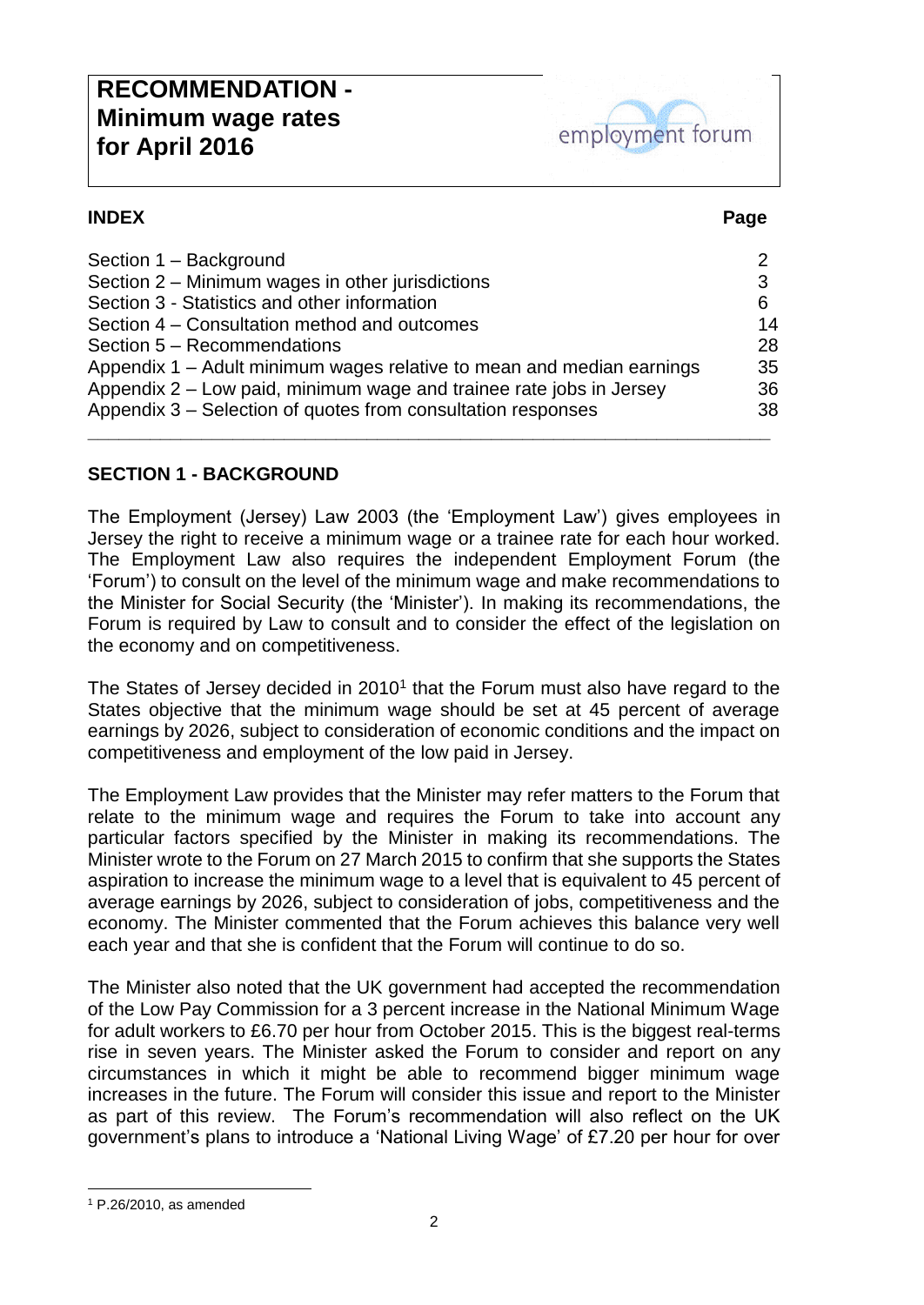25's from 1 April 2016. However, these plans were announced in July 2015, after the Forum's minimum wage survey had been released.

#### **Previous Recommendation**

In September 2014, the Forum had recommended that the minimum wage should increase by 2.3 percent to £6.78 per hour. The Minister accepted the Forum's recommendation and the minimum wage rates increased from 1 April 2015. A summary of the recommendation and the evidence that supported it was provided in the Forum's latest minimum wage consultation paper<sup>2</sup>. All of the Forum's minimum wage recommendations can be found on the website<sup>3</sup>.

#### **SECTION 2 – MINIMUM WAGES IN OTHER JURISDICTIONS**

#### **United Kingdom**

The minimum wage in the UK for workers over age 21 will increase to £6.70 per hour on 1 October this year, as recommended by the Low Pay Commission (LPC). Table 1 sets out the current rates.

The LPC issued a consultation in July 2015 that included the following statement;

*"The Government is introducing the National Living Wage: a mandatory new rate for all workers aged 25 and above comprised of the adult rate and an initial 50 pence Living Wage Premium. The National Living Wage will apply from April 2016, at a rate of £7.20 an hour. Once introduced this will become the rate for workers aged 25 and over. Only 21-24 year olds will be paid at the adult rate of the National Minimum Wage. The Government has set out an ambition that the National Living Wage should continue to increase each April to reach 60 per cent of median earnings by 2020, with an objective to have a National Living Wage of over £9 an hour by 2020."<sup>4</sup>*

The UK Government has asked the LPC to report to it twice in 2016;

- Report by February 2016 on the four existing National Minimum Wage rates for October 2016 (the 16-17 year old rate, the youth development rate for those aged 18-20, the apprentice rate and the adult rate).
- Report by October 2016 on the future level of the National Living Wage for April 2017, taking into account the pace of the increase, the state of the economy, employment levels, unemployment levels and relevant policy changes.

<sup>-</sup><sup>2</sup> [www.gov.je/Government/Consultations/Pages/MinimumWageConsultation2015.aspx](http://www.gov.je/Government/Consultations/Pages/MinimumWageConsultation2015.aspx)

[www.gov.je/minimumwage](http://www.gov.je/minimumwage)

<sup>4</sup> [www.gov.uk/government/consultations/national-minimum-wage-2015-2016-evidence](http://www.gov.uk/government/consultations/national-minimum-wage-2015-2016-evidence)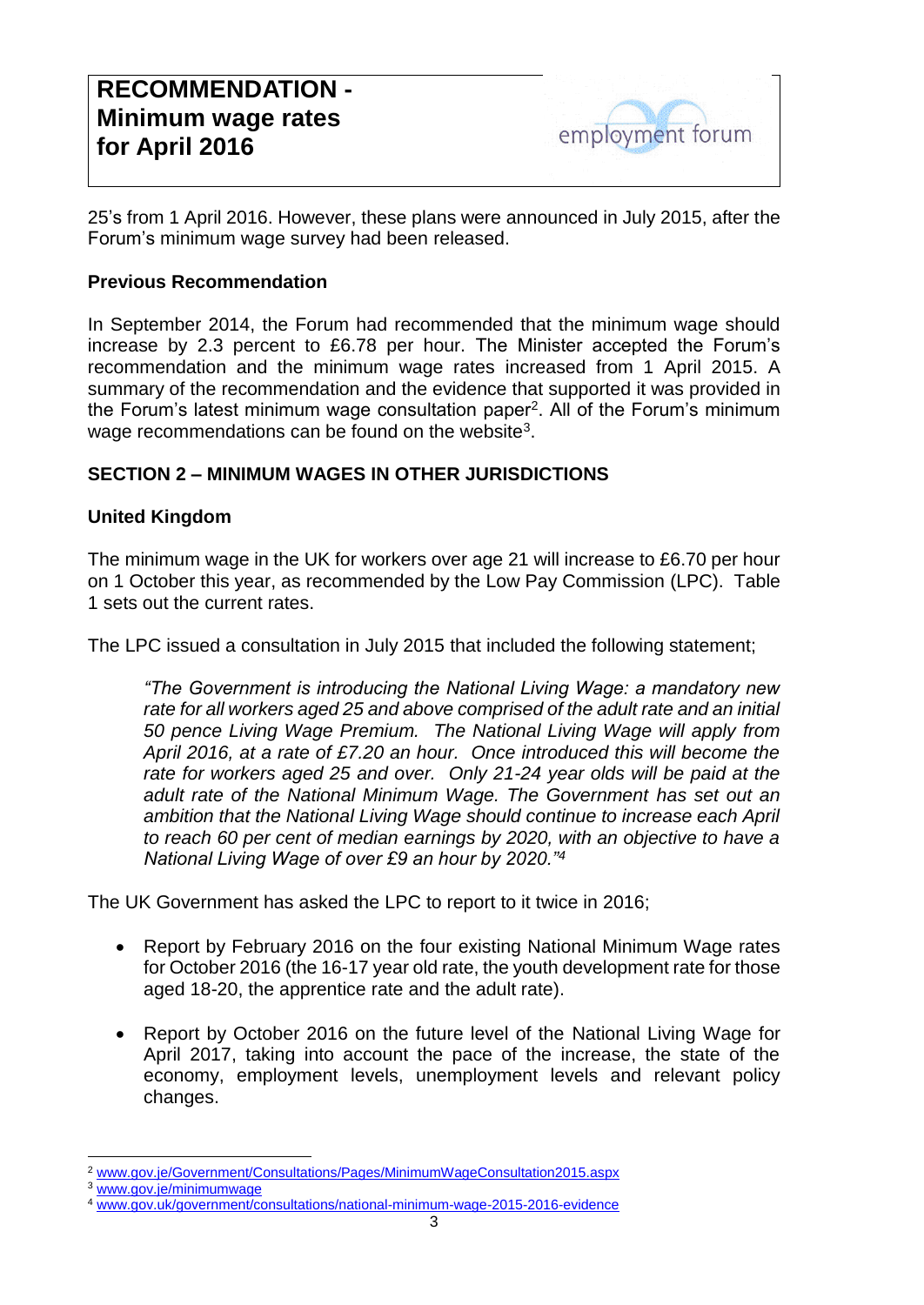The LPC is currently seeking views on the existing rates, as well as initial evidence on the potential impact of the National Living Wage. It intends to consult further in 2016 on the future rate of the National Living Wage.

| Table 1 - Minimum wage rates in the UK |
|----------------------------------------|
|----------------------------------------|

| Rate                        | Age range        | <b>Current</b> | <b>Hourly rate</b> | % increase |
|-----------------------------|------------------|----------------|--------------------|------------|
|                             |                  | hourly rate    | from 1/10/15       |            |
| <b>National Living Wage</b> | $25+$            | <b>NA</b>      | <b>NA</b>          | <b>NA</b>  |
| Adult                       | $21 - 24$        | £6.50          | £6.70              | 3.1        |
| Youth development           | $18 - 20$        | £5.13          | £5.30              | 3.3        |
| Young person                | $16 - 17$        | £3.79          | £3.87              | 2.1        |
| Apprentices                 | Aged 16 to       | £2.73          | £3.30              | 20.9       |
|                             | 18, or 19+ in    |                |                    |            |
|                             | their first year |                |                    |            |

The maximum offset against the minimum wage for accommodation is £37.45 per week.

#### **Isle of Man**

In October 2014, the Isle of Man introduced a new higher minimum wage rate of £6.65 per hour for workers aged 21 and over. The minimum wage rates for all other age groups were frozen; the hourly rate for workers aged 18 to 21 remained at the 2013 adult rate of £6.40 per hour and all other rates remained at the 2011 rates (see Table 2). The maximum offset for accommodation is £38.50 per week.

The Isle of Man's Minimum Wage Committee invited members of the public to submit comments on the minimum wage by the end of July 2015. Any new rates are expected to be announced in October 2015 and are likely to come into force in January 2016, rather than October 2015.

| Table 2 - Minimum wage rates in the Isle of Man |  |
|-------------------------------------------------|--|
|-------------------------------------------------|--|

| Rate             | Age range            | <b>Current</b> | <b>Hourly rate</b> | % increase |
|------------------|----------------------|----------------|--------------------|------------|
|                  |                      | hourly rate    | from 1/01/16       |            |
| Minimum wage     | $21 + (new in 2014)$ | £6.65          | Not announced      |            |
| Minimum wage     | 18+                  | £6.40          | Not announced      |            |
| Trainee (6 mths) | $18 +$               | £5.24          | Not announced      |            |
| Young person     | 17                   | £5.24          | Not announced      |            |
| Young person     | 16                   | £4.67          | Not announced      |            |

#### **Guernsey**

The States of Guernsey has approved new minimum wage rates to apply from 1 October 2015, as shown in Table 3.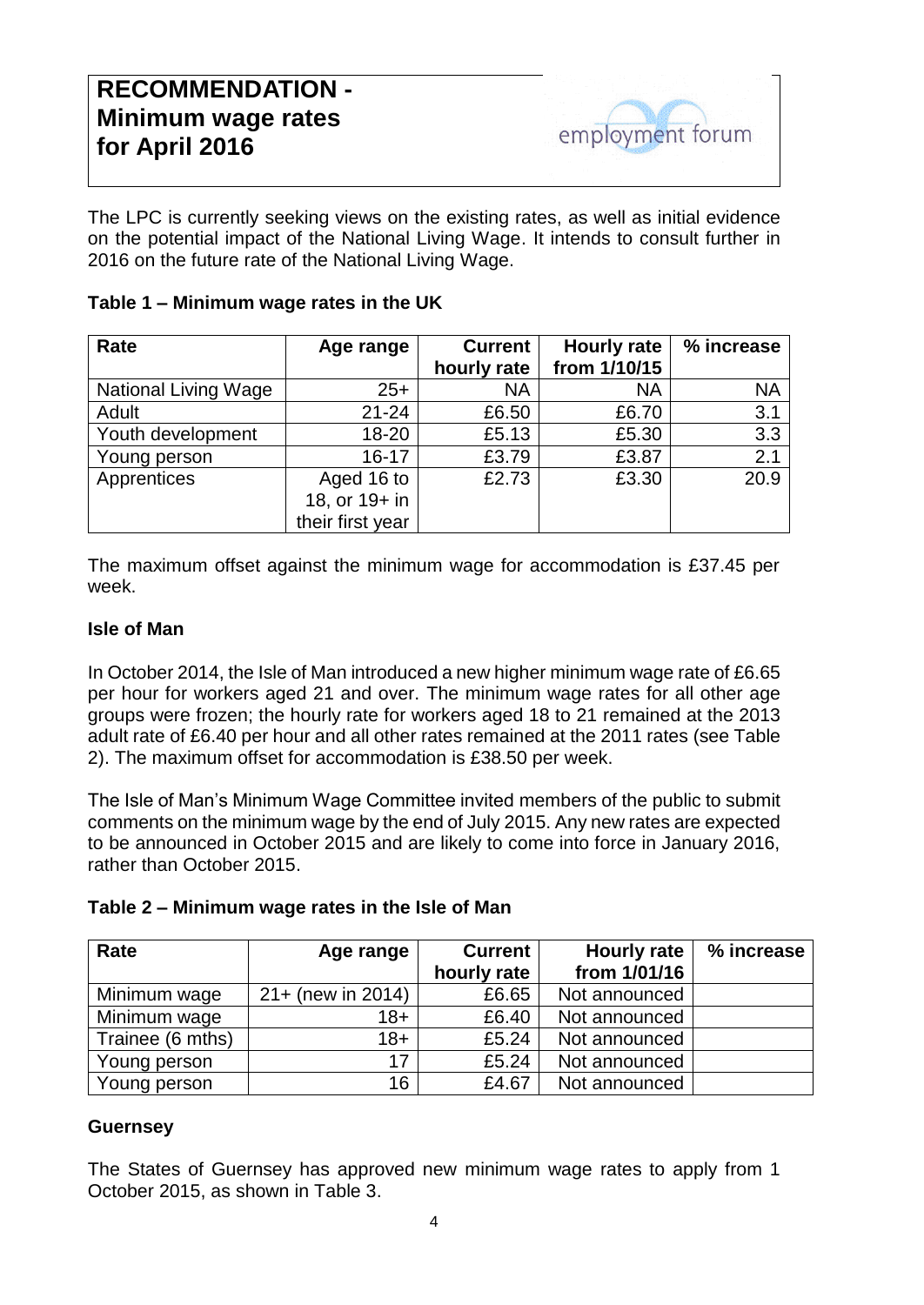The States of Guernsey decided that the young persons' rate must be equalised with the adult rate and so greater increases have been applied to the young person's rate each year in order to reduce the difference between the two rates. The maximum offsets against the minimum wage will remain at the 2014 rates; £64 per week for accommodation and £92 per week for accommodation and food.

#### **Table 3 – Minimum wage rates in Guernsey**

| Rate         | Age range | <b>Current</b><br>hourly rate | Hourly rate<br>from 1/10/15 | % increase |
|--------------|-----------|-------------------------------|-----------------------------|------------|
| Minimum wage | $18 +$    | £6.65                         | £6.85                       | 3.0        |
| Young person | $16 - 17$ | £5.55                         | £6.10                       | 9.9        |

#### **International minimum wages**

It is helpful to look at the minimum wage systems in other jurisdictions for comparison purposes, however the Forum is mindful that the underlying economic conditions are different in each case, as are the minimum wage systems themselves in terms of what counts towards minimum wage pay, the age at which the minimum wage rate applies and the mechanism and date for increasing the minimum wage.

In its 2015 report on the National Minimum Wage<sup>5</sup>, the LPC reported that "Changes *made by countries to their NMW rates or wage arrangements over the past year were often linked to the policy and economic context within each country. Those countries with a higher minimum wage than the UK's (such as Australia, France, The Netherlands and New Zealand) generally uprated their minimum wage, while those with a lower one (such as Spain and Greece) continued to freeze their rates. This latter group continues to face severe economic conditions and in some cases, has specific minimum wage terms linked to international loans. An exception to this rule is Portugal, which, following a two and a half year recession, uprated its minimum wage by 3.9 per cent in 2014 after its first full year of growth."*

The median wage is often used as a standard to make minimum wage comparisons across jurisdictions, rather than the mean wage which is usually higher than the median when the same data is used. Jersey's current minimum wage of £6.78 per hour represents 49.3 percent of the June 2014 median weekly earnings and 40.5 percent of the June 2014 mean weekly earnings (based on a 40 hour week in each case). In the UK, the minimum wage has tended to be equivalent to around 46-47 percent of median earnings, however the new 'national living wage' for those over age 25 will lift that percentage to around 55 percent of the median, with a view to reaching 60 percent of the median by 2020, subject to the recommendations of the LPC. Appendix 1 provides a comparison of adult minimum wages in other jurisdictions relative to the levels of mean and median earnings in those jurisdictions.

<sup>-</sup><sup>5</sup> Appendix 3[. www.gov.uk/government/publications/national-minimum-wage-low-pay-commission-report-2015](http://www.gov.uk/government/publications/national-minimum-wage-low-pay-commission-report-2015)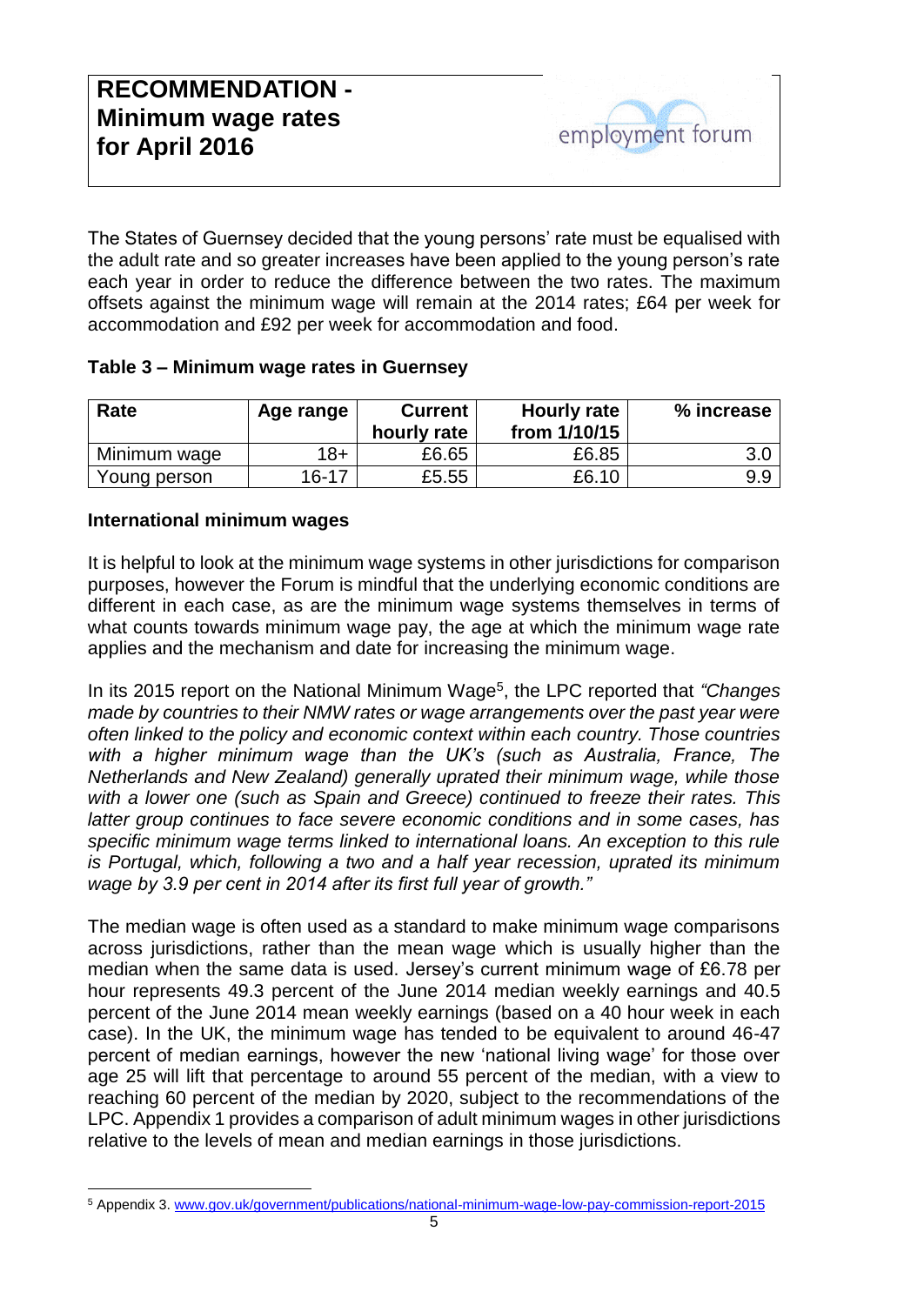

#### **SECTION 3 – STATISTICS AND OTHER INFORMATION**

#### **Prices**

The Retail Prices Index (RPI) is the main measure of inflation in Jersey. It measures the change from quarter to quarter in the price of the goods and services purchased by an average household in Jersey.

According to the latest report of the States of Jersey Statistics Unit (the 'Statistics Unit')<sup>6</sup>, during the twelve months to June 2015, the All-Items RPI increased by 0.9 percent.

Underlying inflation is measured by  $RPIX<sup>7</sup>$  and  $RPIY<sup>8</sup>$ . Over the twelve months to June 2015, RPIX and RPIY both increased by 1.0 percent. The annual rate of increase in the RPI Low Income<sup>9</sup> in the 12 months to June 2015 was 1.1 percent.

According to the latest report of the Fiscal Policy Panel (FPP)<sup>10</sup>, inflation in Jersey is expected to increase from the current low rates and is forecast to increase by 2.0 percent in 2016 and by 3.0 percent in 2017.

In Guernsey, the annual rate of increase in the RPI over the 12 months to June 2015 was 1.9 percent (1.0 percentage points greater than Jersey). In the UK, the annual rate of increase in the RPIJ $11$  (which provides the appropriate comparison with Jersey's RPI) was 0.4 percent over the same period. Over the ten year period from 2005 to 2015, the overall increase of the RPI in Jersey (30%) has been similar to that in Guernsey (32%) and to that of the RPIJ in the UK (28%).

A comprehensive comparison of overall relative consumer price levels in Jersey and the UK was published by the Statistics Unit in March 2014.The report stated that price levels for consumer goods and services (excluding housing costs, health and education) in Jersey were 9 percent greater than the UK average. Of the regions considered in the report, Jersey has the highest Price Level Indices (PLI) which implies that Jersey is the most expensive.

The most recent report comparing consumer prices (June  $2015$ )<sup>12</sup> looked in more detail at the groups that make up the RPI. For example, the food group saw prices peak in 2008, with both Jersey and the UK recording annual changes of more than 10 percent, but more recently the food group has decreased on an annual basis; over the twelve months to June 2015, food prices decreased by 1.3 percent in Jersey, by 2.1 percent the UK, and by 0.4 percent in Guernsey.

<sup>7</sup> RPIX: the RPI excluding mortgage interest payments.

-

<sup>8</sup> RPIY: the RPI excluding mortgage interest payments and the effect of indirect taxes, including GST.

<sup>11</sup> RPIJ was first published by the UK Office for National Statistics in March 2013.

<sup>6</sup> [www.gov.je/government/jerseyworld/statisticsunit/prices/pages/inflation.aspx](http://www.gov.je/government/jerseyworld/statisticsunit/prices/pages/inflation.aspx)

<sup>&</sup>lt;sup>9</sup> RPI Low Income; the consumer price index for households in the lowest income quintile.

<sup>10</sup> [www.gov.je/government/departments/chiefministers/chiefministerssections/pages/fiscalpolicypanel.aspx](http://www.gov.je/government/departments/chiefministers/chiefministerssections/pages/fiscalpolicypanel.aspx)

<sup>12</sup>[www.gov.je/SiteCollectionDocuments/Government%20and%20administration/R%20Price%20comparisons%2](http://www.gov.je/SiteCollectionDocuments/Government%20and%20administration/R%20Price%20comparisons%20June%202015%2009092015%20SU.pdf) [0June%202015%2009092015%20SU.pdf](http://www.gov.je/SiteCollectionDocuments/Government%20and%20administration/R%20Price%20comparisons%20June%202015%2009092015%20SU.pdf)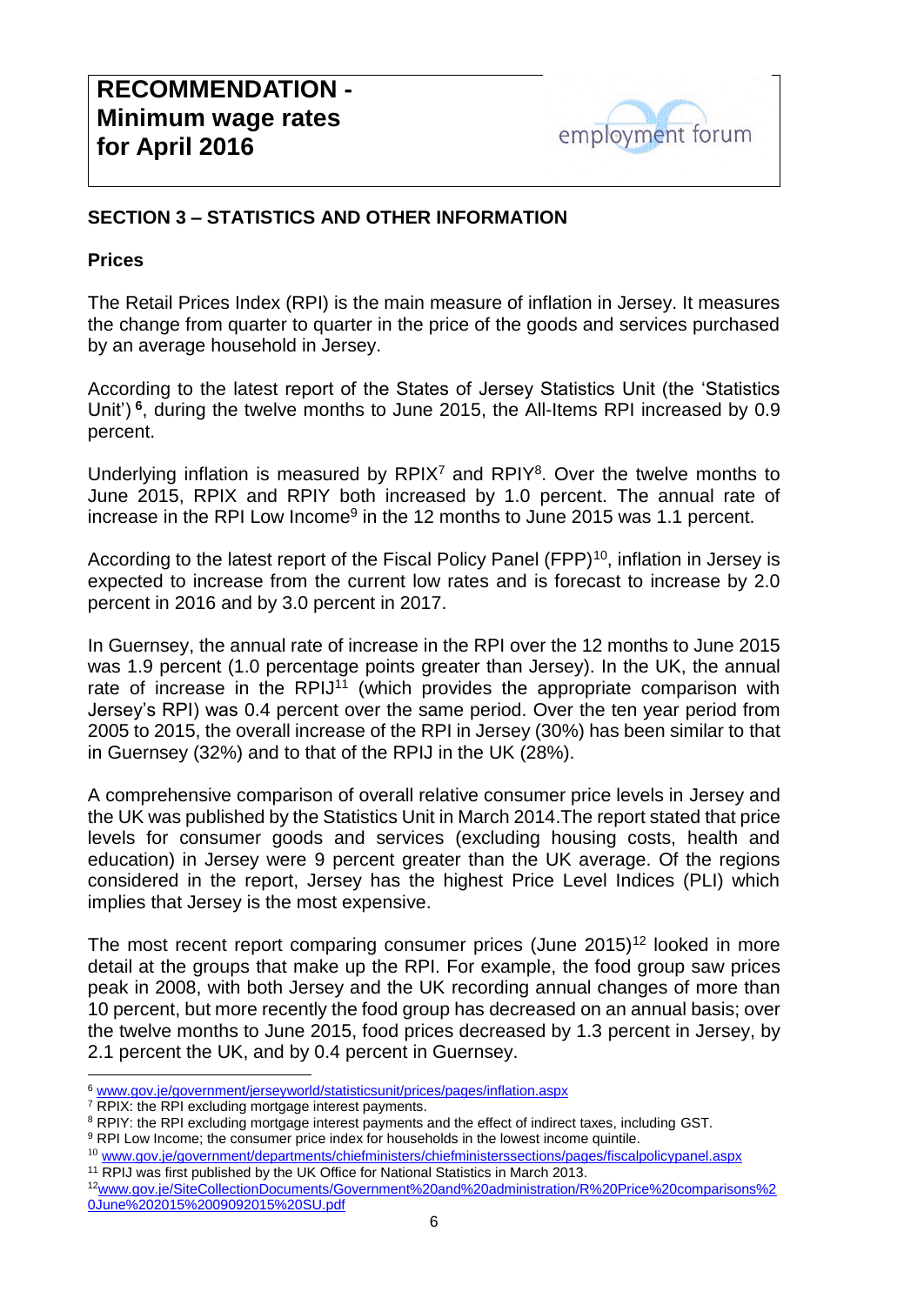#### **Retail sales**

According to the report of the Statistics Unit on the retail sales figures for quarter 2 of 2015, the seasonally adjusted total **volume** of retail sales in Jersey was two percent higher than in the second quarter of 2014. This applied in both the food sector and in the non-food sector. This was the fourth consecutive quarter for which an increase in the total volume of retail sales has been recorded on an annual basis.<sup>13</sup>

The seasonally adjusted total **value** of retail sales in the second quarter of 2015 was essentially at the same level as in the second quarter of 2014. The total value of retail sales in predominantly food stores was 1 percent higher than a year earlier and the total value of retail sales in predominantly non-food stores was 1 percent lower than a year earlier.

By comparison, in the UK, the volume of retail sales in August 2015 is estimated to have increased by 3.7 percent compared with August 2014. The amount spent in the retail industry increased by 0.2 percent in the same period.

#### **Earnings**

1

The Statistics Unit's June 2015 Index of Average Earnings<sup>14</sup> measures changes in average earnings between the last weeks of June 2014 and June 2015. The number of employees whose earnings were used to calculate the index represents over half (51%) of all workers in Jersey.

The average weekly earnings of workers in Jersey was 1.8 percent higher in June 2015 than in June 2014. The annual increase is 0.8 percentage points lower than that of the previous twelve month period. The latest increase is lower than the preceding five-year average of 2.0 percent per annum and is below the long-term annual average of 4.5 percent per annum since 1990. In the years since the global economic downturn in 2008, average earnings increases have been lower than in each of the previous 10 years.

Average earnings in the public sector in the year to June 2015 were unchanged (0.0 percent) which was the lowest annual rate of increase for any sector. Average earnings in the private sector rose by 2.2 percent overall in the same period and the majority of sectors within the private sector saw average earnings increase by between 1 and 3 percent;

- 3.2 percent increase in financial services (the largest increase in this sector since 2008)
- 1.9 percent increase in wholesale and retail
- 1.7 percent increase in hotels, restaurants and bars

<sup>13</sup> [www.gov.je/News/2015/pages/RetailSalesQ22015.aspx](http://www.gov.je/News/2015/pages/RetailSalesQ22015.aspx)

<sup>14</sup> [www.gov.je/Government/JerseyWorld/StatisticsUnit/EmploymentEarnings/Pages/Earnings.aspx](http://www.gov.je/Government/JerseyWorld/StatisticsUnit/EmploymentEarnings/Pages/Earnings.aspx)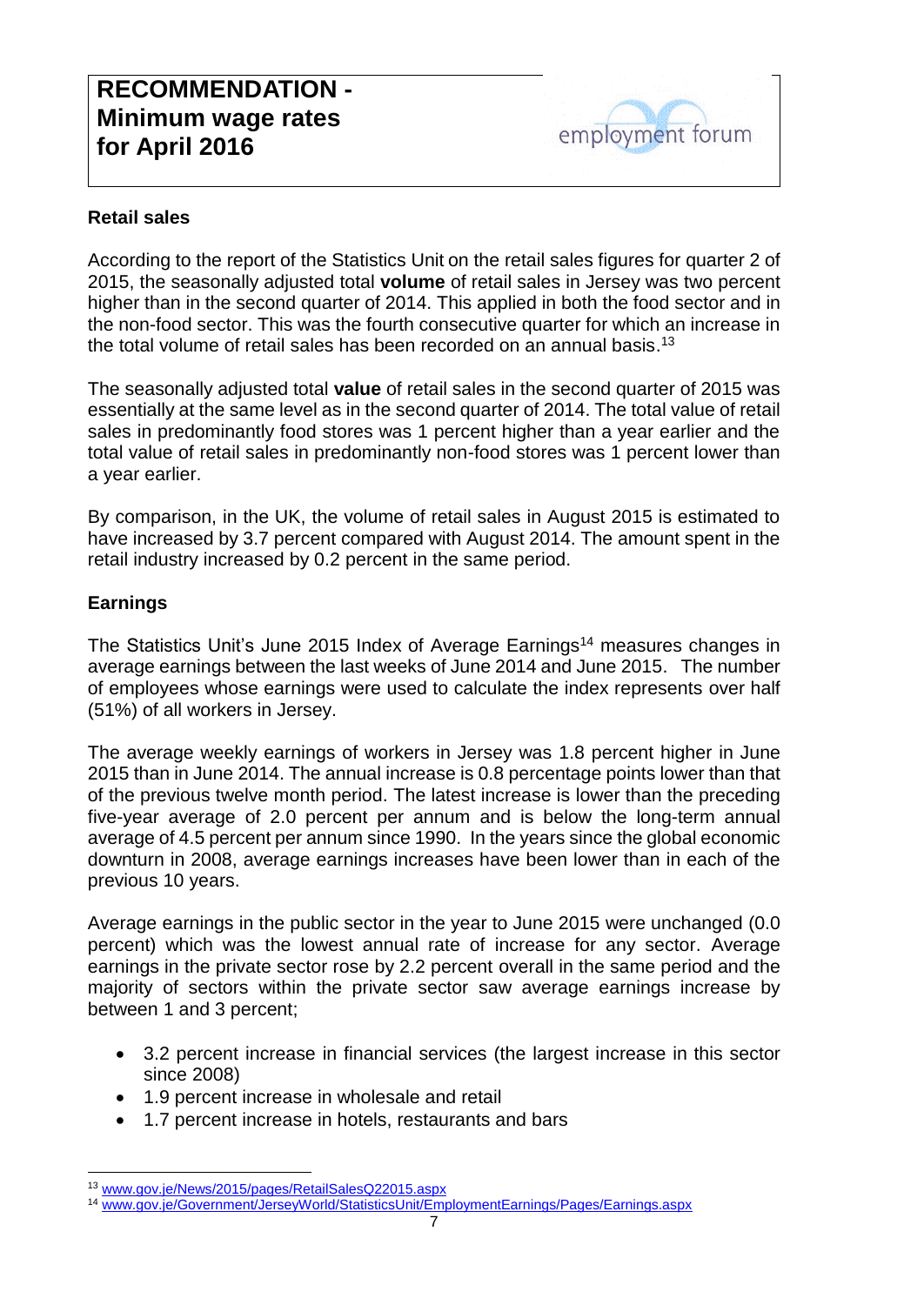# **RECOMMENDATION - Minimum wage rates for April 2016**

 0.5 percent increase in agriculture (according to the average earnings report this may be attributed to the April 2015 minimum wage increase and fewer hours being worked in that sector in June 2015 compared to June 2014)

According to the latest report of the FPP<sup>15</sup>, average earnings in Jersey are forecast to rise by 3.0 percentage points in 2016 and by 4.0 percentage points in 2017.

Average earnings data also provides information on the **level** of earnings. The level of mean weekly earnings per full-time equivalent employee in June 2015 was £680 per week, £10 higher than reported for June 2014. Average weekly earnings by sector ranged from £380 per week in hotels, restaurants and bars (unchanged from June 2014), to £960 per week in financial services (£20 more than June 2014)<sup>16</sup>. For other lower-paying sectors, the levels of mean weekly earnings for June 2015 were as follows;

- £420 per week in agriculture (£60 less than June 2014),
- £480 per week in wholesale and retail (£10 more than June 2014)

The earnings distribution is skewed towards higher values, which means that the mean statistic provides a numerically greater measure of "average" earnings than the median. However, the Statistics Unit has reported this year that *"the median average cannot be determined from the data collected for the Index of Average Earnings, since calculation of the median requires earnings at an individual level rather than at a company level"*. In June 2014, the level of median weekly earnings of full-time equivalent employees in Jersey was estimated at £550 per week. <sup>17</sup> The Statistics Unit is expected to release a median figure later in 2015 when the data from the latest income distribution survey has been analysed.

As shown in Chart 1, earnings in Jersey have increased at a lower rate than prices between 2010 and 2012, however the latest increase is the third consecutive year in which earnings have risen at a greater rate than prices. Earnings increased by 0.9 percentage points more than retail prices in the year to June 2015.

Since 1990, average earnings in Jersey have increased by 190 percent in nominal terms. However, in **real terms** (after adjusting for retail price inflation), average earnings have increased by 19 percent over this period and have been essentially flat since 2001 (increasing by less than 1 percent in that 14 year period).

<sup>1</sup> <sup>15</sup> [www.gov.je/government/departments/chiefministers/chiefministerssections/pages/fiscalpolicypanel.aspx](http://www.gov.je/government/departments/chiefministers/chiefministerssections/pages/fiscalpolicypanel.aspx)

<sup>&</sup>lt;sup>16</sup> These figures must be considered as estimates with an uncertainty of approximately £20.

<sup>&</sup>lt;sup>17</sup> The Jersey Income Distribution Survey (IDS) collected household and individual income information that allowed the Statistics Unit to provide an estimate of median income.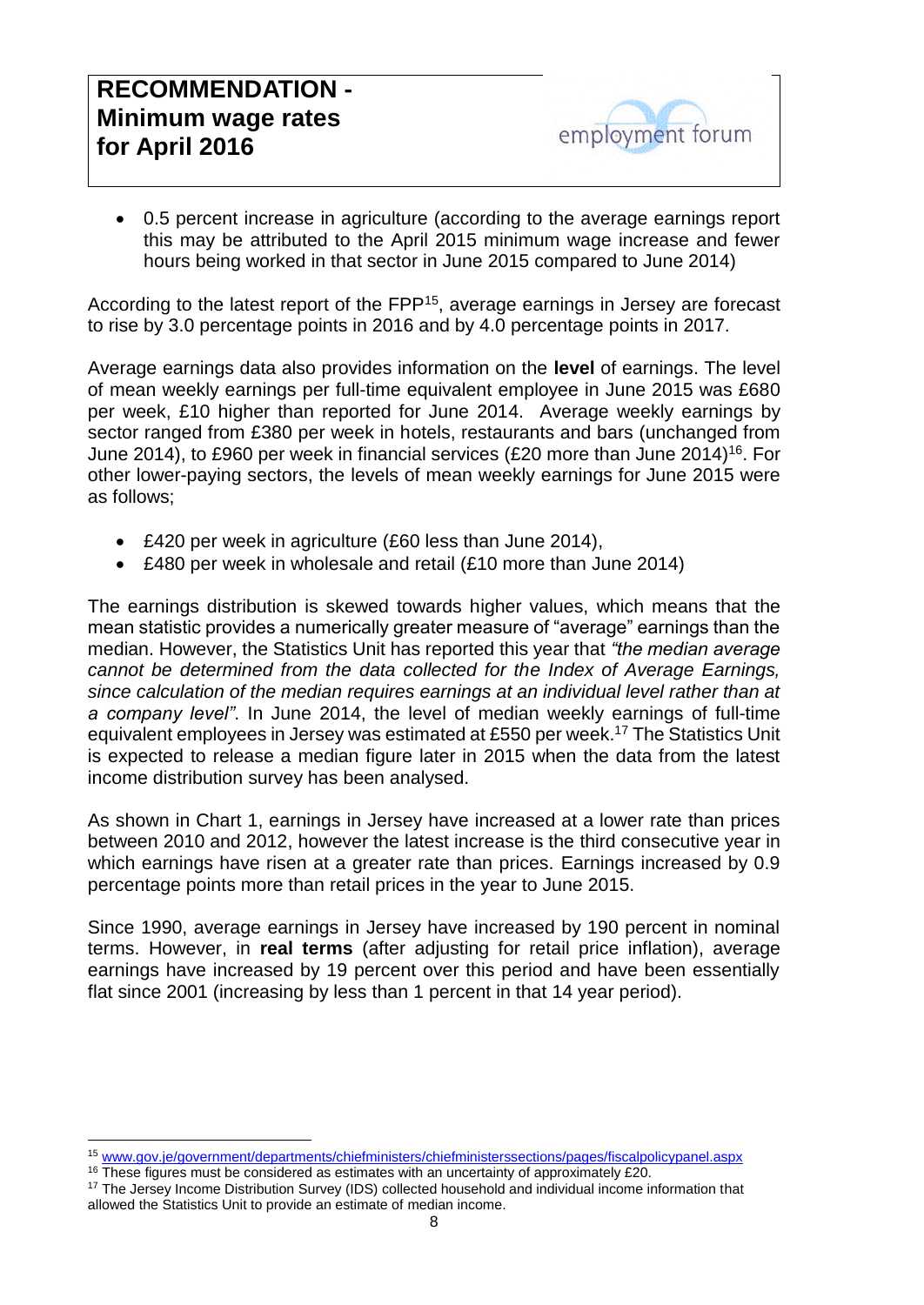# **RECOMMENDATION - Minimum wage rates for April 2016**



#### **Chart 1: Percentage change in average earnings and retail prices index**

employment forum

Source: States of Jersey Statistics Unit

Over the 12 months to June 2015, average earnings in the UK increased by 2.8 percent compared to 1.8 percent in Jersey. The two measures are not strictly comparable, but it can be inferred that average earnings in Jersey increased at a lower rate than in the UK in that period. Guernsey does not collect equivalent average earnings data, but nominal median earnings were reported to be 2.2 percent higher in 2014 than in 2013.

#### **Employment**

The latest Labour Market Report<sup>18</sup> shows that total employment in Jersey in December 2014 was 57,250<sup>19</sup> which is 1,980 (3.7 percent) higher than in December 2013. This follows a five year period (2008 to 2013) where total employment in Jersey had been relatively flat.

Both total and private sector employment in December 2014 were the highest recorded for these December measures to date. Public sector employment was 8,280, an increase of 30 since the previous year. The increase in total employment was driven by the private sector which reported an increase of 1,950 staff to 48,970. The biggest staff increases were in the finance sector but most of the private sectors reported staff increases, as follows:

- up by 400 in finance
- up by 360 in wholesale and retail
- up by 360 in education, health and other services
- up by 310 in construction
- up by 300 in miscellaneous business activities
- up by 150 in hotels, restaurants and bars
- up by 80 in transport, storage and communications

<sup>-</sup><sup>18</sup> [www.gov.je/Government/Pages/StatesReports.aspx?ReportID=1293](http://www.gov.je/Government/Pages/StatesReports.aspx?ReportID=1293)

<sup>19</sup> Employment numbers are a count of jobs filled, not unique individual employees. Some people are therefore counted more than once in the figures if they are employed in more than one job with different businesses.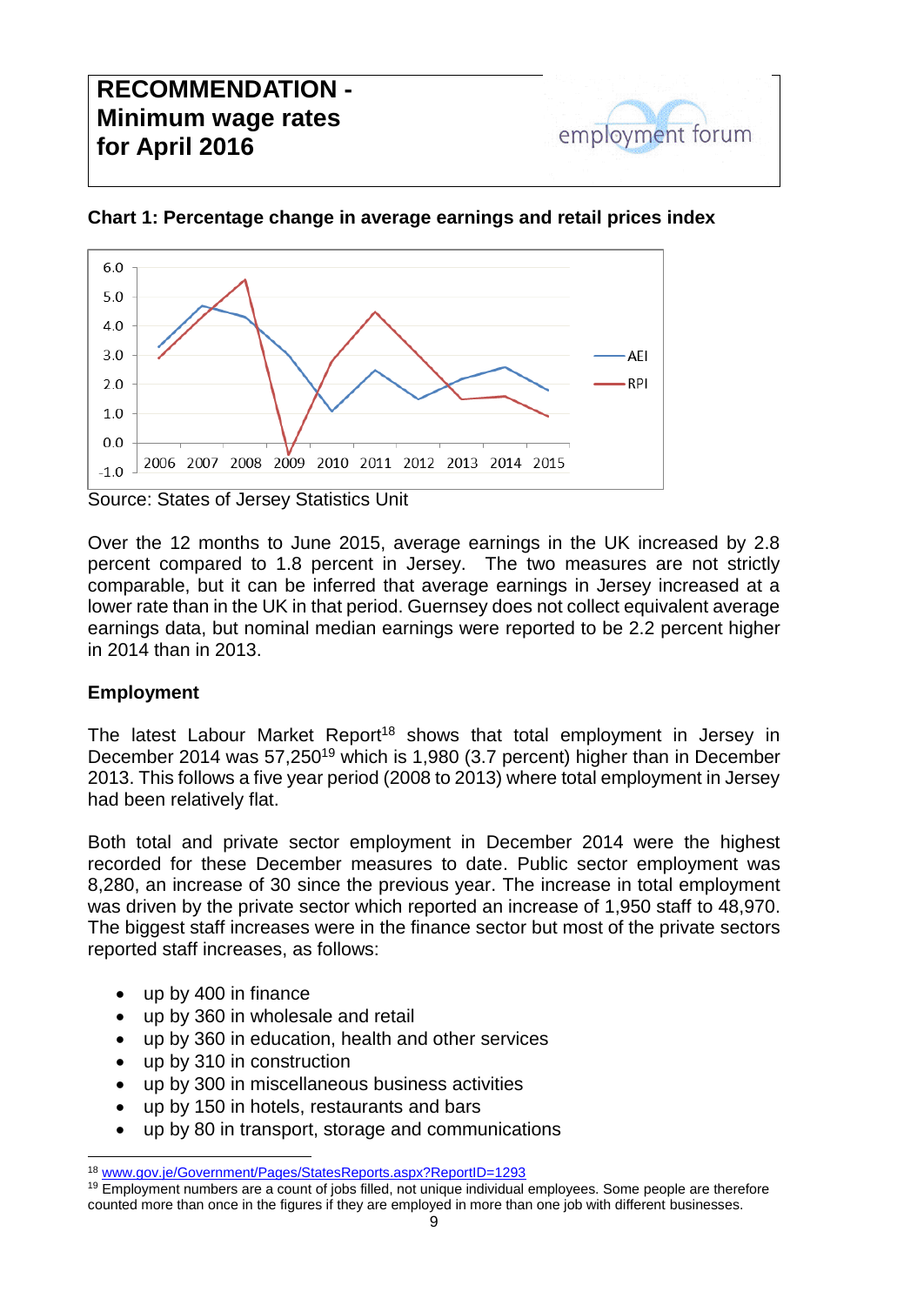The Agriculture, Computing, Manufacturing and Utilities sectors have been relatively unchanged in terms of employee numbers since December 2013.

Employment in Jersey shows considerable seasonal variation. Chart 2 shows the annual percentage changes in total employment during the period 1998 to 2014 taking out the seasonal variations in employment. There was strong growth in total employment on an annual basis between 2004 and 2008, of between 1 percent and 3 percent each year. Over the subsequent five-year period from June 2009 to June 2014, total employment in Jersey was relatively flat, but total employment has grown strongly in the past 12 months, at an annual rate of more than 3 percent.



**Chart 2 – Annual percentage changes in total employment: 1998-2014**

Source: States of Jersey Statistics Unit

The employment indicator of the Business Tendency Survey (BTS) has remained largely neutral or negative in previous years for all private sector businesses. This continues in the BTS for June 2015<sup>20</sup> which reported that, for the finance and nonfinance sectors, the employment indicator declined. However, the longer-term outlook for future employment in the finance sector was positive, with 49 percent of companies anticipating increased employment in December 2015 compared with a year earlier.

#### **Unemployment**

-

As reported by the Statistics Unit, the number of people registered as actively seeking work on 31 August 2015 was 1,400<sup>21</sup>. This is 90 fewer than the previous month and 110 fewer than a year earlier. The number of people registered as actively seeking work approximately doubled over a four year period from 2009 to 2013 but numbers have fallen by 31.7 percent since the peak in March 2013.

<sup>20</sup>[www.gov.je/Government/JerseyWorld/StatisticsUnit/BusinessEconomy/Pages/BusinessTendencySurvey.aspx](http://www.gov.je/Government/JerseyWorld/StatisticsUnit/BusinessEconomy/Pages/BusinessTendencySurvey.aspx)

<sup>21</sup>[www.gov.je/Government/JerseyWorld/StatisticsUnit/EmploymentEarnings/Pages/RegisteredUnemployment.aspx](http://www.gov.je/Government/JerseyWorld/StatisticsUnit/EmploymentEarnings/Pages/RegisteredUnemployment.aspx)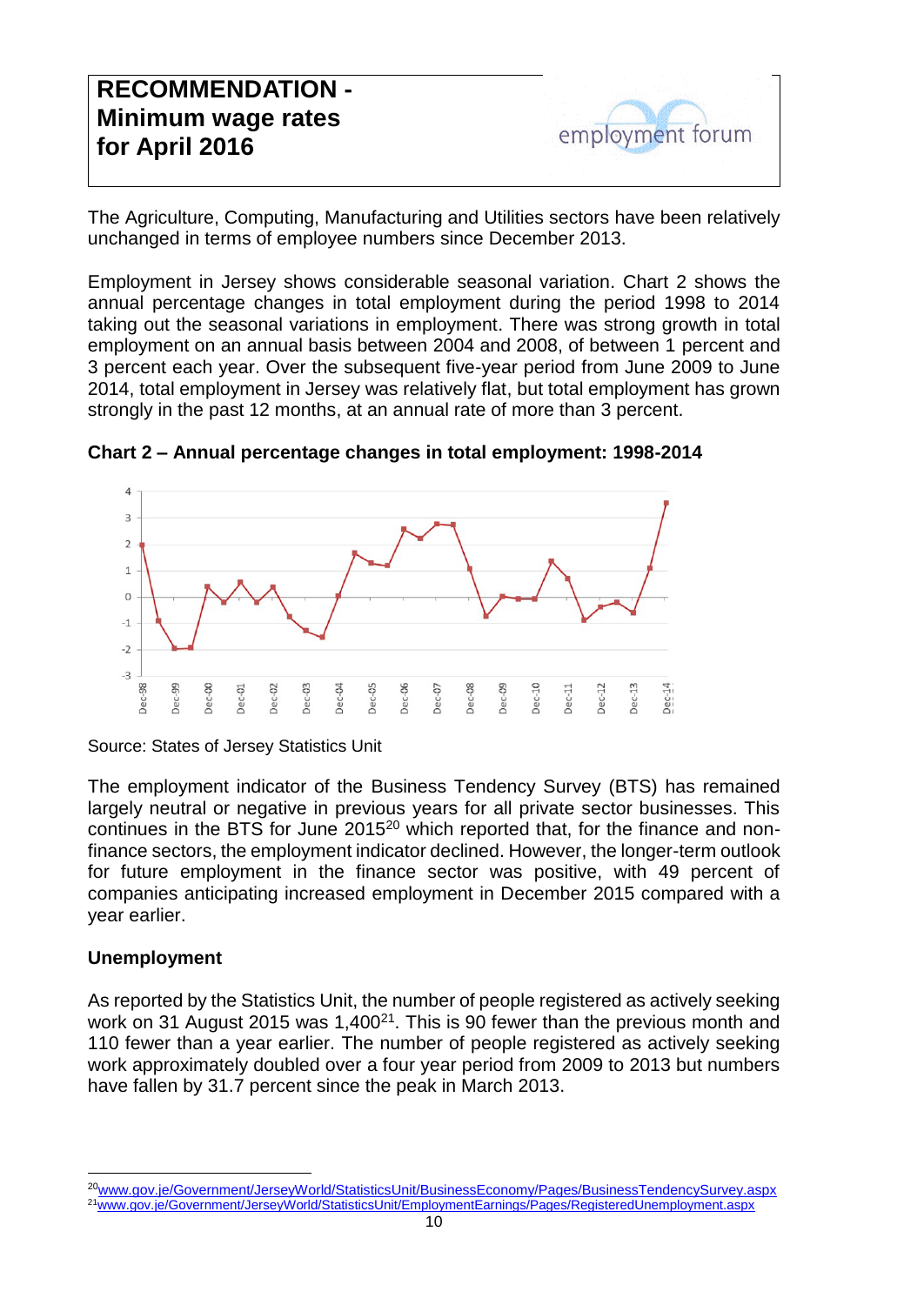The number of long-term unemployed<sup>22</sup> was 60 less than a year earlier and 51.3 percent lower than at its highest level in June 2013. Almost half of the people registered as actively seeking work had been registered for three months or less and the number of new registrations was 70 less than in the previous month.

The majority of age groups were essentially unchanged in terms of the number of people registered as actively seeking work within those groups. However the largest decrease was in the number of teenagers (aged 16-19) registered as actively seeking work which was 70 lower than in the previous year. The number of 20-25 year olds registered as actively seeking work was 30 lower than in the previous year.

The last sector of employment was recorded for around 9 in 10 of those registered as actively seeking work. As a proportion of those for whom a sector was recorded, the figures were very similar to previous years;

- 24 percent previously worked in 'retail and wholesale, motor repairs and sales'
- 17 percent previously worked in 'miscellaneous professional and domestic services'
- 15 percent previously worked in 'banking, miscellaneous insurance, finance and business'
- $\bullet$  14 percent previously worked in 'hotels, restaurants, pubs and clubs'.<sup>23</sup>

The internationally comparable unemployment rate<sup>24</sup>, as measured by the Jersey Annual Social Survey, was 4.6 percent June 2014; a decrease from 5.7 per cent in June 2013. This rate corresponds to 2,800 people being unemployed and looking for work. Unemployment of 4.6 per cent is high compared to past levels in Jersey but is lower than the rate in the majority of the world's advanced economies.

#### **Gross Value Added**

Gross Value Added (GVA) measures the economic activity taking place in Jersey overall and at individual sector level and it provides one of the main measures of Jersey's economy in terms of its size and real-terms performance. The finance sector has been central to the overall performance of Jersey's economy in recent years. In 2013, the finance sector was the largest component of GVA, accounting for 42 percent of the total GVA.

According to the most recent report of the Statistics Unit on GVA<sup>25</sup>, the year 2013 was the first occasion in six years that total GVA has not recorded a significant fall in

<sup>-</sup><sup>22</sup> Registered as actively seeking work for more than 12 months.

<sup>&</sup>lt;sup>23</sup> Some sectors, such as finance, are likely to be underrepresented in these figures as individuals often seek employment through private agencies rather than registering with the Social Security Department.

<sup>&</sup>lt;sup>24</sup> The International Labour Organisation (ILO) rate of unemployment is measured on an annual basis by the Jersey Annual Social Survey and also by the Jersey census. It measures the proportion of unemployed people in the entire work force.

<sup>25</sup>[www.gov.je/SiteCollectionDocuments/Government%20and%20administration/R%20GVA%20and%20GDP%2](http://www.gov.je/SiteCollectionDocuments/Government%20and%20administration/R%20GVA%20and%20GDP%202013%2020141001%20SU.pdf) [02013%2020141001%20SU.pdf](http://www.gov.je/SiteCollectionDocuments/Government%20and%20administration/R%20GVA%20and%20GDP%202013%2020141001%20SU.pdf)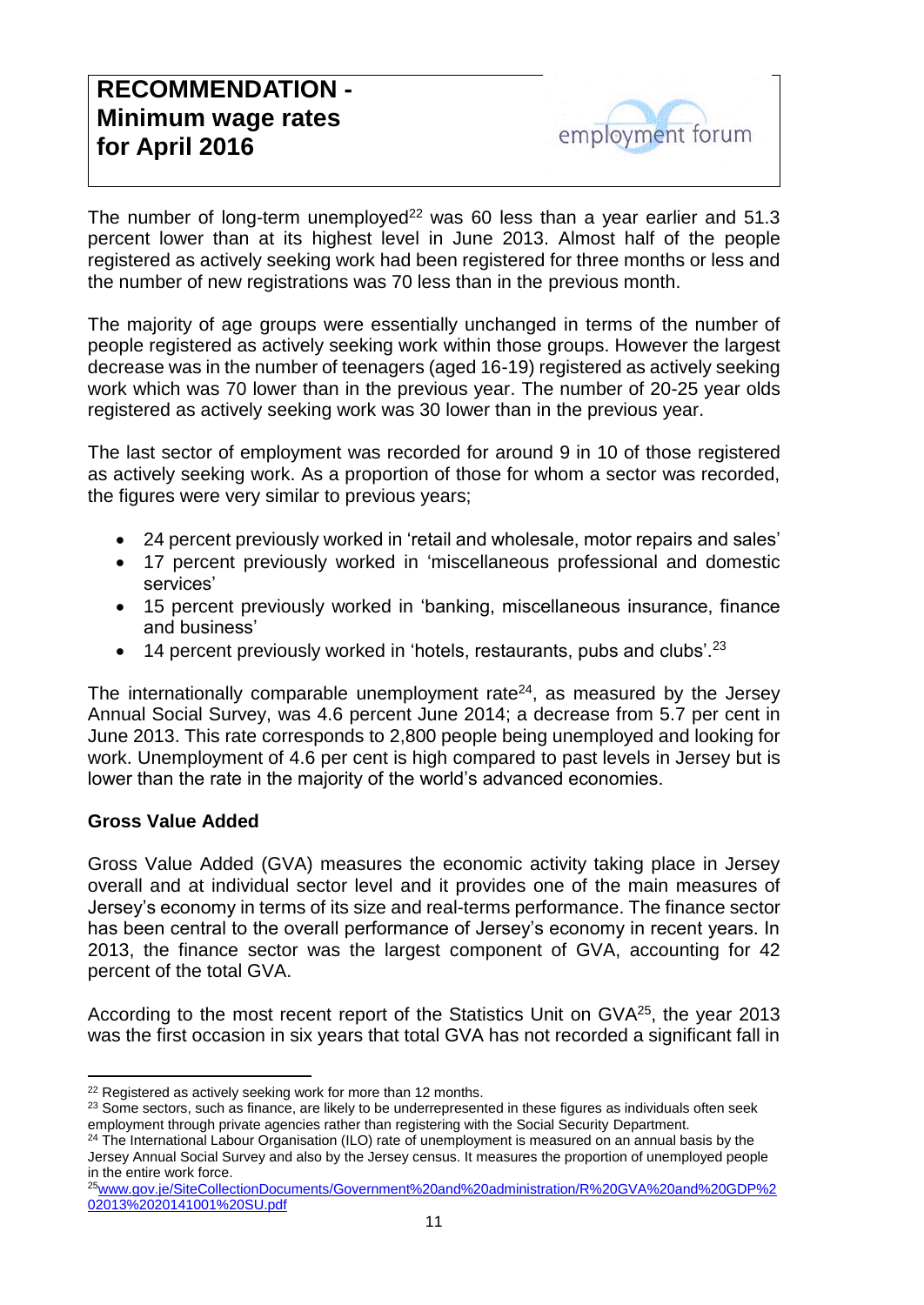real terms on an annual basis. Jersey's economy was essentially unchanged in real terms. This relative stability was driven by the real-terms growth in some of the nonfinance sectors, including agriculture and hotels, restaurants and bars. Both sectors were up in real terms; 12 percent growth in agriculture and 2 percent growth in hotels restaurants and bars.

#### **Economic outlook**

The States Medium Term Financial Plan 2016-2019<sup>26</sup> included a report from the States' Economic Adviser on the economic and fiscal outlook which included the following statements;

*"In their June Economic Outlook the OECD believe that global growth will "strengthen in the course of 2015 and 2016, but will remain modest relative to the pre-crisis period."*

*"The most recent data on the performance of the Jersey economy continues to show positive developments. The Business Tendency Survey (BTS) for 2015Q2 showed that the headline all sector business activity remains close to the highest level since the survey was introduced in September 2009."*

*"The positive sentiments in the qualitative surveys are now translating into firm improvements in key economic variables. The 2014 Survey of Financial Institutions published on the 1 July shows a much larger increase in financial services profits than was expected…the results also showed a strong increase in spending on goods and services in the local economy."*

*"Like many other economies in the aftermath of the global financial crisis Jersey households experienced a squeeze in incomes as unemployment rose*  and earnings growth tended to be lower than inflation. In Jersey now both of *these trends are in reverse and indicating a more positive economic situation generally…average earnings in Jersey exceeded inflation in 2013 and 2014 after the reverse being the case for four of the previous five years."* 

Jersey's Fiscal Policy Panel has improved its estimates for Jersey's recent economic performance. Its Annual Report for September 2015*<sup>27</sup>* includes the following summary of the position;

 *"Global growth in 2015 is expected to be at a similar pace to the previous two years, with acceleration in many advanced economies being offset by a slowing in emerging economies.* 

<sup>26</sup> [www.statesassembly.gov.je/AssemblyPropositions/2015/P.72-2015%20FULL%20PLAN%20REVISED.pdf](http://www.statesassembly.gov.je/AssemblyPropositions/2015/P.72-2015%20FULL%20PLAN%20REVISED.pdf) 27[www.gov.je/government/departments/chiefministers/chiefministerssections/pages/fiscalpolicypanel.aspx](http://www.gov.je/government/departments/chiefministers/chiefministerssections/pages/fiscalpolicypanel.aspx)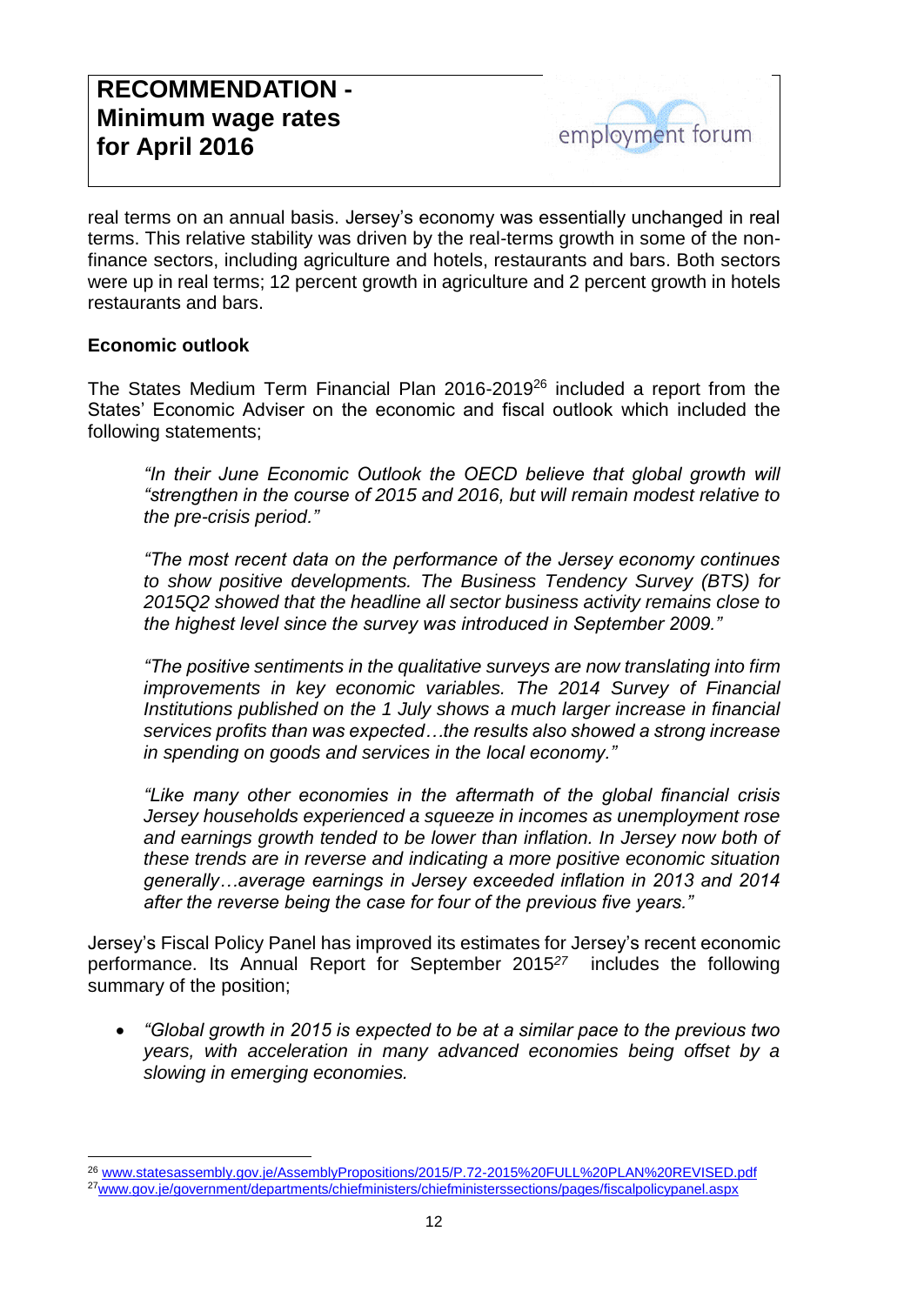# **RECOMMENDATION - Minimum wage rates for April 2016**



- *Risks remain, with a number of threats to the global economy such as uncertainties in the euro area, the slowdown in China and other emerging markets and disruption from geopolitical tensions. Recent volatility in stock markets on the back of uncertainties in China show just how fragile the global economy remains.*
- *Jersey's economy stabilised in 2013 and has shown signs of significant growth in 2014 and further growth in 2015. Employment numbers have reached record levels and there has been real earnings growth, thanks in part to low inflation.*
- *The Panel have increased their estimate for economic growth for 2014, with strong growth of between 4.5% and 6.5%, due to an increase in finance sector profits. Further real growth is expected in 2016 and 2017 which could result in a decrease in spare capacity as the economy catches up with potential."*

#### **Chart 5 - Economic growth forecast; percentage change in real GVA on year before.**



Source: FPP judgement and States of Jersey Statistics Unit.

#### **States' strategic plan**

-

According to the States of Jersey Strategic Plan for 2015-2018<sup>28</sup>, one of the goals of the Council of Ministers is to *"Increase the performance of the local economy, encourage economic diversification and improve job opportunities for local people."* The Strategic Plan states that;

*"In order to meet emerging funding challenges, Jersey needs economic growth. In January 2015, Jersey's independent Fiscal Policy Panel stated, 'The challenges of the ageing society and the risks about the future trend rates* 

<sup>28</sup> [www.gov.je/Government/Pages/StatesReports.aspx?ReportID=1424](http://www.gov.je/Government/Pages/StatesReports.aspx?ReportID=1424)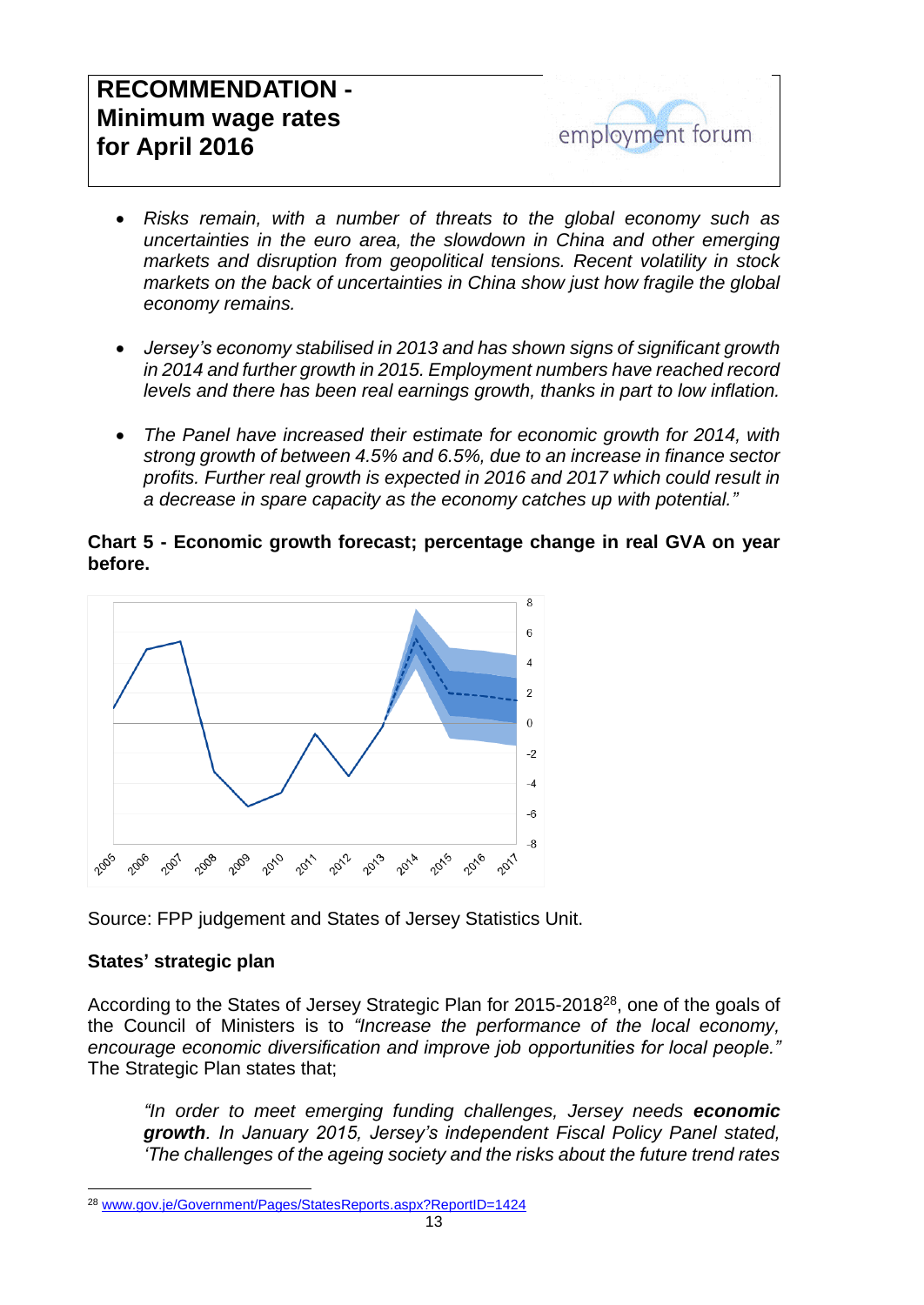*of economic growth require action now to develop a clear strategy for raising productivity (in both the public and private sectors) and competitiveness in the Jersey economy in the medium-term.' Our economy showed signs of moderate improvement in 2014, with a likely return to growth for the first time in six years. Now we need to step up a gear and prioritise actions that will deliver sustained economic growth. In particular, that means driving productivity improvements so the Island can generate better returns from its resources."*

In terms of optimising economic growth, the Council of Ministers' ambition is that**;**

*"Jersey achieves environmentally sustainable, productivity-led economic growth, providing rewarding job opportunities and rising living standards across society… Productivity is about how well we use our available resources – land, people and capital – to produce goods and services. Increasing productivity can either produce more goods and services with the same amount of resources or achieve the same levels of production with fewer resources. Increased productivity is not about working longer but working smarter. It's about finding new and innovative ways to do things better. It is also the most likely way to achieve and sustain higher incomes for Islanders in the longer term."*

The Forum has considered whether the minimum wage has a role in increasing labour productivity - the amount of value added per employee – and economic growth. For productivity to increase, each worker needs to contribute more to bring higher profits and allow higher wages to be paid; all three factors are necessary to raise productivity. Higher productivity may lead to higher wages as employees who are more productive are able to demand higher wages. There is an argument that paying higher wages in itself increases productivity, however, if that were the case, it is likely that employers in the lower-paying sectors would already be voluntarily increasing wages. Raising the minimum wage alone makes staff more expensive but it does not necessarily make those employees more productive.

Businesses might respond to higher staff costs in a number of ways; such as by reducing total employment, by reducing the number of hours worked, by reducing profit margins, or by improving the productivity of their staff<sup>29</sup>. According to the States' Strategic Plan, improvements in labour productivity in Jersey are intended to be achieved by focussing on new, high potential growth sectors such as in technology, by promoting higher productivity in all economic strategies including the new Tourism, Retail and Rural Economy Strategies, by supporting innovation, enterprise and inward investment across all sectors and by developing the skills amongst the local population that businesses need to boost productivity.

-

<sup>&</sup>lt;sup>29</sup> See the consultation responses in the 'Impact on business' section, pages 20-21.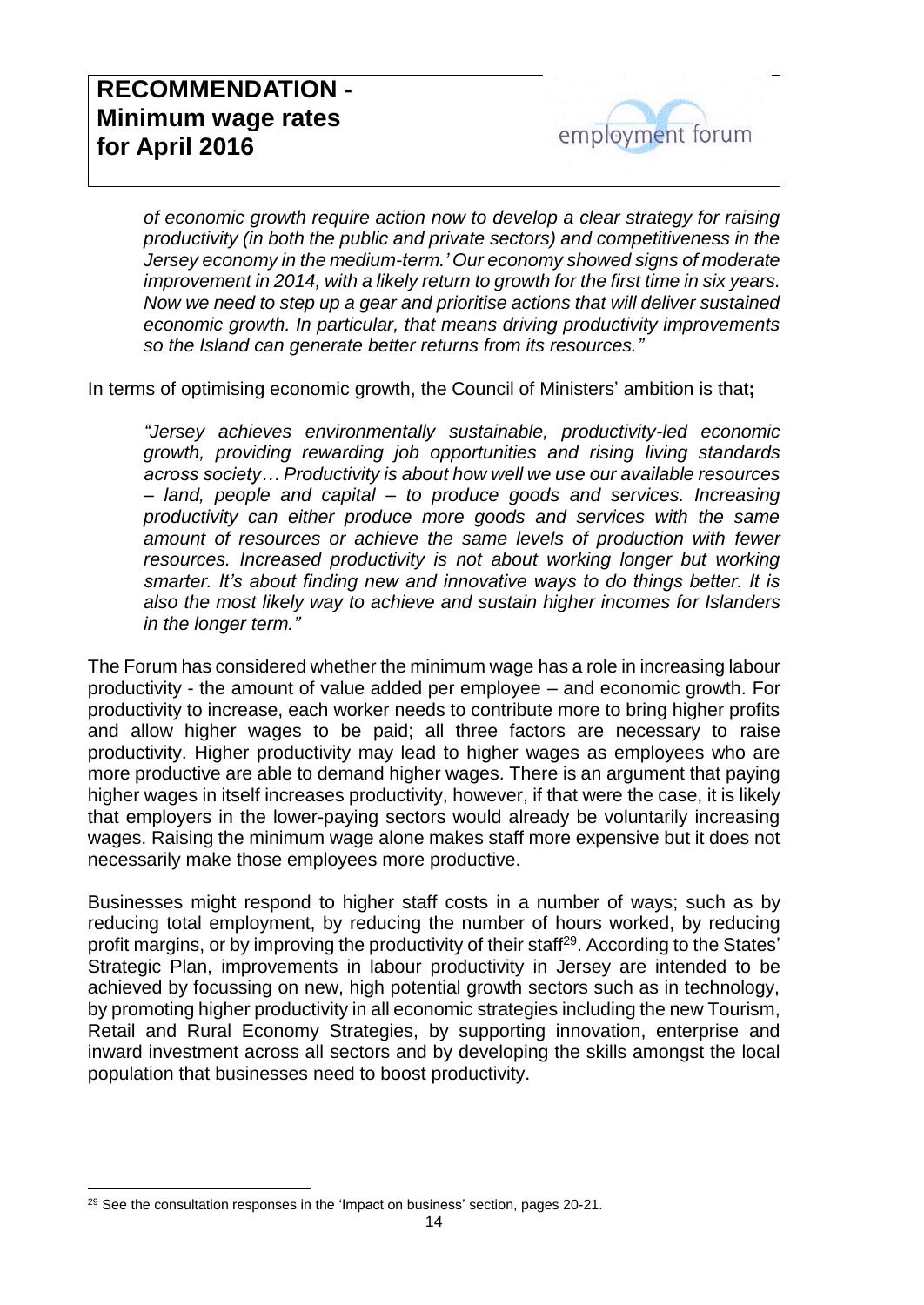# employment forum

### **SECTION 4 – CONSULTATION METHOD AND OUTCOMES**

The Forum consulted during the period 27 May to 22 July 2015. The Forum circulated a background document and a survey suitable for all types of respondents, including employers, employees, trade unions, employers' associations and independent bodies. The review was distributed to those on the Forum's consultation database (around 300 in total), which includes a wide cross- section of respondents. The survey was also available to complete online.

Details of the review were circulated to States members and to almost 3,000 employers with the Social Security Department's B quarter contribution schedules. The review was also promoted via the States of Jersey website, social media, the Jersey Advisory and Conciliation Service, and by the Social Security 'Back to Work' team. Written responses to the survey were submitted by the respondent types shown in Table 4.

#### **Table 4 – Consultation respondents**

| Employee                          | 30 |
|-----------------------------------|----|
| Employer                          | 38 |
| Jobseeker / looking for work      |    |
| Trade union/staff association     |    |
| Employers' association/trade body |    |
| Other                             | 16 |
| <b>Total</b>                      | 91 |

Some of the responses count as one response in Table 4 but represent the views of a group or organisation rather than an individual respondent, including the following;

- The Jersey Farmers' Union (JFU) was formed to promote the interests of those engaged in agriculture and horticulture in Jersey and to protect and preserve the industry. It has around 100 members.
- The Jersey Hospitality Association (JHA) is an independent trade association that was formed to promote the interests of its members who are involved in the hospitality, tourism, leisure and travel industry. The JHA represents around 350 hospitality industry partners.
- The response of the Jersey Advisory and Conciliation Service (JACS) was prepared by the Director of JACS following discussion with the members of the JACS Board.
- The Jersey Branch of the Chartered Institute of Personnel and Development (CIPD) is a professional body made up of 15 committee members representing a range of industries in the Island. The CIPD created an online minimum wage survey for its membership and provided a collated response on behalf of 39 of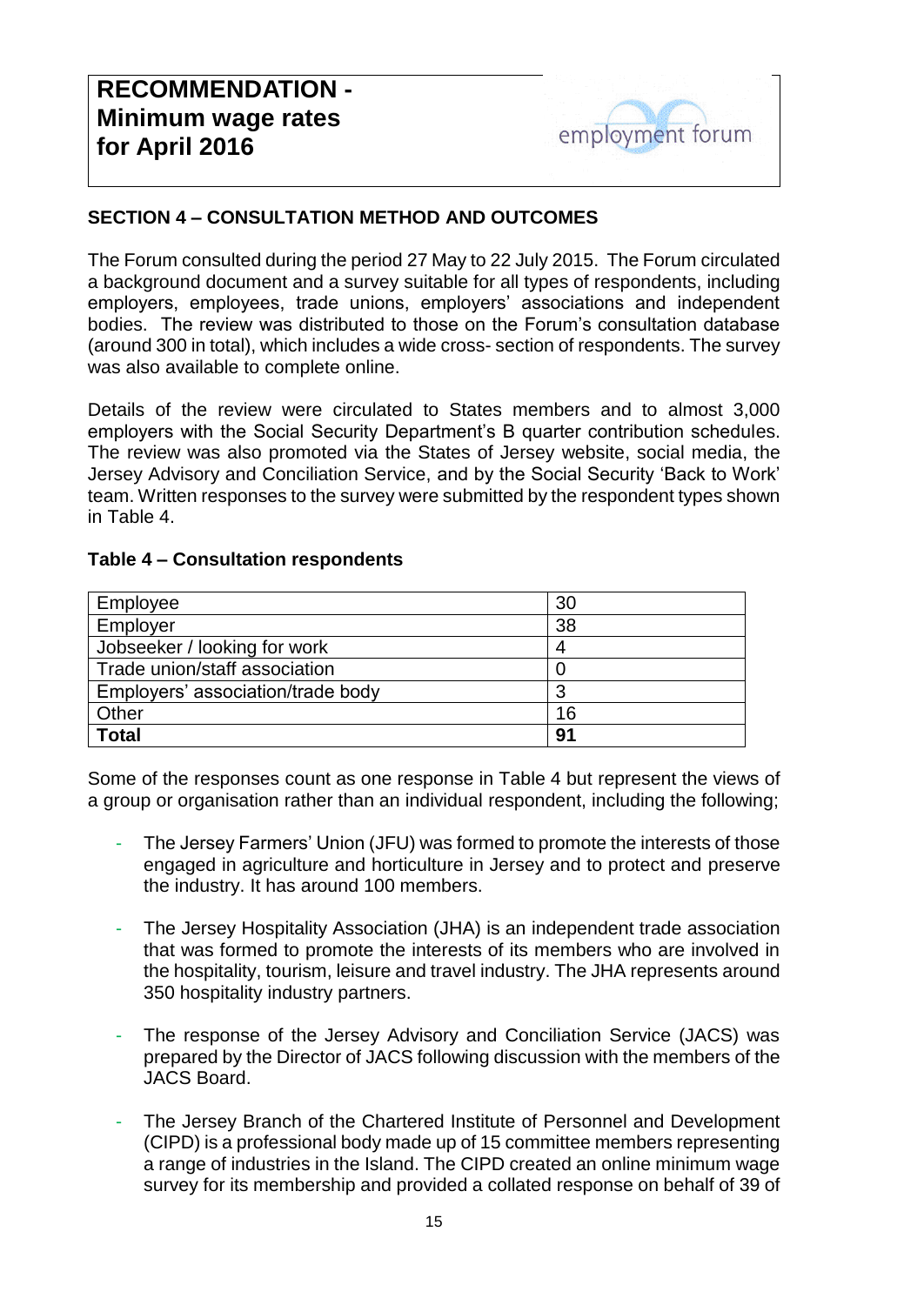its members. The survey questions differed from the Forum's online survey and so the CIPD finding have been reported separately in each section where relevant.

The Forum's consultation paper noted that stakeholders were welcome to request private meetings with the Forum and three meetings were held on 11 August at the request of the JFU, the CIPD and the Jersey Chamber of Commerce (Chamber). Chamber is the largest employer representative body in the Island with members from all business sectors. Chamber encouraged its members to respond to the Forum's survey individually rather than delivering a combined response on behalf of its membership which can be very difficult to compile when members submit opposing views.

The latest economic outlook and statistics were presented in person to the Forum on 8 September 2015 by the Economic Adviser for the States of Jersey and a Statistician representing the Statistics Unit. In addition, the Director of Corporate Policy for the States of Jersey presented relevant highlights of the States' Strategic Plan for 2015- 2018. The comments provided at those meetings have not been directly quoted in this report but the views expressed have been taken into account as part of this review.

The following sections provide an overview of the responses to the survey. Written comments have been included verbatim and, where the respondent has agreed to be quoted anonymously, quotes are attributed to the respondent type and sector where available. Appendix 3 includes a more detailed selection of other comments that were received from the respondents who agreed to be quoted.

#### **Minimum wage increase**

Respondents were asked to what extent they think the minimum wage is set at the right level; whether they think it is about right, or whether it should be higher, much higher, lower or much lower than the current level.

Overall, based on the views of all respondent types, only a small proportion of the respondents (4%) said that the minimum wage should be either lower or much lower than the current level. A quarter of the respondents overall (25%) said that the minimum wage is set at about the right level, 41 percent said that it should be higher and 30 percent said that the minimum wage should be much higher. The table below presents the responses to this question from different types of respondents;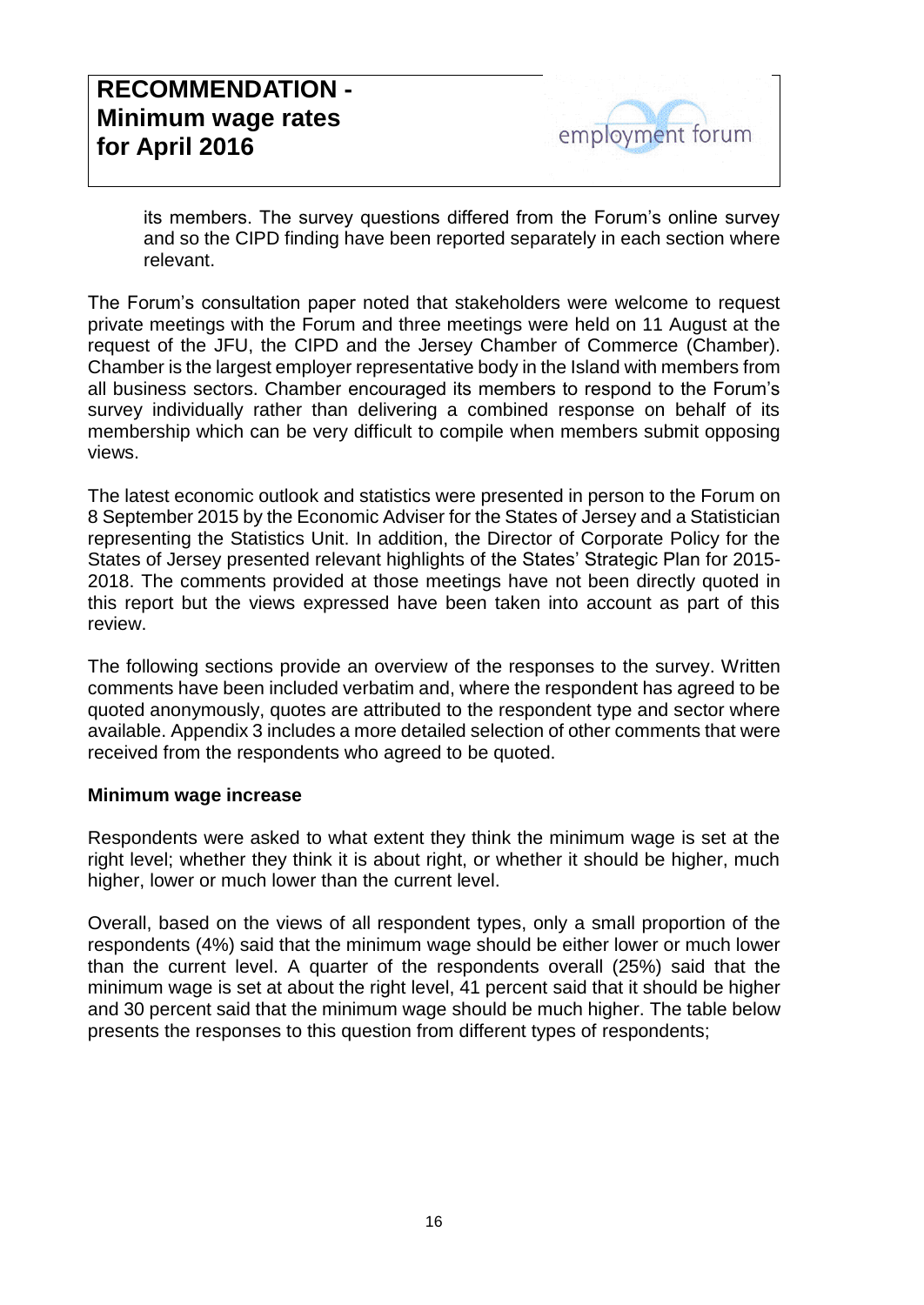# **RECOMMENDATION - Minimum wage rates for April 2016**



#### **Table 5 – To what extent is the minimum wage set at the right level? Responses by respondent type**

|                                                      | About |        | Much   |       | Much  |
|------------------------------------------------------|-------|--------|--------|-------|-------|
|                                                      | right | Higher | higher | Lower | lower |
| All employers                                        | 38%   | 41%    | 14%    | 8%    | 0%    |
| Employers that pay £7 per hour or less to some staff | 33%   | 40%    | 13%    | 13%   | 0%    |
| All employees                                        | 17%   | 40%    | 40%    | 0%    | 3%    |
| Employees who earn £7 per hour or less               | 0%    | 45%    | 55%    | 0%    | 0%    |

The responses were similar across the employer respondents, whether they paid £7 per hour or less to some of their staff or not. In contrast, 17 percent of all employees thought that the level of the minimum wage is about right, whereas none of the employees who earn £7 per hour or less said that the current level of the minimum wage was about right.

The proportion of respondents supporting a higher minimum wage is fairly consistent across these four groups as well as the responses overall (between 40 and 45%). In addition, 47 percent of the 'other' respondents said that the minimum wage should be higher. Of the responses overall, 71 percent would support a 'higher' or a 'much higher' minimum wage. For the employer respondents, 55 percent of all employers and 53 percent of employers that pay £7 per hour or less to some staff would support a higher or much higher minimum wage.

Comments from respondents on the minimum wage rate included the following -

*"Being a very small seasonal cafe, and weather dependant, raising the minimum wage would decrease the number of staff I employ as supplier costs have risen substantially. I prefer to offer myself, a staff incentive whereby I do pay £7.00 per hour but increase it if an employee is a good worker. I do think £6.78 is the correct minimum wage and think it should be left to the employer to increase, not the government."* (Anonymous employer, hotels restaurants and bars)

*"Even if the minimum wage rose to the 45% level, it would only cost an extra £30.4 for a 40 hr week per employee. I cannot believe that employers could not afford that, surely profit margines are not that slim? More modest increases must be easily possible."* (Anonymous employee, electricity, gas and water)

*"The buoyancy, or otherwise, of the industries most effected by the minimum wage must continue to be taken into account - hospitality, agriculture etc. It would be irresponsible and self defeating to set it at a higher level that these industries can afford. We are increasingly being encouraged to increase employment opportunities, to do so wages need to be kept under control, otherwise the opposite will happen and we will need to reduce headcounts even further. If we are to follow the UK "living wage" the Minimum Wage would*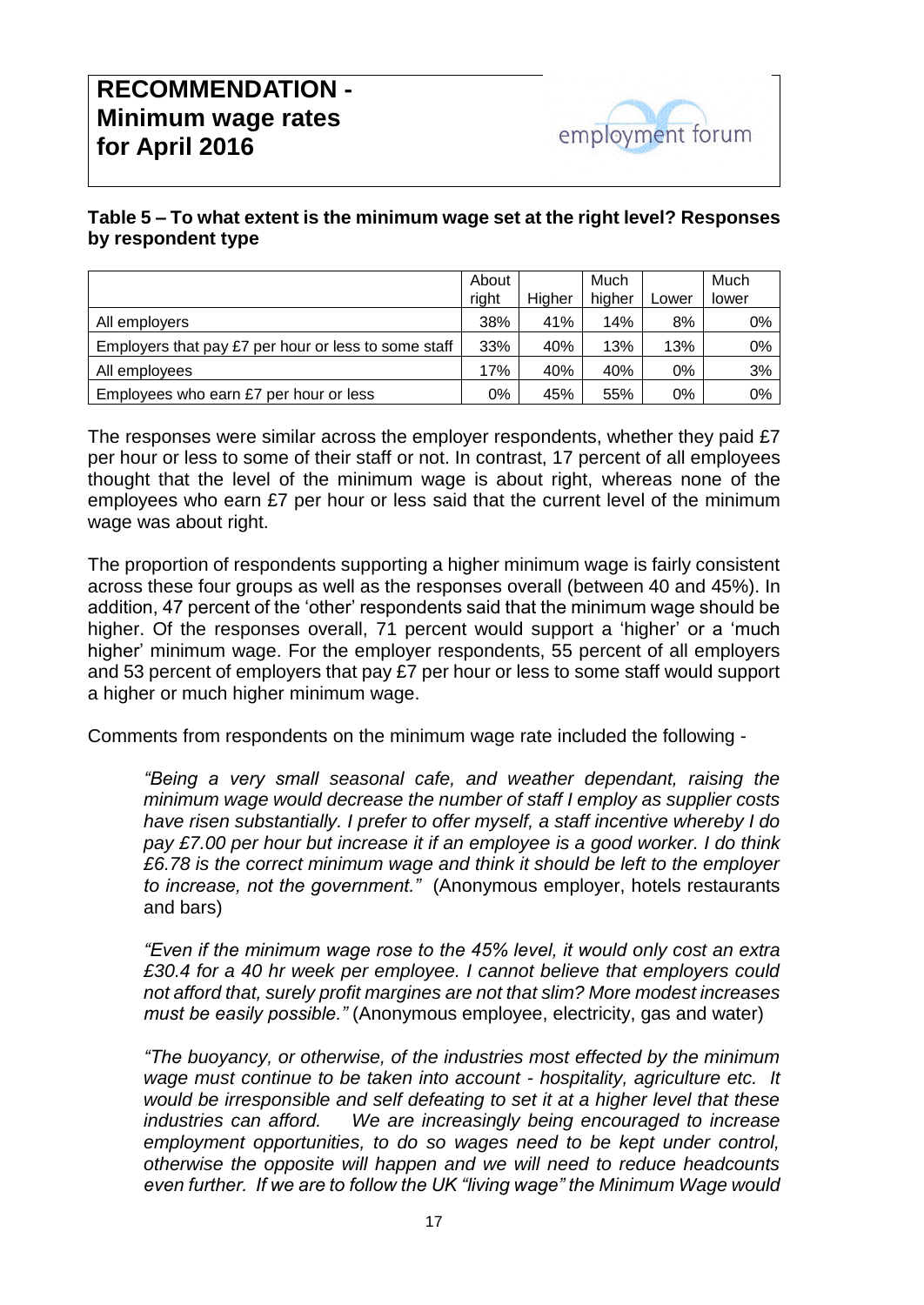

*increase by 6.19% to match £7.20 in 2016. This will have a detrimental impact on our business as we cannot pass the increase on to our Customers. Tourism at the moment is already suffering due to the Euro against the Pound and Customers from Europe find Jersey very expensive. If the Minimum Wage was to increase you will see Tourism disappearing from the Island. Over the*  last three years we have committed to getting local staff into work, which has *impact on our wages due to the recruitment costs and training costs. If the Minimum Wage was to increase we would longer be able to support this and therefore have to reduce our headcounts which will result in more people becoming unemployed and claiming income support from social security. We cannot afford to keep increasing wages at this time, must reflect the realities of what businesses are able to afford. It does not affect just those on minimum wage as indicated above."* (Anonymous employer, hotels restaurants and bars)

*"We are on the cusp of recovery from a serious recession (with the real possibility that economic decline may return). An increase beyond cost of living is likely to have serious impact - in our case specifically, it would probably prevent us creating at least one vacancy in the next 12 months."* (Anonymous employer, IT/technology)

For the employers' associations, the JHA suggested again this year that the minimum wage could be frozen but both the JHA and the JFU would appear to accept a modest increase. Comments included;

*"We understand the minimum wage rate may have to increase by the cost of living index figure on 01 April 2016 but anything above this would be a burden on the Industry – a burden the Industry can ill afford."* (JFU, employers' association)

*"The JHA believes there is no good economic reason for the Employment Forum to consider increasing the MW in 2016. As a result, we would ask that the Employment Forum practices extreme caution in considering its review of the MW. If it is increased it should be at as modest a level as possible."* (JHA, employers' association)

The JHA also commented on the plan to improve and grow the tourism industry and the role of the minimum wage in this;

*"Hospitality is in the process of delivering an achievable growth plan through a new tourism strategy to become effective in 2016. Sensible MW rates will underpin the delivery of this growth plan; anything excessive will damage its potential, because the sector is presently coming out of years of decline with growth now becoming more possible. "* (JHA, employers' association)

The CIPD reported that 88 percent of its respondents believe that the minimum wage should increase and 12 percent believe that the minimum wage should not increase.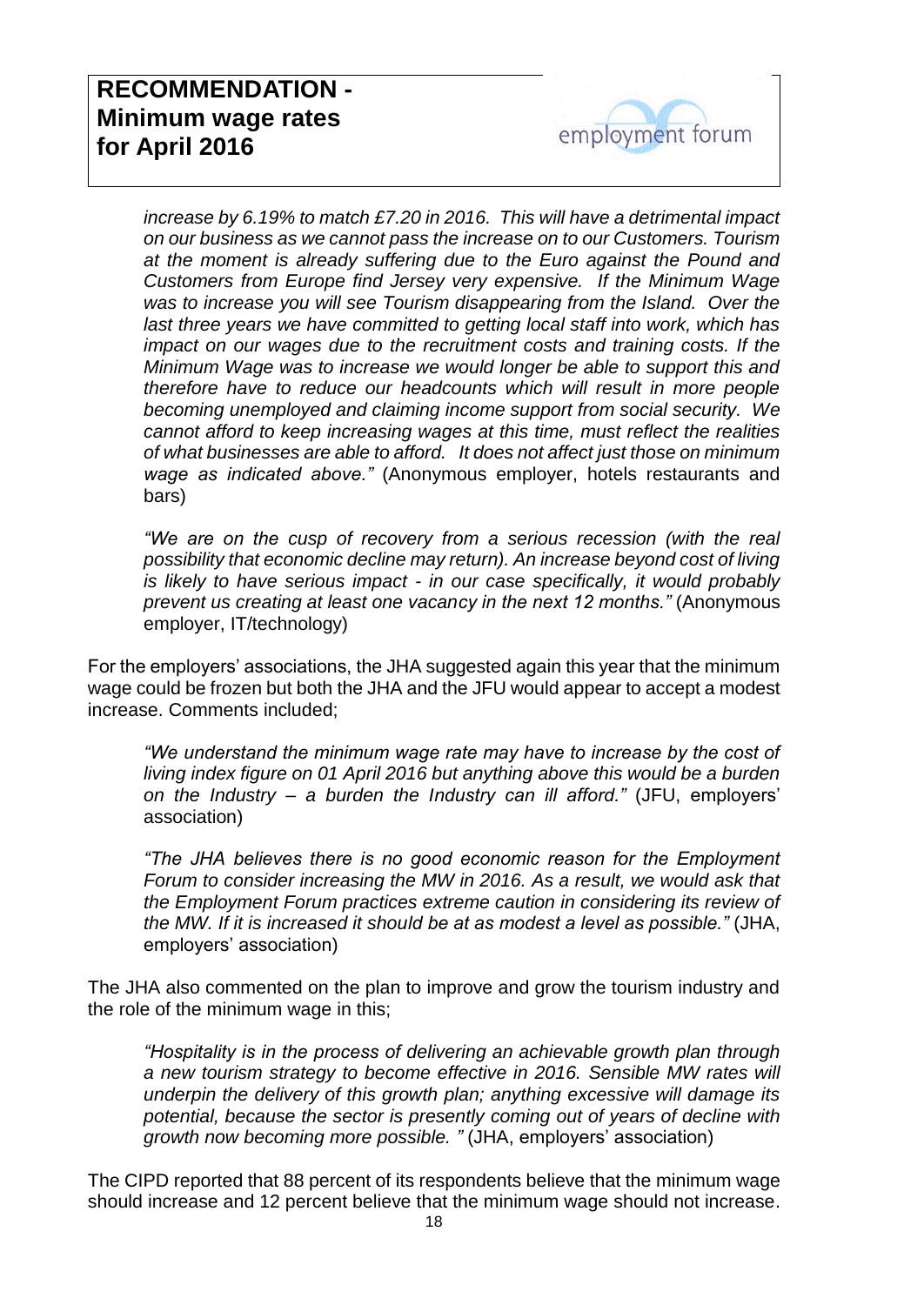Of the CIPD respondents who have staff earning the minimum wage, 57 percent believe that the minimum wage should increase and 43 percent believe that the minimum wage should not increase. The CIPD asked its members what amount they believe to be a fair minimum wage and 56 percent of the CIPD respondents overall preferred a rate of £7.00 per hour. Other responses ranged from £6.78 to £10.00 per hour. Comments from CIPD members included the following;

*"Economic recovery is still fragile and small business are under pressure."*

*"Inflation is positive and so it's harsh to believe that low earners should face the entirety of a real terms wage cut."*

*"Business's especially in the hospitality industry cannot increase their rates as the euro is already weak against the pound."*

#### **Impact on wages generally**

Respondents were asked if changes in the minimum wage have any impact on rates of pay for other members of staff who earn more than the minimum wage. All respondents were invited to answer this question in order to obtain the views of the employers who may be imposing wage changes as well as the employees who may be affected by any changes.

Of the responses overall, 51 percent of the respondents said that minimum wage increases have **no impact** on rates of pay for other staff, 35 percent said that it **sometimes** has an impact and 14 percent said that minimum wage increases **always** have an impact.

For employers that pay all or most of their staff significantly more than the minimum wage, it is likely that minimum wage increases have little direct impact on rates of pay for other members of staff in terms of maintaining pay differentials. For this reason, it is more revealing to look at the responses of the employers that pay some of their staff £7 or less per hour. Of this group of employers, a surprising 67 percent said that minimum wage increases have **no impact** on rates of pay for other staff, 17 percent said that minimum wage increases always have an impact and 17 percent said that it sometimes has an impact. Employers that do not pay any of their staff less than £7 per hour were in fact far more likely to say that minimum wage increases sometimes affect pay for other members of staff (44%).

The sector with the highest proportion of respondents who said that minimum wage increases always impact on wages for other staff was the hotels, restaurants and bars sector. This is supported by comments from the JHA;

*"Increasing the MW will always bring about increases for other staff pay not on the MW in order to maintain differentials."* (JHA, employers' association)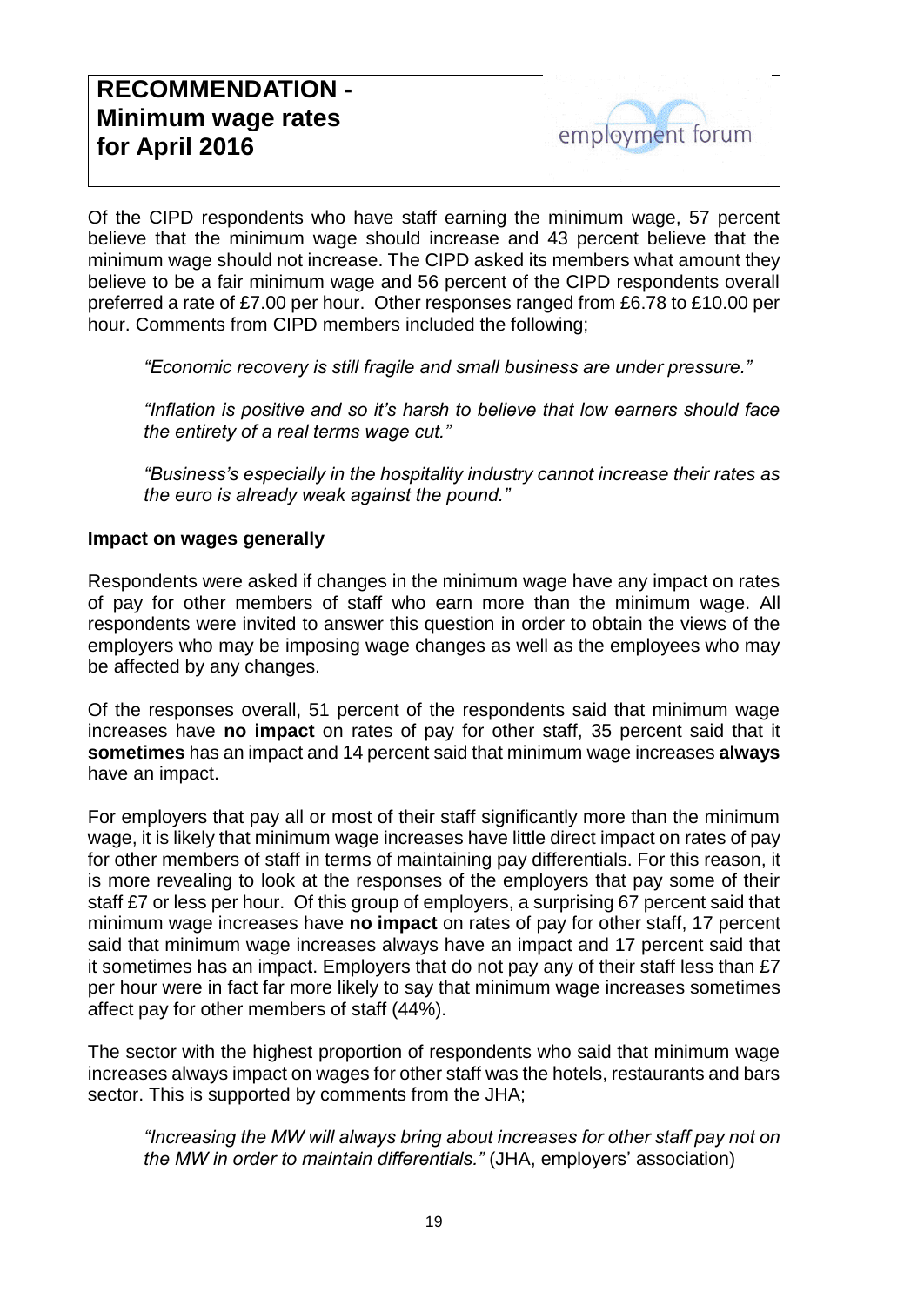The CIPD survey asked a slightly different question  $-$  if the minimum wage is increased, would you also increase other rates of pay at the same time? Thirty-seven percent of the CIPD respondents said that they would increase other rates of pay at the same time and 63 percent would not. Of the CIPD respondents that employ staff on the minimum wage, 43 percent said that they would increase other rates of pay at the same time and 57 percent would not.

Despite the evidence from the responses that minimum wage increases do not always result in commensurate increases for other staff, the comments suggest that there is an expectation or an assumption that employers will increase wages for other staff. Comments included the following:

*"To set the rate of the minimum wage too high also has a spiralling effect through the workforce as semi-skilled and skilled labour will also expect their wages to increase accordingly which can be highly inflationary."* (JFU, employer's association)

*"A rise in the minimum wage creates an expectation amongst other employees."* (Anonymous employers' association)

*"Agriculture and Hospitality staff are the main sectors on this wage and team supervisors wage will also go up by the same percentage as it is usually about £1 an hour more for team leaders."* (Anonymous employer)

*"If other staff are close to the threshold, they will expect a commensurate increase to keep them above that threshold."* (Anonymous employee)

#### **Impact on business**

Employers were asked if, in the past year, they had made certain changes in their business. The most common changes that the employer respondents reported making in the past year were increasing business efficiencies (57%) and restructuring the business (36%). Mechanisation of businesses processes had increased for 24 percent of the respondents.

Sixteen percent of the employer respondents said they had made staff redundancies and 25 percent said that they had reduced staffing levels, however 27 percent said that they had **increased** staffing levels. Small numbers of employers reported making other changes, including increasing working hours (13%), decreasing working hours (11%), increasing overtime (13%), decreasing overtime (9%), reduced staff perks (9%) reduced holiday entitlement (4%), and other reduced terms and conditions (7%).

It has been suggested by respondents in this review and in previous minimum wage reviews that employers might pass on to customers any additional costs instead of (or as well as) making business changes relating to staff. Prices had been increased by 30 percent of employer respondents and 7 percent had decreased their prices.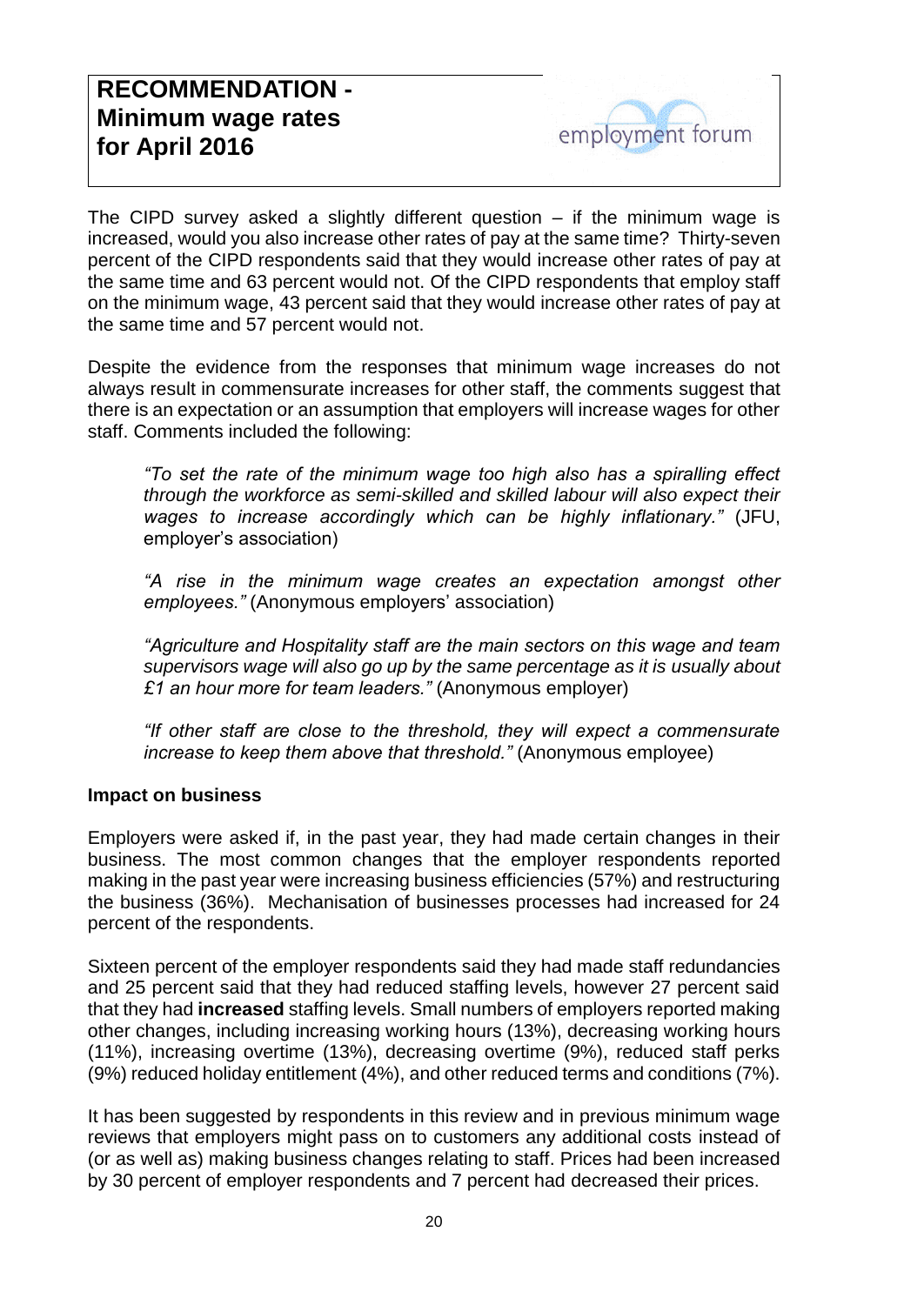Comments from employers on changes to their business in the past year included the following:

*"The Industry is currently on a knife edge. Nothing has changed and unfortunately the position is still the a same…We feel that if a cost of living increase was imposed businesses would find a way in which to absorb this extra cost, most likely by the increased use of machinery thereby cutting down on seasonal labour. This would in turn have an impact on seasonal staff because a reduction in seasonal labour would lead to less permanent staff in the form of charge hands being required." (JFU, employers' association)*

*"Business in our sector are being encouraged to increase employment opportunities. To do so wages cannot be excessive and need to be kept under control, if payroll costs increase, business will be forced to reduce headcounts*  further and due to having to recruit non experienced or untrained staff, wage *costs have already increased due to more training being given." (JHA, employers' association)*

The CIPD asked its membership, if the minimum wage was increased, whether they would make certain changes to their business. The most common changes that employers expected to make were increased prices or tariffs (40%), reduced overtime hours (27%) and reduced overtime rates of pay (23%). Thirteen percent of the CIPD respondents said that they would reduce staffing levels, 7 percent said that they would make redundancies and 7 percent said that they would reduce working hours. Comments from CIPD members included:

*"Will have a cost which will not be absorbed."*

*"Just passed on to the customer."*

*"Would try not to lose staff but may be inevitable."*

Employees were asked if they had experienced certain workplace changes in the past year. As in the previous review, the employment change that had been personally experienced by the greatest proportion of those who responded was reduced overtime hours or overtime rate of pay (28%). Reduced terms and conditions had been experienced by 22 percent of these employees, 21 percent had experienced reduced basic working hours and 20 percent had experienced redundancy.

#### **Greater minimum wage increases in the future**

The States approved a Proposition<sup>30</sup> in 2010 committing the Forum to have regard to the objective that the minimum wage should be set at 45 percent of average earnings by 2026, subject to consideration of economic conditions, the impact on competitiveness and employment of the low paid in Jersey. The Minister confirmed

-

<sup>30</sup> P.26/2010, as amended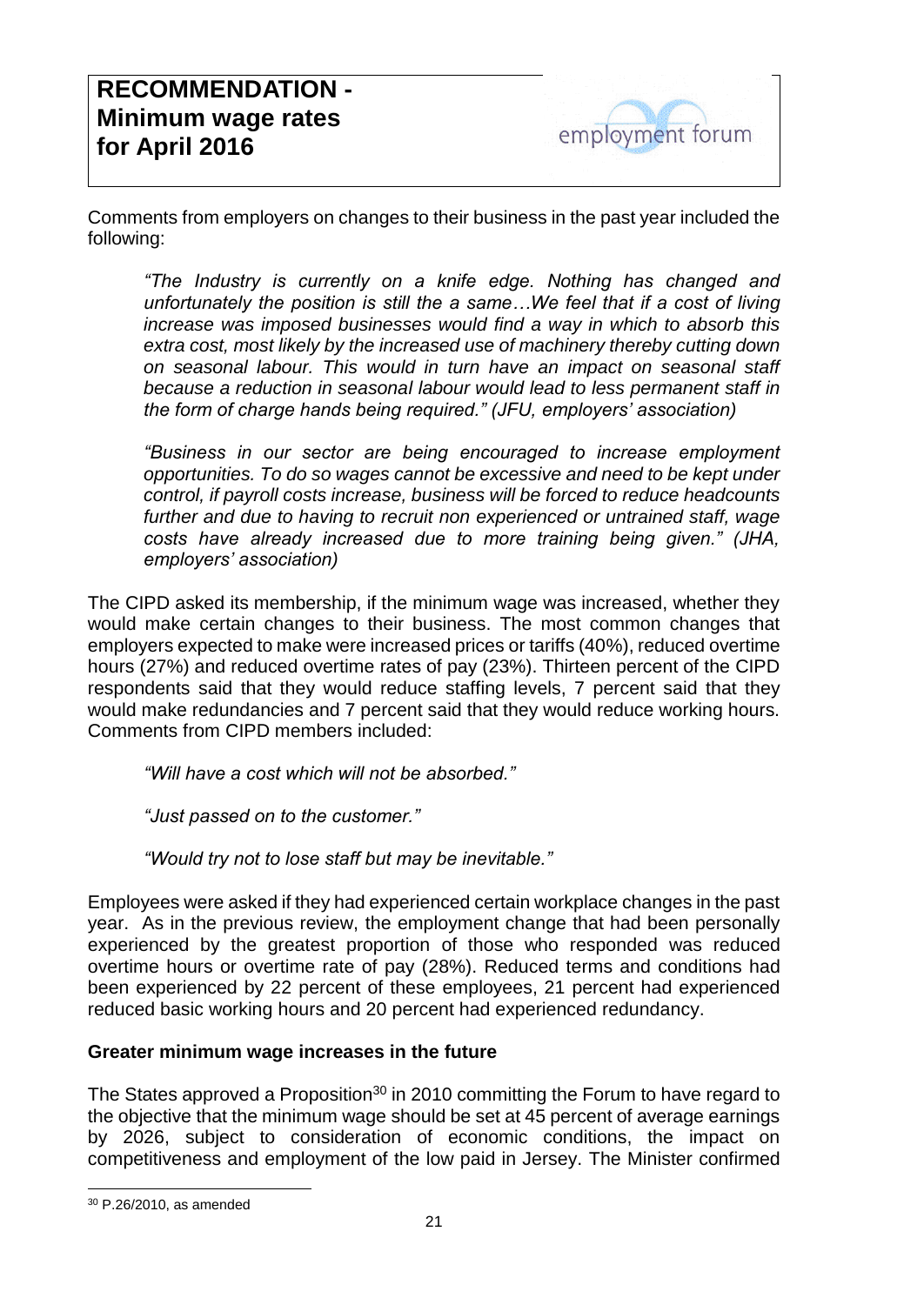to the Forum this year that she supports the States aspiration and she asked the Forum to consider and report on any circumstances in which it might be able to recommend bigger minimum wage increases in the future.

At the time of the Forum's review, the UK government had accepted the LPC recommendation for a 3 percent increase in the National Minimum Wage for adult workers to £6.70 per hour. The UK government had not announced its intention to introduce a premium 'living wage rate' of £7.20 for over 25's at that time and so the survey did not address this issue.

The Forum asked employers how important they think certain conditions are in terms of allowing the minimum wage to increase more quickly or more significantly in the future. The conditions for consideration were matched as closely as possible to the conditions that employers report on in response to Statistics Unit's Business Tendency Survey. The responses from employers are set out in Table 6.

|                          | Not important<br>at all | Not important | Important | <b>Very</b><br>important | Don't<br>know | Total |
|--------------------------|-------------------------|---------------|-----------|--------------------------|---------------|-------|
| <b>Business activity</b> | 5%                      | 3%            | 39%       | 48%                      | 6%            | 101%  |
| New business             | 4%                      | 9%            | 45%       | 36%                      | 6%            | 100%  |
| Product prices           | 3%                      | 10%           | 50%       | 29%                      | 8%            | 100%  |
| Capacity utilisation     | 4%                      | 9%            | 47%       | 27%                      | 14%           | 101%  |
| Profitability            | 4%                      | 8%            | 33%       | 49%                      | 6%            | 100%  |
| Business optimism        | 4%                      | 9%            | 43%       | 39%                      | 5%            | 100%  |
| Input costs              | 4%                      | 9%            | 43%       | 35%                      | 10%           | 101%  |

**Table 6 - How important are the following conditions in terms of allowing the minimum wage to increase more quickly or more significantly in the future? Responses from employer respondents**

All of the listed conditions were considered to be either 'important' or 'very important' to more than three-quarters of the employers. The conditions that were deemed to be 'very important' to the greatest number of employer respondents were profitability (49%) and business activity (48%). Business activity was important or very important to 87 percent of the employers and profitability and business optimism were important or very important to 82 percent of the employers.

Between 8 and 13 percent of the employer respondents said that none of the factors were important in terms of allowing the minimum wage to increase more quickly or more significantly in the future.

The States' aspiration for the minimum wage to reach 45 percent of average earnings by 2026 requires the Forum to apply its usual balanced approach in making an appropriate determination. However, the Forum is aware that if, without good reason, it does not appear to be moving towards this target, a political challenge becomes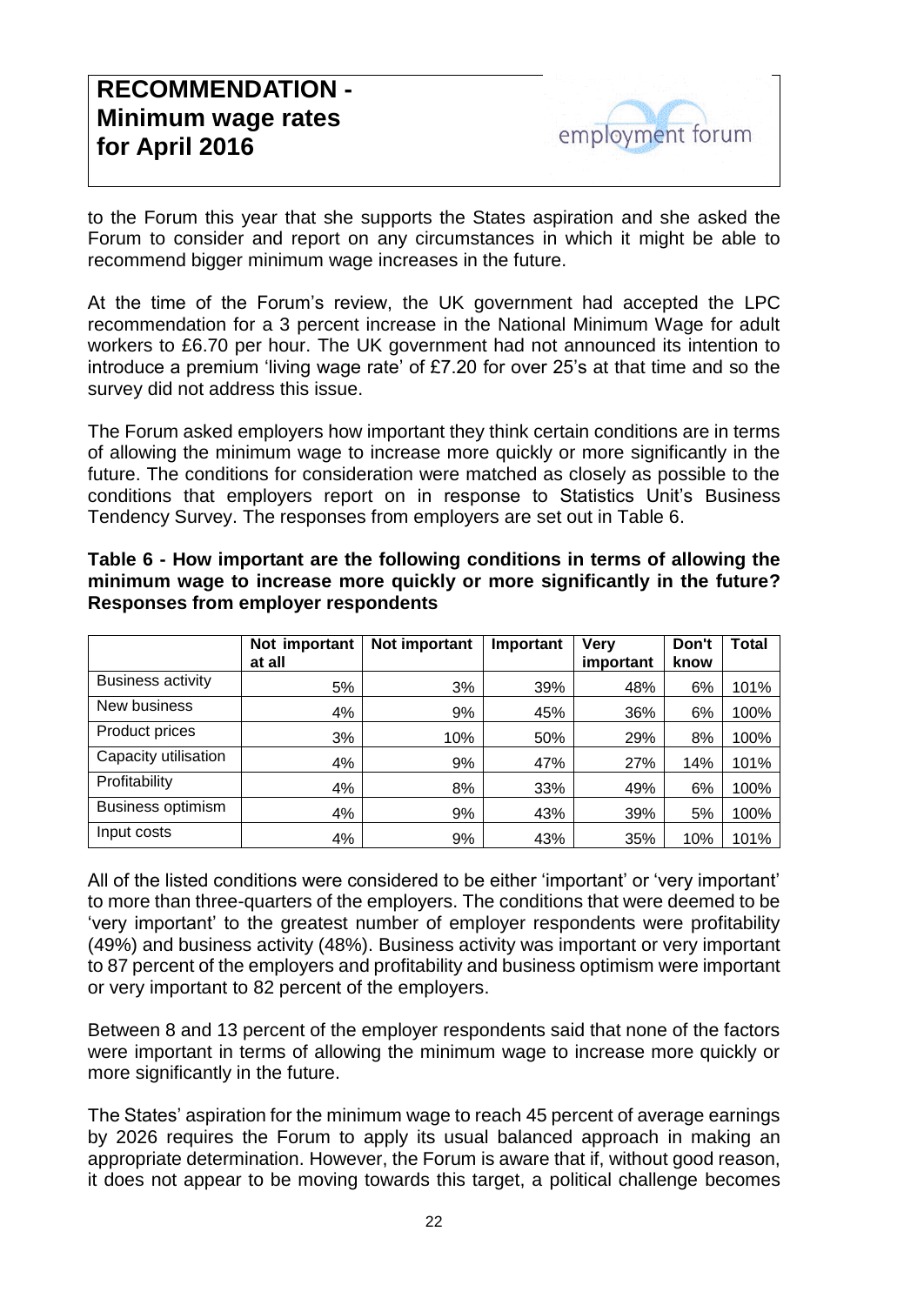more likely when the Minister proposes the legislation to the States. This brings uncertainty for employers.

The current minimum wage is £6.78 which represents 40.5 percent of the level of mean weekly earnings that was available at the time of the Forum's recommendation in September 2014 (£670 for June 2014). The minimum wage that was recommended in September 2013 (£6.63 per hour) represented 40.2 percent of the level of mean weekly earnings at that time (£660 for June 2013) and so there has been some upward movement over the past two years. To achieve the 45 percent target in April 2016 based on a 40 hour week and the latest level of mean weekly earnings (£680 for June 2015) would require a 12.8 percent increase in the minimum wage to £7.65 per hour.

It was clear from the consultation responses again this year that employers continue to be concerned about the States' objective to reach the target by 2026. The JFU for example, were concerned that farmers would close their businesses overnight if a large increase was applied and commented as follows;

*"A very real concern to our growers is the Proposition brought by Deputy Geoff Southern…Surely, it is totally wrong to use this formula in an Island that derives most of its income from the Finance Industry and associated activities. With this over-riding condition looming in the near future there is little or no incentive for farmers and growers to invest in the future of their businesses or indeed plan for the future if this is likely to come to fruition."* (JFU, employers' association)

Representatives of the Jersey Chamber of Commerce, felt that the States' target may be realistic, at least for some of its members, but only if it is achieved steadily, in progressive and sensible increases over a number of years, rather than in big jumps.

A small number of respondents commented on the UK government's aspiration to reach a 'national living wage' of £9.00 by 2020, including the following comments;

*"George Osborne's introduction of a Living Wage for 25 and over should be looked at. By raising the threshold, he is keeping people off income support and reducing the "top up" provided by the State. This review does not seem to have addressed that issue."* (Tony Bellows, employee, financial services)

*"UK Chancellor George Osborne recently announced that a minimum £9.00 per hour living wage would be introduced in the UK by 2020. So we are trying to understand this viewpoint by the politicians in favour that if you increase your*  labour costs to the degree required, wages being the single highest cost to running *a business, that things will be fine. Moreover, how does that fit with pay differentials, surely there will be an increased labour cost to balance things out. One hotel group has already done a forecast of the impact of such a move, which confirms that the MW would need to increase by 6.19% to match £7.20 in 2016. This significant increase could not be passed onto customers, especially*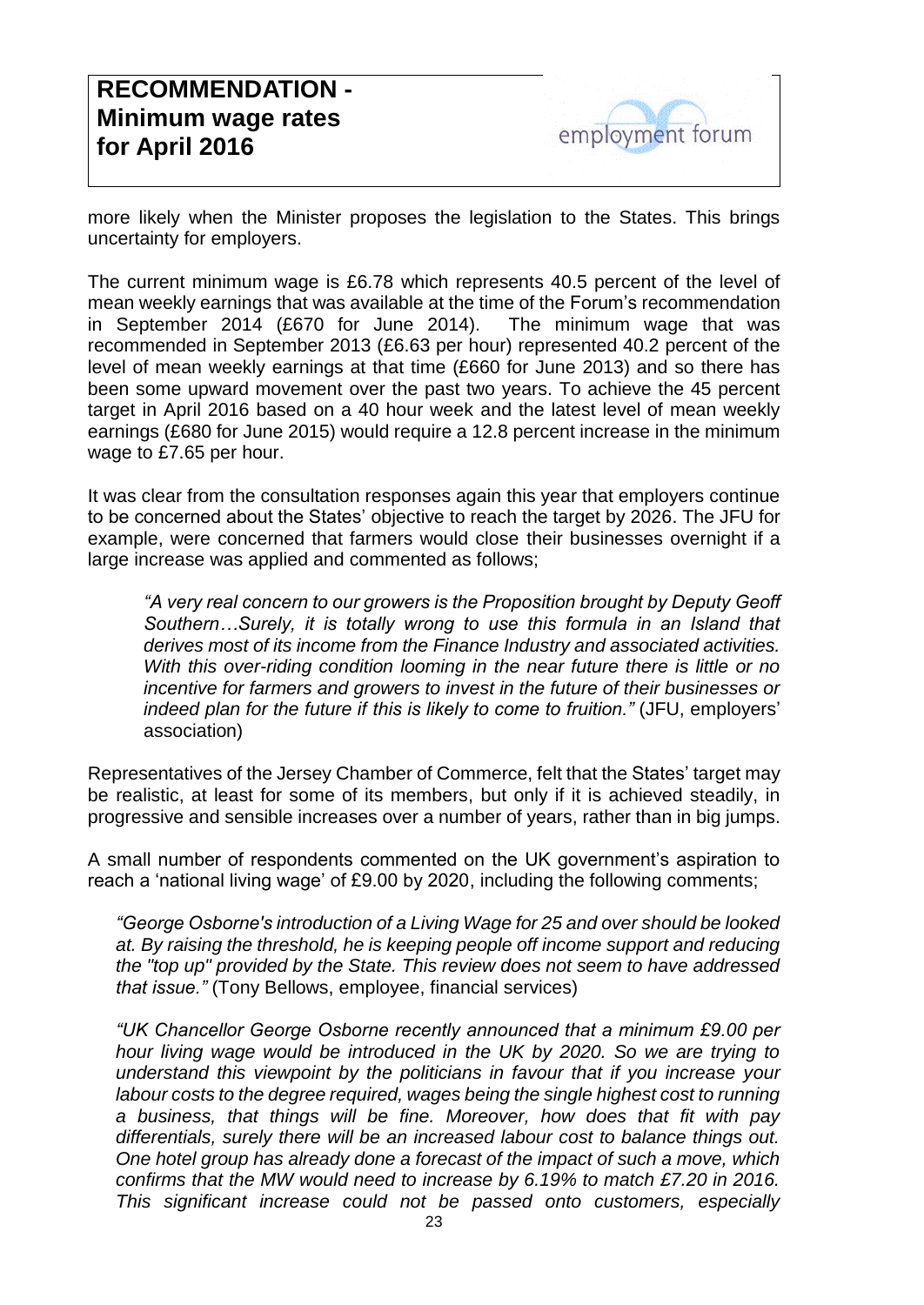*European customers who are finding Jersey expensive as a result of exchange rates."* (JHA, employers' association)

The Forum expects that this change in approach in the UK may lead to calls for a similar approach to be considered in Jersey, or that it will at least stimulate political pressure to reach the States target more quickly than 2026. According to the UK's Office for Budget Responsibility (OBR) $31$ , the £7.20 'premium' wage for over 25's would result in a small increase (0.3%) in whole economy compensation of employees, if employers did not make adjustments in employment levels or working hours. However, it noted that employers might respond to the higher rate of pay by reducing hours, reducing the number of jobs, replacing the over 25's with younger staff, or by increasing prices.

The OBR estimates that the £7.20 rate for over 25's could result in 60,000 to 110,000 fewer jobs than there might have been by 2020. Other estimates are higher, for example, the UK's Association of Convenience Stores estimates that 80,000 jobs are at risk in the convenience stores sector alone as a result of the proposed £7.20 rate<sup>32</sup>.

The Resolution Foundation has reported that a rate of £7.20 will result in only a small increase in the wage bill for many sectors in the UK, but recognises that the increase will be challenging in sectors such as hospitality, retail and care. *<sup>33</sup>* The report notes that the hospitality sector will experience the biggest wage bill increase at 3.4 percent by 2020. A spokesman for the Resolution Foundation commented, "*It's not yet clear how employers will respond but, while some may opt to reduce hours or new hires, past experience tells us that most absorb the pressures via some combination of small increases in prices, a dip in profits and productivity gains."*

The Forum asked those stakeholders who attended private meetings with the Forum in August whether they expect to see any positive or negative effects from the proposed rise to £7.20 for over 25's in the UK. The Forum has considered whether the higher wage rate might encourage seasonal staff to work in the UK instead of Jersey. The JFU does not consider that the agriculture sector will experience recruitment difficulties as employers in Jersey tend to offer a more attractive employment package that includes living accommodation and a contract for a fixedperiod of work.

The Forum has also considered whether the UK increase might allow local businesses to offer more competitive prices than the UK. The JFU considers that there is unlikely to be a competitive advantage as UK farmers are unlikely to increase their prices to offset the higher minimum wage. Supermarkets dictate the maximum price that they are willing to pay for the goods and so UK employers are likely to seek to balance the higher wage cost in other ways. Employers in other employment

[www.acs.org.uk/acs-national-living-wage-puts-c-stores-at-risk/](http://www.acs.org.uk/acs-national-living-wage-puts-c-stores-at-risk/)

31 OBR 'Economic and fiscal outlook' July 2015 [http://cdn.budgetresponsibility.independent.gov.uk/July-2015-](http://cdn.budgetresponsibility.independent.gov.uk/July-2015-EFO-234224.pdf) [EFO-234224.pdf](http://cdn.budgetresponsibility.independent.gov.uk/July-2015-EFO-234224.pdf)

<sup>33</sup> [www.resolutionfoundation.org/media/press-releases/national-living-wage-will-have-modest-impact-on-wage-](http://www.resolutionfoundation.org/media/press-releases/national-living-wage-will-have-modest-impact-on-wage-bills-in-most-industries/)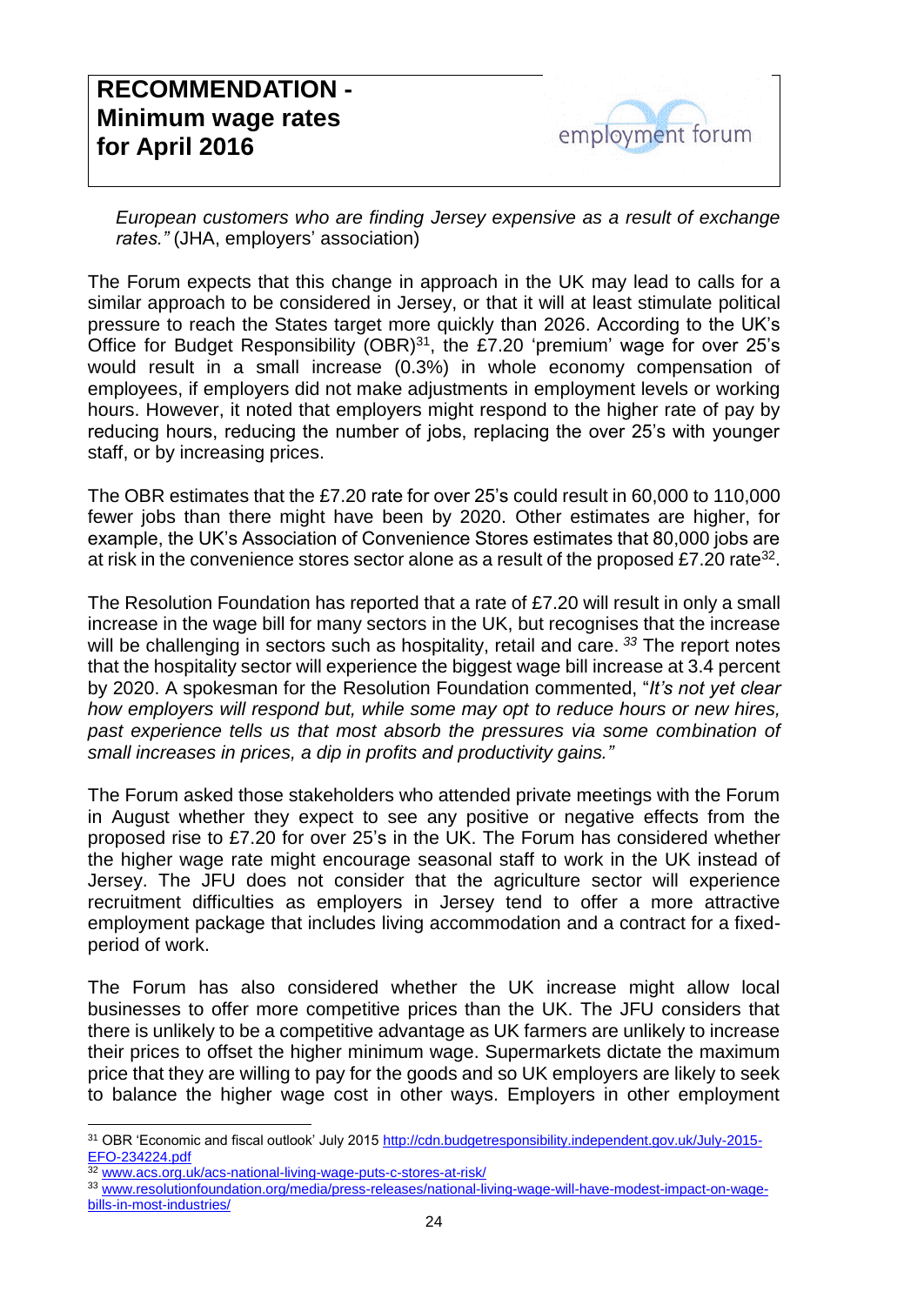sectors in Jersey may find that they are able to offer more competitive prices than the UK, however in these sectors, the UK is unlikely to be the main competitor jurisdiction (e.g. tourism).

The Forum notes that the UK proposal for a £7.20 rate was announced after the Forum's minimum wage review had started this year. There will be an opportunity next year for the Forum to reflect in more detail on the UK position and the Forum may be directed to consult on the possibility of introducing a higher minimum wage rate for older employees. The Forum notes however, that the States decided in 2007<sup>34</sup> to amend the Employment Law to remove the power to prescribe different minimum wages for employees of different ages and so a primary law amendment is expected to be required.

This year, the Forum's recommendation will be made based on the position as it currently stands, with a minimum wage that applies to all employees over school leaving age.

#### **Training and the trainee rate**

Respondents were asked to what extent they think the trainee rates are set at the right level; whether they are about right, or whether they should be higher, much higher, lower or much lower than the current levels.

Based on the views of all respondent types in relation to the first year trainee rate (currently £5.09 per hour), 31 percent thought that it was about right, 47 percent said that it should be higher and 15 percent said that it should be much higher. Only 8 percent said either that it should be lower or much lower. Respondents' views on the second year trainee rate (currently £5.93 per hour) were almost identical.

As would be expected, employee respondents were more likely than employers to say that the trainee rates should be much higher (27% of employees compared to 5% of employers) and employers were more likely to say that the rates were about right (41% of employers compared to 27% of employees).

Comments included;

*"Given the poor levels of basic skills with some trainees we have seen the current rates are about right as trainees seem to often need more support than I would prefer."* (Derek Hairon, Jersey Kayak Adventures Ltd, leisure employer)

*"I believe the first year trainee rate is limiting the amount of jobs available for trainees, most electrical companys will not pay £5.09. First year rates should be lower then rising to normal second year rate when the trainees are capable* 

-

<sup>34</sup> P.25/2007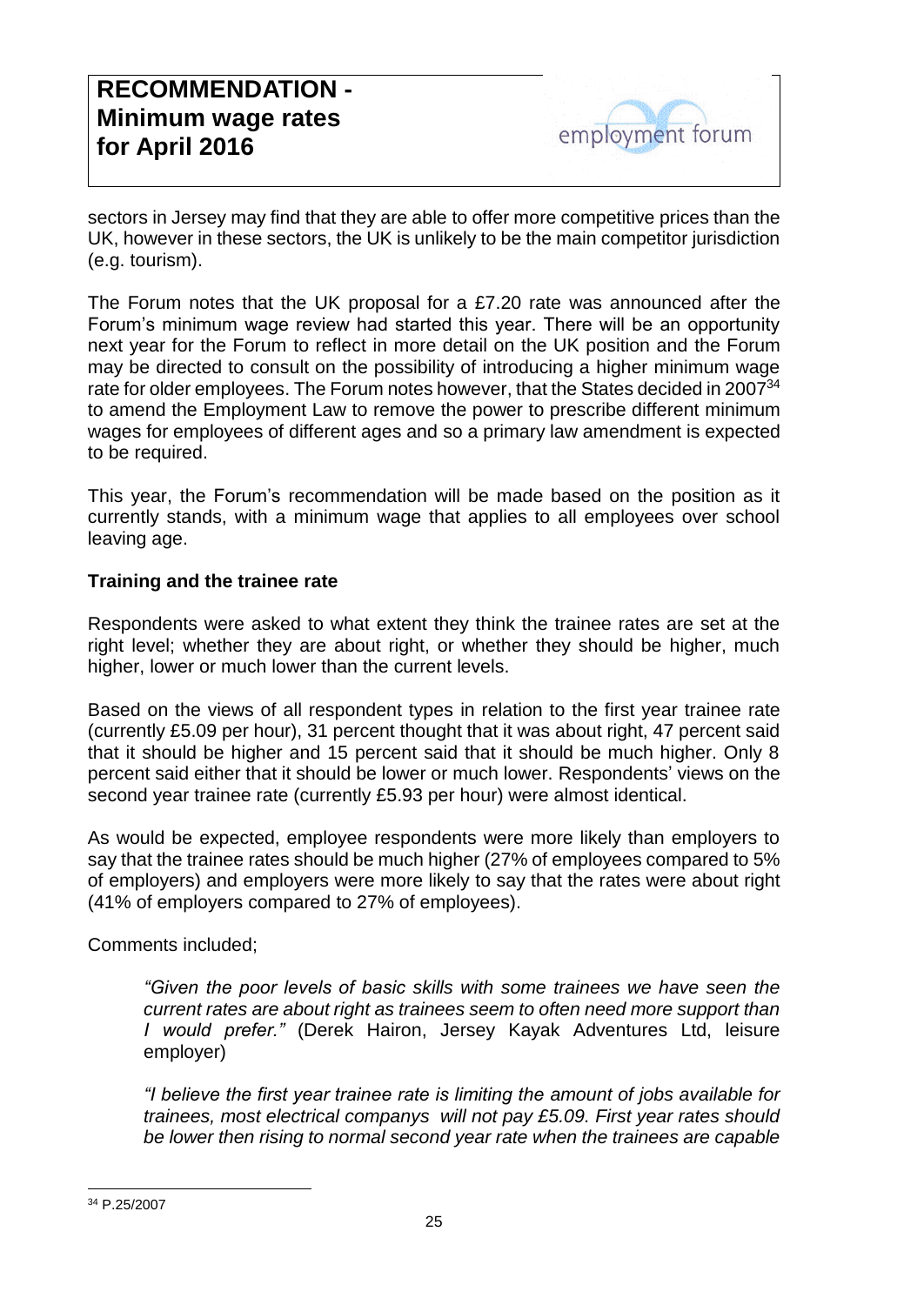*of certain working tasks."* (Alfie Cornish, A. Cornish Electrical Ltd, electricity, gas and water employer)

*"The year one trainee rate should be set as to fall in line with the minimum contributions needed to qualify for sickness benefit. At the current rate working a 40 hour week does not meet the minimum contribution and if you have the misfortune to be ill despite paying social security contributions you are not entitled to any sick pay. This is totally unfair."* (Karen Dillon, parent of first year apprentice)

The Forum has reviewed the social security contribution levels and notes that the States of Jersey website states that *"The lower earnings limit is the minimum amount that you must earn. You must meet this lower limit or it will affect your right to any benefits that are paid based upon your contribution record. The lower earnings limit is in place to avoid taxpayers' money being used to top up the contributions of people working few hours."<sup>35</sup>*

The lower earnings limit (LEL) was £848 from 1 January 2015. The monthly wage for an employee working a 40 hour week at the 'year 1' trainee rate (£5.09 per hour) from 1 April 2015 is £882.27 which is £34.27 over the LEL. Before the minimum wage increased in April this year, the 'year 1' trainee rate was £4.97 per hour. The monthly equivalent of a 40 hour week at this hourly rate is £861.47 which is £13.47 over the LEL.

While the monthly wage is over the 2015 LEL in both cases, if an employee is paid weekly, the monthly earnings total will vary depending on the number of pay days that fall during the month and an employee may earn less than the LEL in some months. The Forum notes that any employee, not just a trainee, might earn less than the LEL in some months depending on the number of hours they work and the frequency of pay days within that month. The Forum does not consider that this is a matter for the minimum wage to address.

The CIPD survey asked respondents if they employ any staff on the trainee rate. Ten percent of the respondents said that they do. Representatives of the CIPD expressed surprise at the low proportion of employers using the trainee rates, however, the estimates from the average earnings survey (see Appendix 2) suggest that there are less than 100 trainee rate jobs in Jersey. Comments from those who responded to the CIPD survey in relation to the trainee rates included the following;

*"Salary is low but there is an added value of various training and courses."*

*"Costs money for us to train staff. Minimum wage acts as a disincentive for us to take on untrained staff."*

*"Seems low but difficult to keep differentiation between levels."*

-

<sup>35</sup> [www.gov.je/working/contributions/payments/pages/employedpeople.aspx](http://www.gov.je/working/contributions/payments/pages/employedpeople.aspx)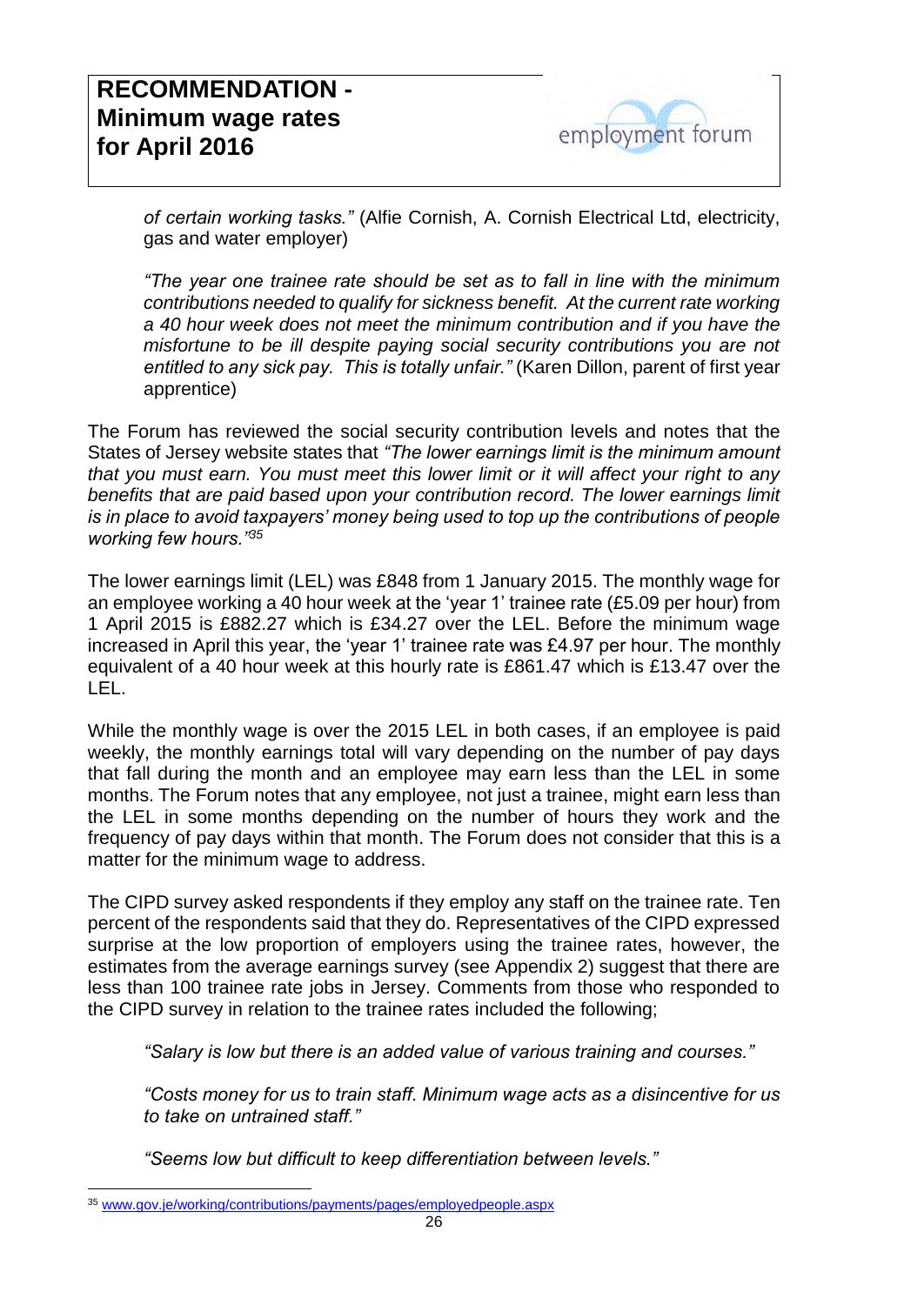#### **Offsets**

Respondents were asked to what extent they think the maximum offsets for accommodation and meals are set at the right level; whether they are about right, or whether they should be higher, much higher, lower or much lower than the current levels.

The responses to these questions were more variable within respondent categories which suggests that some respondents were not clear on the impact of increasing the offsets - it allows the employer to offset or deduct a greater sum for accommodation and meals from the employee's wage. Overall, in relation to the maximum offset against the minimum wage for accommodation and meals, almost half of the respondents (49%) thought that it was about right, a quarter (25%) said that it should be higher, 12 percent said that it should be much higher and 14 percent said that it should either be lower or much lower.

No other specific questions were asked about the offsets and no comments were received relating to the offsets.

#### **Other comments**

i) A number of comments were received about the lack of a 'youth' minimum wage rate, including the following comment from the JHA;

*"In the absence of a youth wage, as the minimum wage level increases, it becomes more of a disincentive to employ young people who lack work or life skills experience and who need longer on the job training, more management time etc. JHA has always recommended a youth rate, however this recommendation has not been implemented. As such, its absence acts as a disincentive for employers to employ young people who lack the necessary skills required to hit the ground running and they will require more detailed on the job training, which involves more management/head of department time and associated cost.to train to the required standard."* (JHA, employer association)

In its recommendation on a youth rate dated 16 May 2012, the Forum concluded that, for the purpose of creating employment opportunities for young people, there was insufficient evidence from the research to demonstrate that a youth rate should be introduced at that time. The Forum unanimously recommended in 2012 that a youth rate should not be proposed.

ii) The CIPD survey asked its members when minimum wage increases should be applied. Sixty-five percent said that minimum wage increases should apply from January and 24 percent said that increases should apply from April.

Of the CIPD respondents overall, 23 percent (9 respondents) employ staff on the minimum wage. It is not clear what proportion of those who supported changing the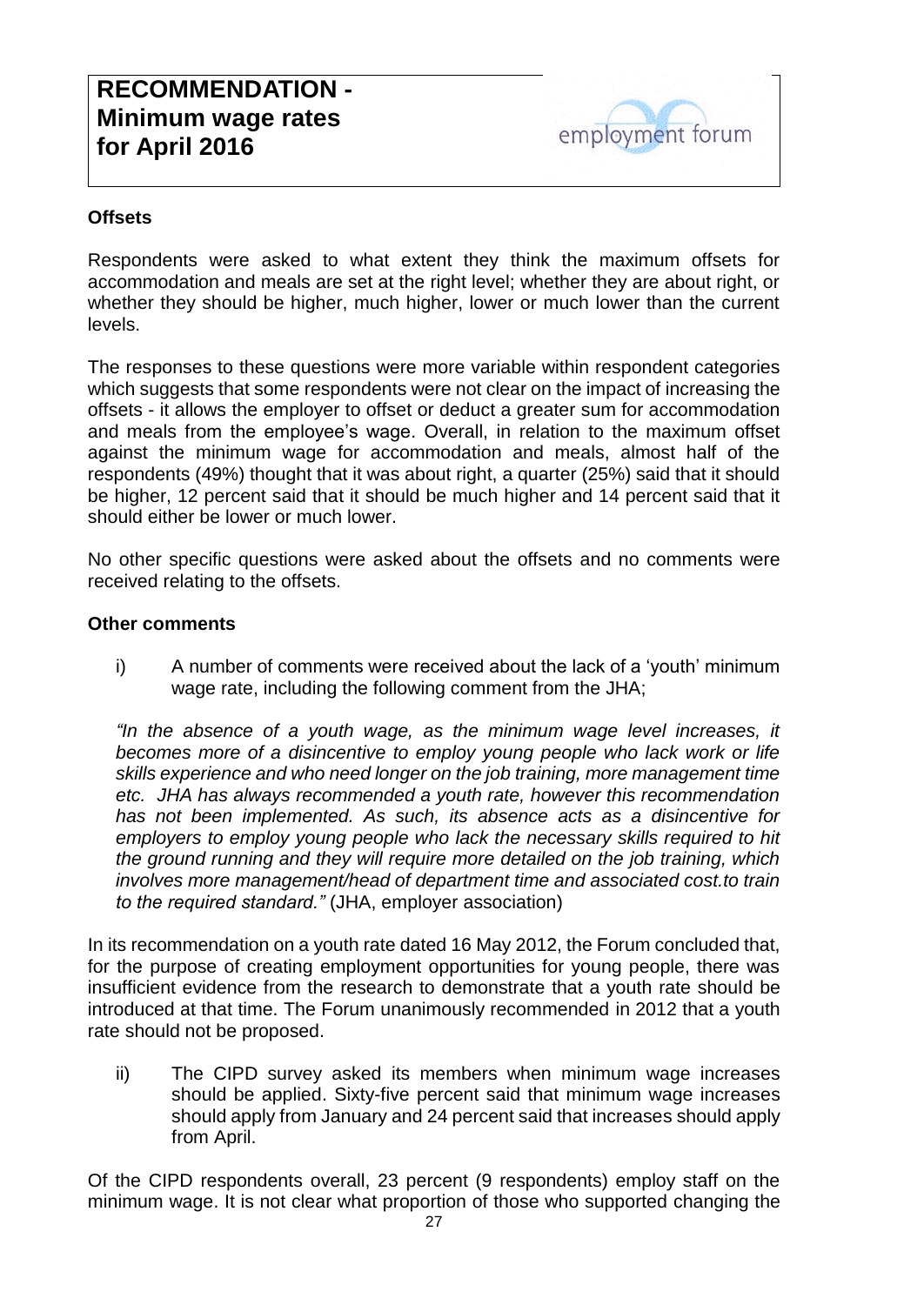date from 1 April were minimum wage payers. The Forum did not seek comments in this review about the timing of minimum wage increases and has no other evidence to suggest that it would be appropriate to change the date at this time. Based on previous minimum wage reviews<sup>36</sup>, the Forum believes that April has become an established date and recognises the importance to some industries of having six months' notice of the proposed new rates.

#### **SECTION 5 – RECOMMENDATIONS**

#### **Minimum Wage**

The current minimum wage is £6.78 per hour. The Forum has considered the minimum wage rates, percentage increases and pence increases per hour that would result if the increase was based upon the indices and comparators that are available, as shown in Table 7.

#### **Table 7 – Minimum wage increase comparison table**

|                                                             | <b>Percentage</b> | <b>Pence</b>    | <b>Hourly</b> |
|-------------------------------------------------------------|-------------------|-----------------|---------------|
|                                                             | increase          | increase        | rate          |
| <b>Retail Price Index</b>                                   | 0.9%              | 6p              | £6.84         |
| Retail Price Index X                                        | 1.0%              | 7p              | £6.85         |
| <b>Retail Price Index Y</b>                                 | 1.0%              | 7p              | £6.85         |
| Retail Price Index low income                               | 1.1%              | 7p              | £6.85         |
| Average earnings index                                      | 1.8%              | 12p             | £6.90         |
| Mid-point between RPI & AEI                                 | 1.4%              | 9p              | £6.87         |
| Match AEI increase since 2005 <sup>37</sup>                 | 2.8%              | 19p             | £6.97         |
| 40% of mean weekly earnings (£680) 38                       | 0.3%              | 2p              | £6.80         |
| 40.5% of mean weekly earnings                               | 1.6%              | 11p             | £6.89         |
| 40.75% of mean weekly earnings                              | 2.2%              | 15p             | £6.93         |
| 41% of mean weekly earnings                                 | 2.8%              | 19p             | £6.97         |
| 41.5% of mean weekly earnings                               | 4.1%              | 28p             | £7.06         |
| 42% of mean weekly earnings                                 | 5.3%              | 36p             | £7.14         |
| 43% of mean weekly earnings                                 | 7.8%              | 53p             | £7.31         |
| 44% of mean weekly earnings                                 | 10.3%             | 70 <sub>p</sub> | £7.48         |
| 45% of mean weekly earnings                                 | 12.8%             | 87 <sub>p</sub> | £7.65         |
| Match Jersey/UK difference in consumer prices <sup>39</sup> | 9%                | 61 <sub>p</sub> | £7.39         |
| 50% of median weekly earnings <sup>40</sup>                 | <b>NA</b>         | <b>NA</b>       | <b>NA</b>     |

<sup>&</sup>lt;sup>36</sup> See the minimum wage recommendation for 1 April 2010 - www.gov.je/minimumwage

<sup>&</sup>lt;sup>37</sup> The minimum wage was introduced in April 2005.

<sup>38</sup> Calculation based on a 40 hour working week.

<sup>&</sup>lt;sup>39</sup> Calculation based on UK hourly rate of £6.70 for 1/10/15 would give a Jersey rate of £7.39.

<sup>40</sup> A median weekly figure is not currently available.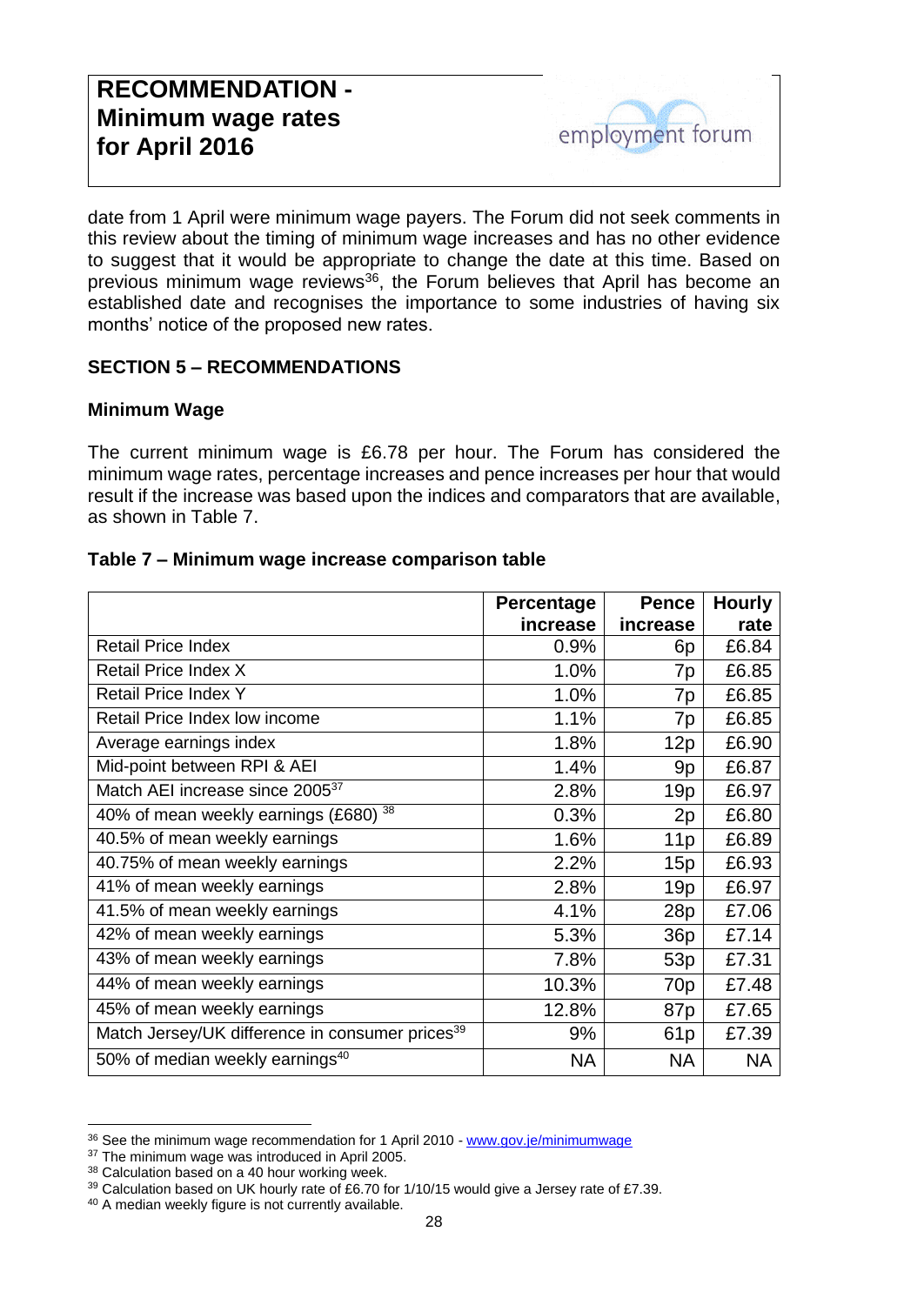The Forum noted in particular the following evidence;

- Global growth in 2015 is expected to be at a similar pace to the previous two years. However, there are a number of uncertainties, risk and threats to the global economy (e.g. China) that demonstrate how fragile the global economy remains.
- Jersey's economy stabilised in 2013 and shows signs of significant growth in 2014 of between 4.5 and 6.5 percent. This is a stronger position than had previously been estimated, partly due to the finance sector reporting stronger than expected growth in profits.
- Growth of between 0.5 and 3.5 percent is forecast in 2015 due to further expected growth in employment and low inflation.
- The BTS all-sector business activity indicator has moved to a positive position in both the finance and non-finance sectors in the first two quarters of 2015. This suggests that businesses are working slightly above capacity for the first time since the survey began in September 2009.
- Having been relatively flat for the past 5 years, total employment grew strongly in the 12 months to December 2014, at an annual rate of more than 3 percent.
- The biggest increase in employment in the year to December 2014 was in the finance sector, but staff increases were also reported in most of the private sectors.
- The BTS employment indicator declined for the finance and non-finance sectors, however the longer-term outlook for future employment in the finance sector was positive - 49 percent anticipated increased employment in December 2014. It is not yet clear whether this will translate into continued increases in employment.
- The number of people actively seeking work continues to fall; there are 110 fewer people in August 2015 than a year earlier and numbers have fallen by 31.7 percent since they peaked in March 2013.
- The internationally comparable level of unemployment of 4.6 per cent is high compared to past levels in Jersey but is lower than the rate in the majority of the world's advanced economies and is 1.1 percentage points lower than it was in the previous year.
- Average earnings grew by 1.8 percent overall in the year to June 2015.
- Average earnings did not increase in the public sector (0.0% increase) but grew by 2.2 percent in the private sector in the year to June 2015. The majority of the private sectors saw average earnings increase by between 1 and 3 percent.
- The latest increase in earnings is lower than the preceding five-year average of 2.0 percent per annum and is below the long-term annual average of 4.5 percent per annum since 1990.
- Low average earnings growth indicates that the labour market has responded to the economic situation. If earnings growth had been higher, unemployment may also have been higher.
- Average earnings exceeded inflation in 2013 and 2014 after falling behind inflation for four of the previous five years.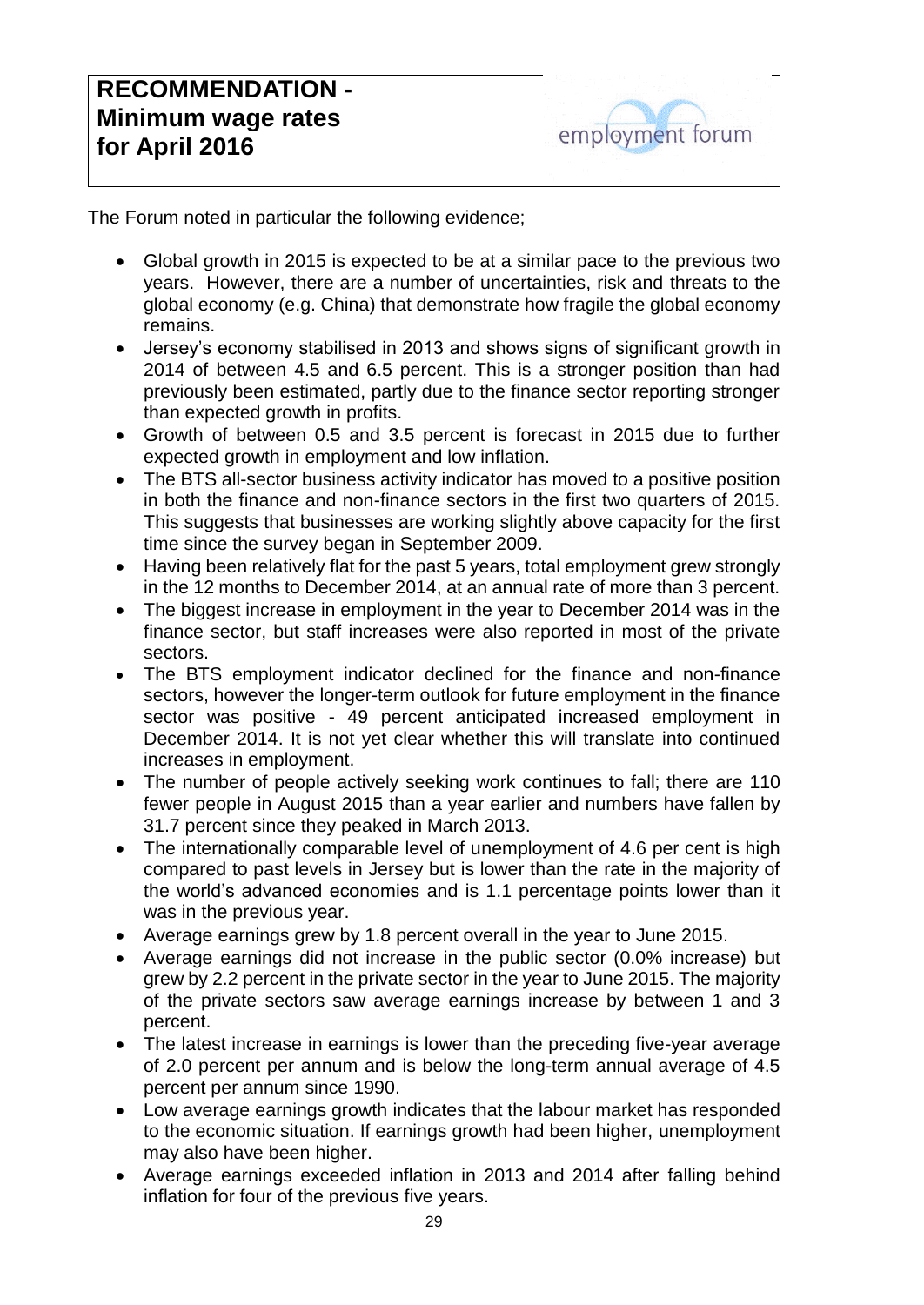# **RECOMMENDATION - Minimum wage rates for April 2016**



- In real terms, average earnings have increased by less than 1 percent since 2001.
- The RPI increase was low at 0.9 percent. Inflation is expected to increase but is not expected to reach 3 percent until 2017.
- Increases in the minimum wage may contribute to annual increases in the cost of living by driving up the prices of goods and services, unless employers offset this, for example, by increasing productivity and/or reducing profits.
- Increases in the minimum wage also contribute to average earnings increases and often have a differential impact on wages throughout the business, particularly for the lower paying sectors.
- Adult minimum wages are due to increase in October 2015 by 3.1 percent in the UK and 3.0 percent in Guernsey.
- Jersey's minimum wage rate continues to be higher than the minimum wages in the UK and Guernsey, even when those jurisdictions apply increases on 1 October 2015. However, the UK intends to introduce a new premium 'national living wage' rate of £7.20 for employees over age 25 on 1 April 2016.
- Around 65 percent of low paid jobs are primarily in sectors that rely on competition with other jurisdictions; agriculture and fishing and hotels, restaurants and bars.
- The JHA has stated that the hospitality sector is emerging from years of decline to a position where growth is possible. The level of the minimum wage will be critical in any strategy for growth in this sector.
- The JFU continues to have concerns about the future viability of the agriculture and horticulture sector given the saturation of the market with goods from competitor jurisdictions that are not on a level playing field with Jersey.
- Of the countries reviewed by the LPC in its 2015 report, those with a minimum wage that is higher than the UK (£6.50) tended to increase their minimum wage, whereas those with a lower minimum wage than the UK tended to freeze theirs (other than Portugal which released the freeze on its minimum wage after its first full year of economic growth).
- Calls for a minimum wage freeze have declined each year since their peak in 2012 and, this year, more than half (55%) of the employers and 71 percent of respondents overall said that the minimum wage should be higher or much higher.

In 2013, the Forum considered that, whilst the global and local economies remained fragile and the economic outlook was not yet positive, the consultation responses and economic indicators suggested that the overall outlook was less negative than in the previous year. Calls for a freeze were not as widespread or as strongly expressed as they had been in 2012 and many employers indicated that a sensible increase in April 2014 would be acceptable. The Forum recommended an increase of 1.5 percent.

In 2014, the Forum noted that whilst global recovery continued (at an uneven pace), significant growth was not forecast for the Jersey economy in either 2013 or 2014. While the labour market remained weak, the consultation responses and economic indicators suggested greater optimism than in the previous year. Prices increased by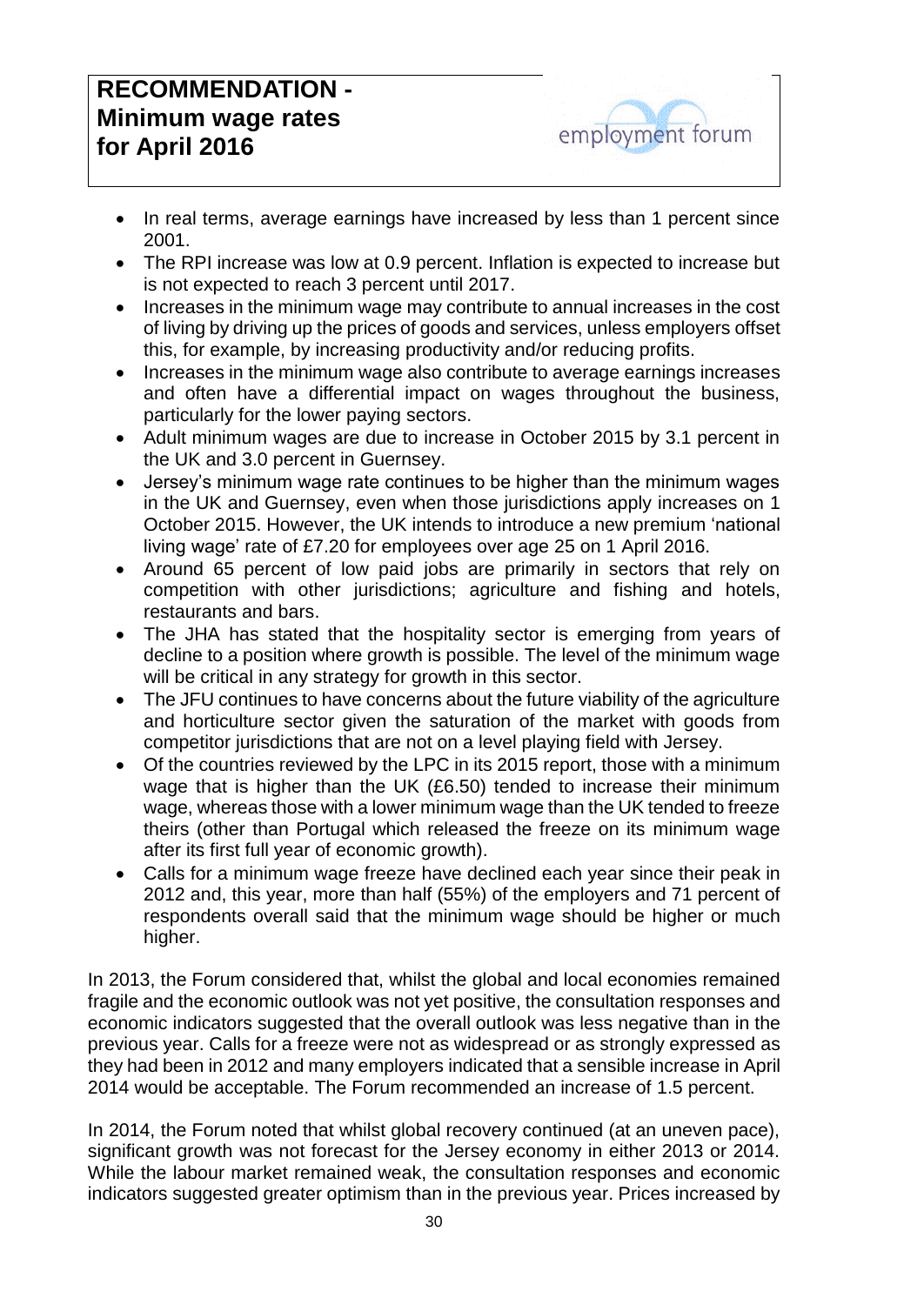1.6 percent and average earnings grew by 2.6 percent, although earnings growth was still below the long-term average. Calls for a minimum wage freeze were less evident than in previous years and the majority of the employer respondents supported an increase. The Forum was cautious of putting any additional pressure on the economy until there was evidence of an improvement and recommended a 2.3 percent increase in the minimum wage.

While 2015 brings positive indications that the local economy is growing and there are firm improvements in a number of key economic variables (growth, employment and earnings), the Forum considers that it would not be appropriate to react hastily to rectify years of slow earnings growth when we are just starting to see these positive signs of recovery. This year, the Economic Adviser has warned the Forum that the level of the minimum wage is still a delicate balance, particularly for the external facing sectors in terms of competing for business with other jurisdictions in a still fragile global economy. The Economic Adviser has recommended this year that the Forum will need to be just as cautious in a period of recovery as in a period of decline and so caution should continue to be applied. If an increase in the minimum wage is not backed by an increase in productivity, employers may look to restore this in higher prices, reduced hours of work and/or reductions in jobs.

Each year, the Forum has tried to prevent increasing the minimum wage to the extent that jobs are lost or terms and conditions are eroded whilst being mindful of the aspirations of the States of Jersey to increase wages for low paid employees. The Forum is conscious that it must give appropriate weight to the views of the agriculture and hospitality sectors given the high proportions of low paying jobs in those sectors (an estimated 48% and 40% of total headcount in those sectors respectively). The representatives of those industries appear to accept a minimum wage increase next April, but have maintained that any increase must be modest.

The Forum has taken into account the States' decision that the minimum wage should increase to 45 percent of mean weekly earnings by 2026 as well as the competing views on this subject, balancing the consultation responses from employers and employees, jobs, competitiveness and the economy. The Forum has considered and debated the evidence and information that is available from many sources and the Forum members have reached a unanimous recommendation.

**Recommendation -** The Forum recommends that the minimum wage should increase by 2.8 percent - 19 pence per hour - to £6.97 per hour from 1 April 2016.

The Forum is mindful that in, comparison to wages and prices, a 2.8 percent increase significantly exceeds the increase in prices - by 1.9 percentage points - as well as being 1.0 percent higher than the average wage increase experienced by employees in Jersey. The minimum wage has kept up with increases in prices but has fallen slightly behind average earnings increases (calculated over the ten year period since the minimum wage was introduced) and this additional 1.0 percent on top of the increase in average earnings would make up that difference.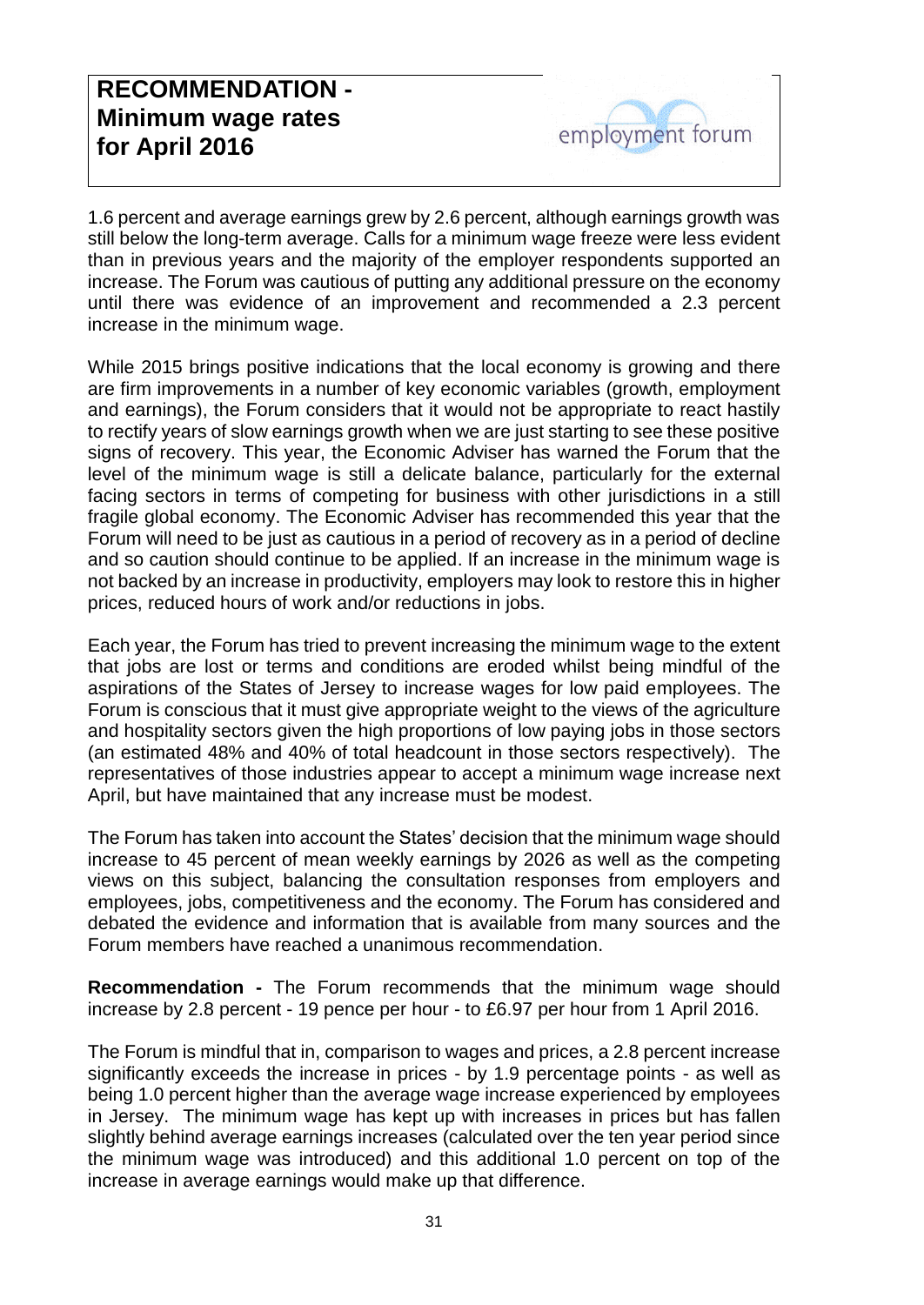A minimum wage rate of £6.97 per hour would be equivalent to 41 percent of the June 2015 level of mean weekly earnings. This would be the highest proportion relative to mean earnings reached by the minimum wage to date and would be 0.5 percentage points greater than its position last year (40.5%). The rate represents 91 percent of the £7.65 target figure, whereas the 2015 minimum wage rate represented 90 percent of the target figure (£7.54). This represents a clear determination to move the minimum wage to a rate that is equivalent to 45 percent of the level of mean weekly earnings.

Based on a 40 hour working week, the pay increase for a minimum wage earner would be £7.60 per week which would give low-paid staff an extra £395 per year (compared to £312 per year extra last year). A higher hourly rate, such as £7.03 per hour – a 25 pence per hour increase - would give an annual pay increase of £520 (based on a 40 hour week). Given the evidence that is available, the Forum cannot justify the significant extra cost on the wage bill for employers, particularly in view of the calls from the JHA and the JFU for a modest increase and the advice of the Economic Adviser to continue to exercise caution.

Comparing the Forum's recommended minimum wage rate to the highest adult minimum wage rates that will apply on 1 October 2015 in other jurisdictions, Jersey's minimum wage would be 4.0 percent higher than the UK rate for over 21's, 1.8 percent higher than the Guernsey rate for over 18's and 4.8 percent higher than the Isle of Man rate for over 21's<sup>41</sup>.

The Forum recognises that the UK has announced that it will introduce a premium rate of £7.20 per hour for workers over age 25. If that rate is introduced on 1 April 2016, the recommended rate for Jersey - £6.97 - would be 3.3 percent below it. However, it must be noted that Jersey's minimum wage applies to all employees over age 16 and it is likely that a primary law amendment would be required to the Employment Law to permit age-related minimum wage rates.

#### **Trainee rate**

The Forum has reviewed the small number of comments submitted about the trainee rates and considers that it is not necessary to review the rules surrounding the trainee rates or their proportion relative to the minimum wage at this time.

**Recommendation** - The 'Year 1' trainee rate should continue to represent 75 percent of the minimum wage and so should be set at £5.23 per hour (a 14 pence increase) from 1 April 2016. The 'Year 2' trainee rate should continue to be set at 87.5 percent of the minimum wage and so should be set at £6.10 per hour (a 17 pence increase) from 1 April 2016.

<sup>-</sup><sup>41</sup> Based on the rate introduced on 01/10/14. An announcement has not yet been made for 2015 rates.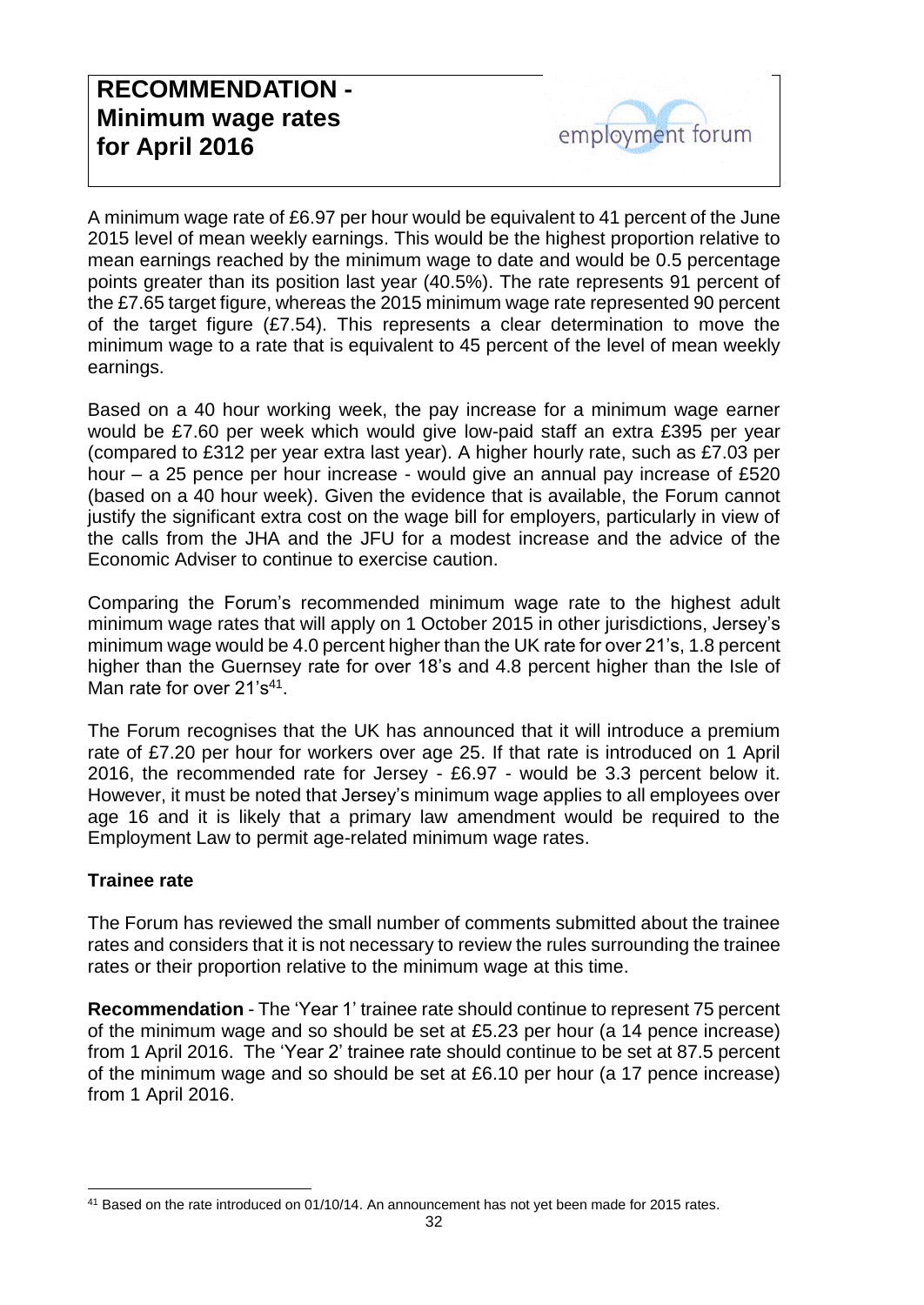#### **Offsets**

Data collected by the Statistics Unit in 2013 allows us to estimate that employees were provided with accommodation, or accommodation with meals, as part of their employment package in 50 percent of jobs that pay the minimum wage or the trainee rate and in 80 percent of those jobs, the employer made a deduction or a charge against pay. The offsets are used primarily in two sectors, agriculture and fishing and hotels, restaurants and bars.

The maximum amounts that may be offset against the minimum wage each week where employees are provided with meals and accommodation, or accommodation alone, have previously been increased each year in line with the percentage increase in the minimum wage.

**Recommendation** - The offsets against the minimum wage should continue to be increased proportionately to the minimum wage rate (a 2.8 percent increase). If the Forum was asked to consider increasing the minimum wage and offsets at disproportionate rates, there may be unintended consequences and the Forum would wish to consult on this and be fully informed before making any such recommendation.

The maximum offsets against the minimum wage should increase to £76.29 per week for accommodation and £101.71 per week for food and accommodation. The maximum offsets against the trainee rate, whether the Year 1 or Year 2 trainee rate is paid, should be set at 75 percent of the full offsets; £57.22 per week for accommodation and £76.28 per week for food and accommodation.

The Forum notes that the recommended increase is greater than the latest increase in the cost of living (0.9%) and so for those industries in which minimum wage jobs are most prevalent (hospitality and agriculture) the maximum that the employer may charge for accommodation and meals would be increased by 1.9 percentage points more than the cost of living. This is expected to offset some of the additional wage costs.

#### **Greater minimum wage increases in the future**

The Forum said in September last year that when the signs of increased positivity in Jersey start to translate into evidence of growth and improvement for local businesses that are demonstrated in the statistics and the economic advice, the Forum would consider more significant increases in the minimum wage. As this position has partially been reached, the Forum has pushed the recommended increase beyond the latest increases in prices and earnings.

Growth in 2014 exceeded expectations due to a much larger increase in financial services profits than was expected, however it is not clear whether this was an anomaly or an indicator of the start of a period of longer-term growth. Further growth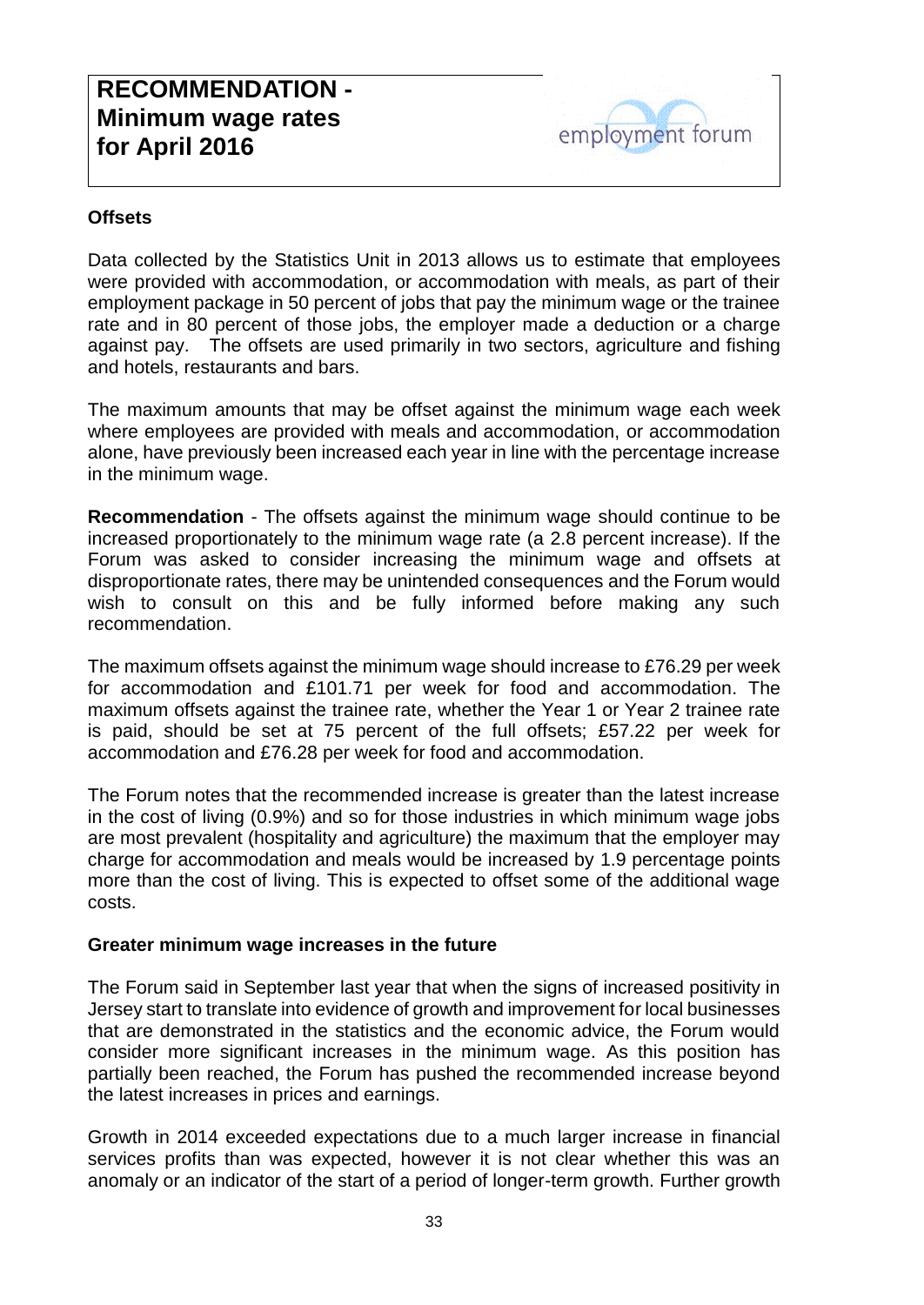is predicted for 2015 and the Forum will expect to see a sustained period of growth if it is to consider recommending a bigger minimum wage increase next year.

Although wages in Jersey have increased in real terms, the increases are still weak, as is productivity. The Economic Adviser has recommended continued caution, at least during this period of recovery. A key factor to support a sustained increase in real wages will be increased productivity so that wage increases are affordable. In terms of allowing the minimum wage to increase more quickly or more significantly in the future, profitability and business activity were the most important conditions for the employer respondents.

The Forum considers that the States target to reach a minimum wage equivalent to 45 percent of mean earnings is achievable by applying sensible increases incrementally within the timeframe that the States has agreed. With the improvements that are appearing in key economic measures, the Forum anticipates being more confident in increasing the minimum wage next year. However, factors such as the risks and uncertainties for the global economy and the uncertainty about whether the growth that Jersey has seen in 2014 can be sustained throughout 2015 will continue to be important factors in the recommendation next year.

Rather than being driven by UK policies or any particular political view, the Forum's remit is to take an independent position in considering the local economic situation and the available evidence in recommending what the minimum hourly rate of pay should be in Jersey.

**Recommendation** – the Forum will review further evidence and the minimum wage in 2016. If the Minister intends to direct the Forum to consult on the possibility of introducing a higher minimum wage similar to the UK's 'premium' wage rate for over 25's, it will be important to consider first whether there is a political inclination to amend the Employment Law to permit different minimum wages to be prescribed for employees of different ages.

#### **SUMMARY OF RECOMMENDATIONS FOR 1 APRIL 2016**

#### **Table 8 – Minimum wage rates for 2015 and recommended rates for 2016**

|                                                                      | 2015   | 2016    |
|----------------------------------------------------------------------|--------|---------|
| Minimum Wage (per hour)                                              | £6.78  | £6.97   |
| Trainee Rate Year 1 (per hour)                                       | £5.09  | £5.23   |
| Trainee Rate Year 2 (per hour)                                       | £5.93  | £6.10   |
| Maximum weekly offset against minimum wage for accommodation         | £74.21 | £76.29  |
| Maximum weekly offset against minimum wage for accommodation & food  | £98.94 | £101.71 |
| Maximum weekly offset against trainee rates for accommodation        | £55.66 | £57.22  |
| Maximum weekly offset against trainee rates for accommodation & food | £74.21 | £76.28  |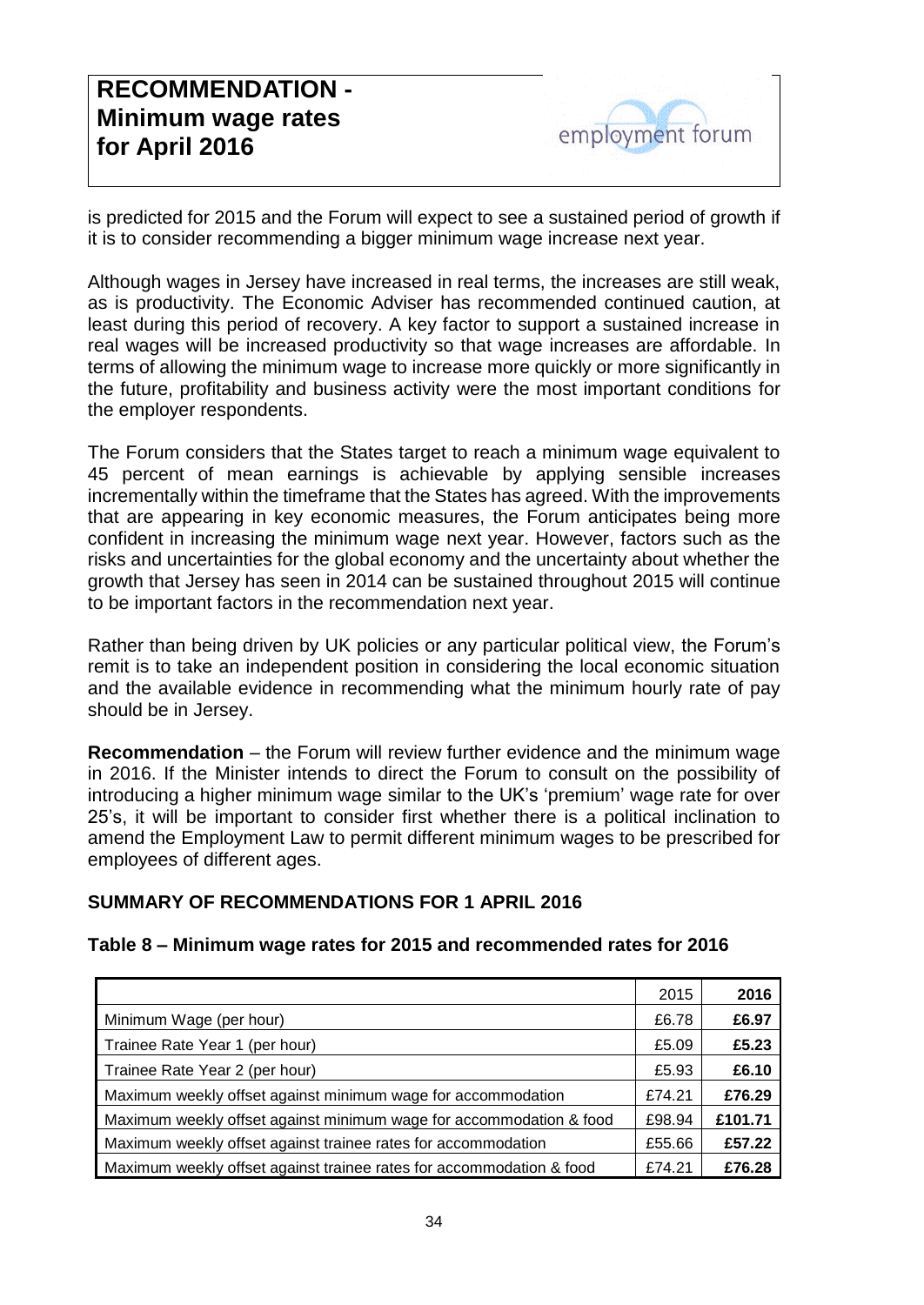# **RECOMMENDATION - Minimum wage rates for April 2016**



#### **APPENDIX 1 - Adult minimum wages relative to the levels of median and mean full-time earnings, by country**

|                       | % of mean | % of median |
|-----------------------|-----------|-------------|
| Australia             | 44.0      | 54.0        |
| Belgium               | 42.6      | 50.0        |
| Canada                | 39.4      | 44.1        |
| Chile                 | 43.2      | 67.8        |
| <b>Czech Republic</b> | 31.0      | 36.4        |
| Estonia               | 32.6      | 38.8        |
| France                | 50.7      | 62.8        |
| Greece                | 37.9      | 45.2        |
| Hungary               | 40.2      | 53.9        |
| Ireland               | 44.0      | 47.9        |
| Israel                | 42.7      | 57.7        |
| Japan                 | 33.9      | 39.0        |
| Korea                 | 35.1      | 44.2        |
| Luxembourg            | 34.0      | 41.4        |
| Mexico                | 27.4      | 36.8        |
| Netherlands           | 41.7      | 47.4        |
| <b>New Zealand</b>    | 50.7      | 59.5        |
| Poland                | 39.7      | 49.7        |
| Portugal              | 38.3      | 55.8        |
| Slovak Republic       | 36.0      | 45.5        |
| Slovenia              | 49.7      | 61.2        |
| Spain                 | 34.6      | 41.3        |
| <b>Turkey</b>         | 38.3      | 69.4        |
| <b>United Kingdom</b> | 38.8      | 46.9        |
| <b>United States</b>  | 26.8      | 37.4        |
| Latvia                | 36.0      | 48.2        |
| Lithuania             | 40.3      | 51.6        |
| Romania               | 34.2      | 49.6        |

Source: Data extracted in August 2015 from OECD.stat (Organisation for Economic Co-operation and Development [http://stats.oecd.org\)](http://stats.oecd.org/)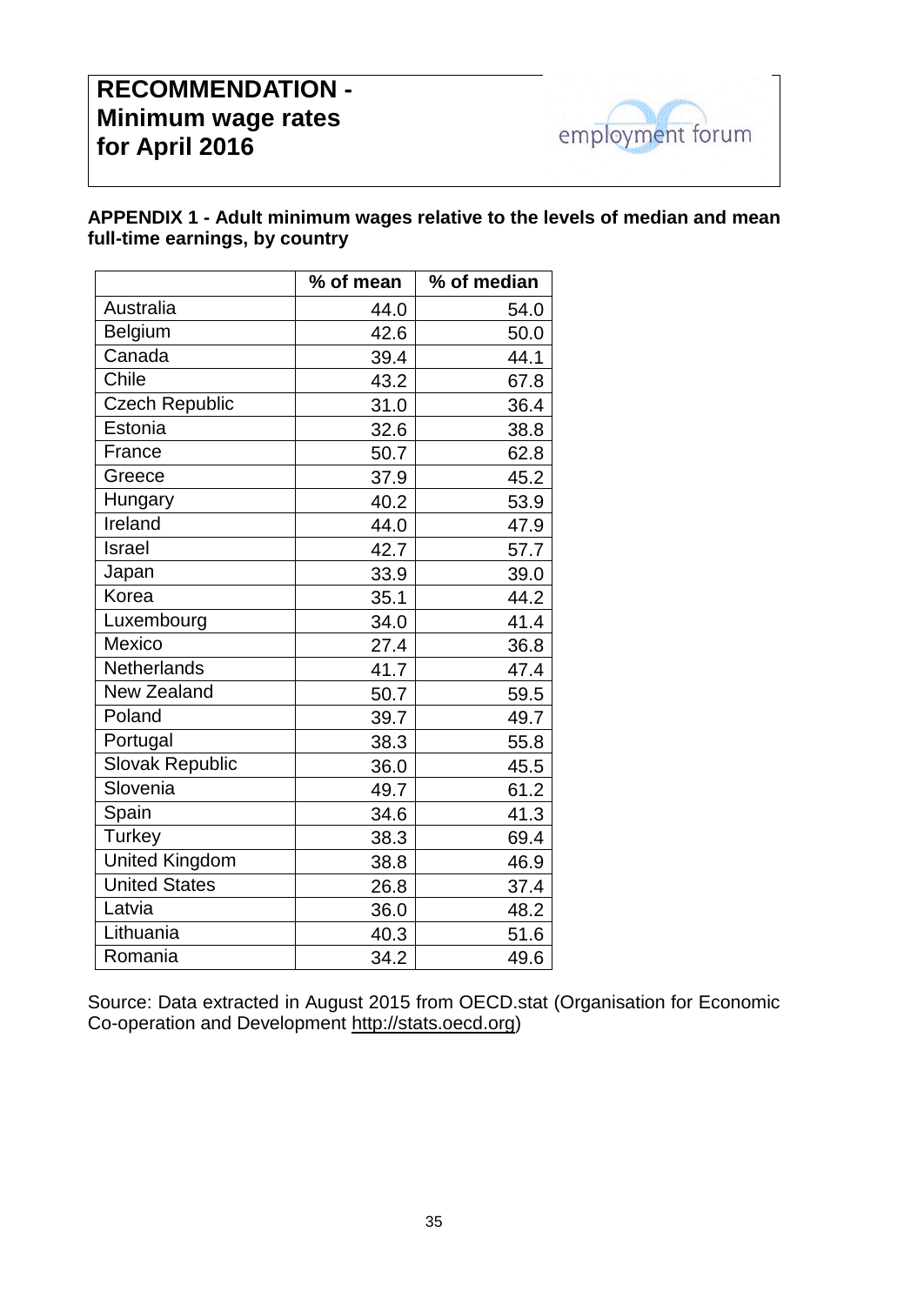

#### **APPENDIX 2 - Low paid, minimum wage and trainee rate jobs in Jersey**

The survey undertaken by the Jersey Statistics Unit for the June 2013 report on the Index of Average Earnings included, for the second consecutive year, a number of questions relating to low paid jobs. Employers were asked to provide information about jobs paid at £6.85 or less per hour and jobs paid at the minimum wage (£6.53 at that time) and the trainee rates. The survey covered around 56 percent of workers in Jersey. The data was not collected in the June 2014 or June 2015 surveys but is expected be collected again in the future.

To summarise the estimates that were derived relating to minimum wage jobs;

- Around 6 percent of jobs were paid at £6.53 per hour
- 10 percent of businesses employed staff at £6.53 per hour
- Jobs paid at £6.53 per hour represented 33 percent of jobs in agriculture and fishing, 20 percent of jobs in hotels, restaurants and bars, 9 percent of jobs in other business activities and 1 percent of jobs in wholesale and retail trades.
- Staff received food and/or accommodation provided by the employer in around half of the jobs that paid the minimum wage or the trainee rates.

#### Notes –

- i. The figures relate to one point in time only (the last week of June), which is a seasonal work peak.
- ii. One person businesses have been removed from the analysis.
- iii. All numbers are rounded to the nearest 100 (apart from total headcount figures which are rounded to the nearest 10). Numbers less than 50 are denoted by  $\sim$ .
- iv. All numbers relate to headcount, i.e. jobs filled, not full-time equivalents (FTE), so there may be double-counting of low paid and minimum wage staff where people have more than one job.
- v. "Total headcount" figures are derived from the June 2012 figures with minor adjustments/revisions, and exclude 1-person businesses so will vary from the published June 2012 manpower figures.
- vi. Sector estimates are ± 200. Overall estimates are ± 300

#### **Low paid jobs (£6.85 or less per hour)**

| <b>Sector</b>                        | <b>Total Headcount</b> | Low paid jobs | Low paid as % |
|--------------------------------------|------------------------|---------------|---------------|
| Agriculture and fishing              | 2,100                  | 1,000         | 48%           |
| Manufacturing                        | 1,040                  | 100           | 10%           |
| Electricity gas and water supply     | 500                    |               |               |
| Construction and quarrying           | 4,540                  |               |               |
| Wholesale and retail trades          | 7,940                  | 500           | 6%            |
| Hotels, restaurants & bars           | 6,060                  | 2,400         | 40%           |
| Transport, storage and communication | 2,610                  |               |               |
| Financial and legal activities       | 12,420                 |               |               |
| Other business activities            | 9,380                  | 1,200         | 13%           |
| All                                  | 46,570                 | 5,200         | 11%           |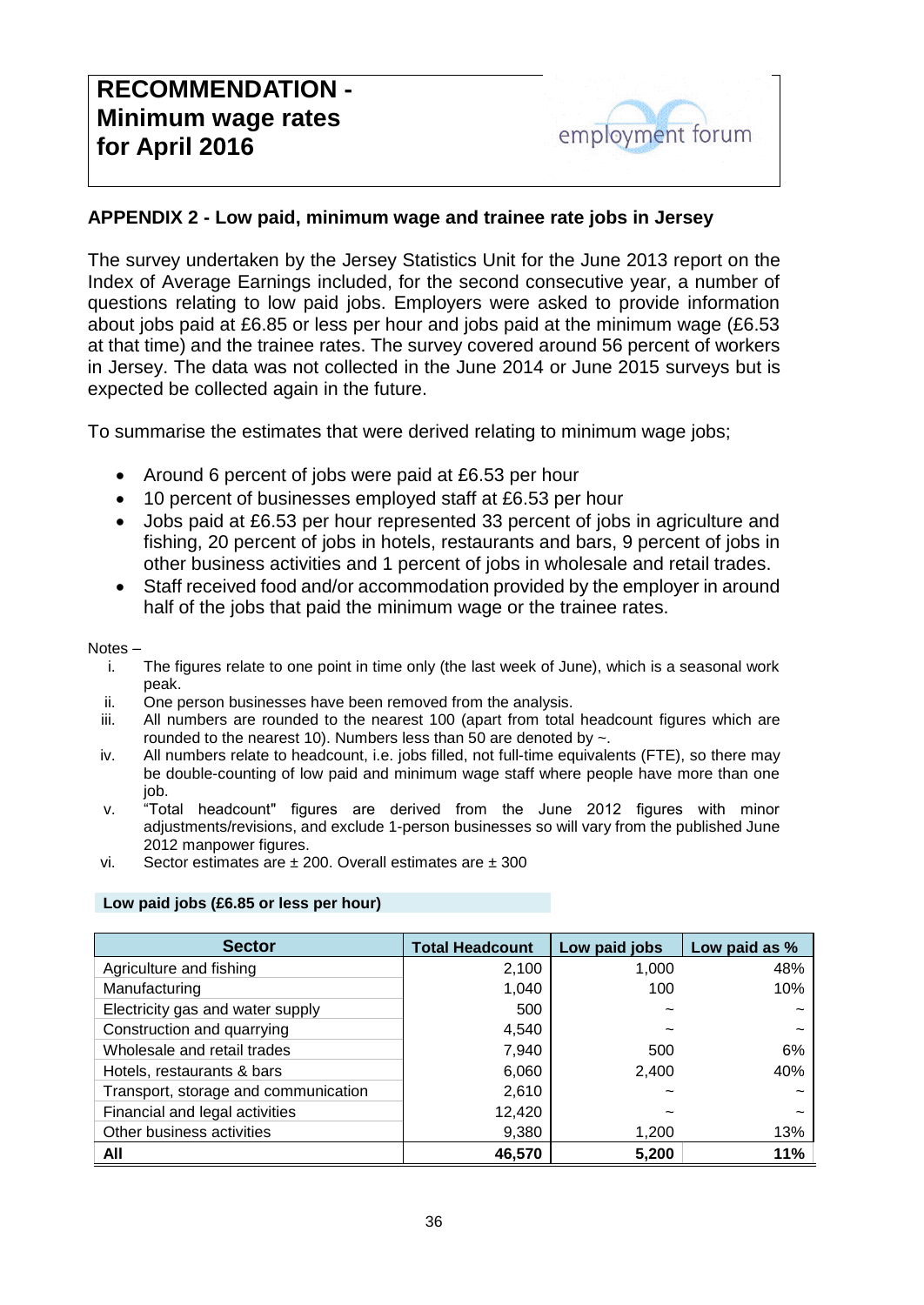# **RECOMMENDATION - Minimum wage rates for April 2016**



#### **Minimum wage jobs (£6.53 per hour)**

| <b>Sector</b>                        | <b>Total Headcount</b> | Min wage jobs | Min wage as % |
|--------------------------------------|------------------------|---------------|---------------|
| Agriculture and fishing              | 2,100                  | 700           | 33%           |
| Manufacturing                        | 1,040                  | 100           |               |
| Electricity gas and water supply     | 500                    |               |               |
| Construction and quarrying           | 4,540                  |               |               |
| Wholesale and retail trades          | 7,940                  | 100           | $1\%$         |
| Hotels, restaurants & bars           | 6,060                  | 1,200         | <b>20%</b>    |
| Transport, storage and communication | 2,610                  |               |               |
| Financial and legal activities       | 12,420                 |               |               |
| Other business activities            | 9,380                  | 800           | 9%            |
| All                                  | 46,570                 | 3,000         | 6%            |

#### **Trainees:**

There were less than 100 trainee rate jobs

There were less than 100 jobs paid between the lower trainee rate (£4.90 per hour) and the minimum wage (£6.53 per hour)

The two sectors with jobs paid at these rates were Construction and Hotels, restaurants and bars.

#### **Accommodation or accommodation with food provided by the employer in minimum wage and trainee rate jobs:**

| <b>Sector</b>                        | Minimum wage and<br>trainee rate jobs -<br>Food and/or<br>accommodation<br><b>PROVIDED</b> | Minimum wage and<br>trainee rate jobs -<br>food and/or<br>accommodation<br><b>CHARGED</b> |
|--------------------------------------|--------------------------------------------------------------------------------------------|-------------------------------------------------------------------------------------------|
| Agriculture and fishing              | 700                                                                                        | 700                                                                                       |
| Manufacturing                        |                                                                                            |                                                                                           |
| Electricity gas and water supply     |                                                                                            |                                                                                           |
| Construction and quarrying           |                                                                                            |                                                                                           |
| Wholesale and retail trades          |                                                                                            |                                                                                           |
| Hotels, restaurants & bars           | 800                                                                                        | 500                                                                                       |
| Transport, storage and communication |                                                                                            |                                                                                           |
| Financial and legal activities       |                                                                                            |                                                                                           |
| Other business activities            |                                                                                            |                                                                                           |
| All                                  | 1.500                                                                                      | 1.20                                                                                      |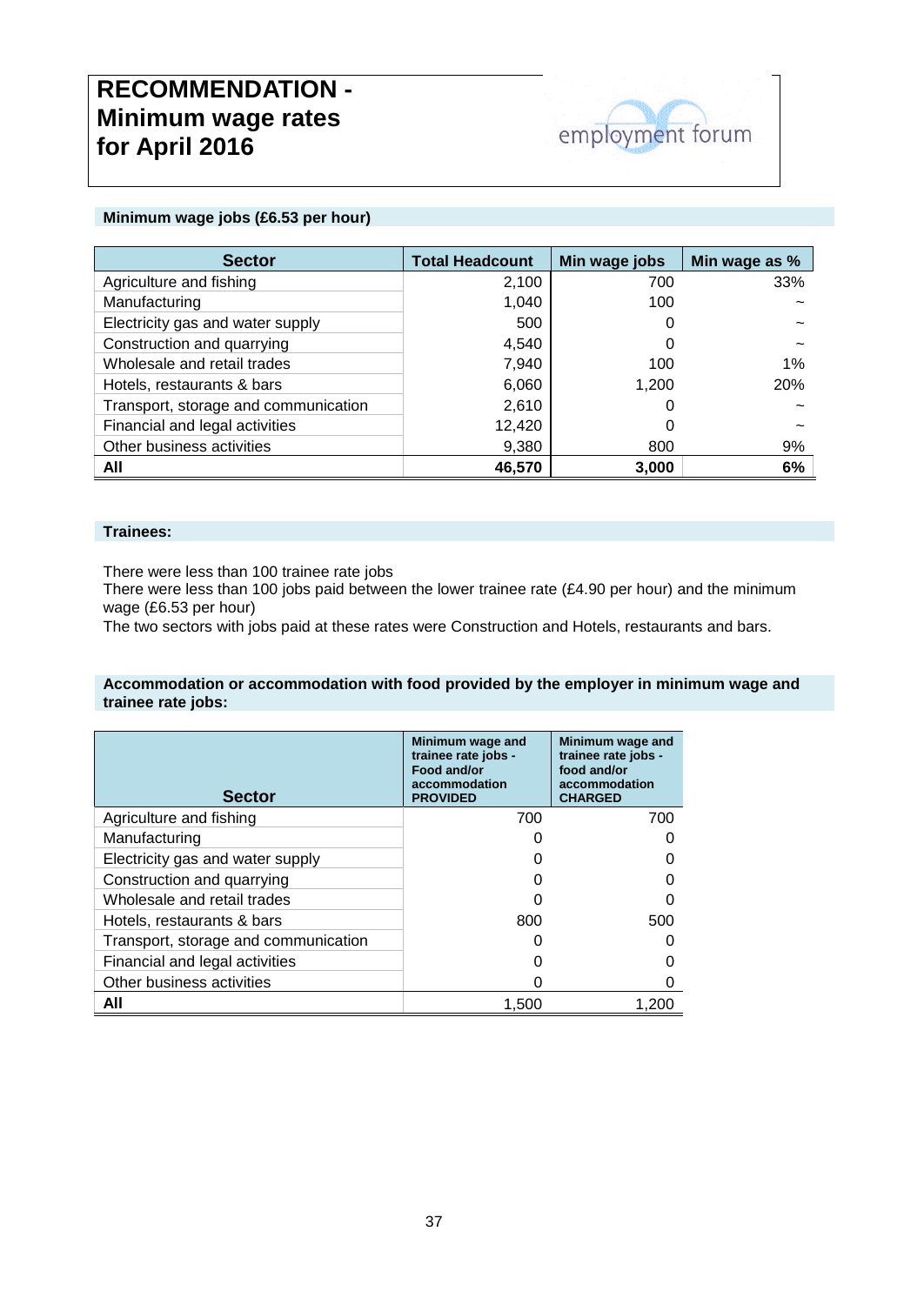#### **APPENDIX 3 – Selection of quotes from consultation responses**

#### **Increasing the minimum wage**

*"I don't believe the minimum wage is enough to live on in Jersey. This has to be reviewed and in my opinion increased to give all staff a better standard of living. We currently pay over the minimum wage and continue to increase this each year. Trainee wages are not great and I wonder how this is meant to incentivize people to go to work each day. I understand that employers invest a lot of time and effort into new staff but at the end of the day its the wages and the promise of more that keeps employees coming to work. Employees should have the freedom to speak out about wages without the risk of losing their jobs."* (Sue Emmanuel, Hamptonne Farm Limited, agriculture employer)

*"Deal with the cost of living (cause) and not the symptom (wages). Increasing wages will ultimately lead to increased house prices (which in turn increases rents), which in turn then requires higher wages from employees. Ultimately the economy then becomes uncompetitive compared to external countries (we need higher wages to maintain a standard of living/disposable income) compared to another nation. Dealing*  with the cost of living won't require higher wages as living standards will increase *through higher disposable income / and business activity will increase as they become relatively more competitive. This is the primary issue facing western economies."* (Anonymous employer, wholesale and retail)

*"Pay them more than being on benefits !"* (Anonymous parent)

*"Possible imminent deflation, other employees have had a wage freeze since 2008."* (Anonymous employee, hotels, restaurants and bars)

*"Yes looking at other areas with high cost of living, Scandinavia, certain state sin USA including parts of California and Oregon have raised minimum wage with positive affects for everyone. The current minimum wage is very low and goes against States principles of trying to improve a healthier society how can people who have no money left after bills and rent who are on minimum wage? More personally I deal daily with income support participants and importantly they are better off remaining on income support rather than going onto minimum wage purely mathematically so there is no incentive for them to come off it, also by increasing minimum wage the argument for working on 'slave labour rate' or 'working just to pay bills' arguments which deter job seekers form working would be removed. Minimum wage needs to be realistic to the island and should be around £8-10 an hour."* (Anonymous 'other' respondent)

*"Raising the minimum age will mean that food, shopping, eating out will get more expensive so there be no benefits."* (CIPD respondent)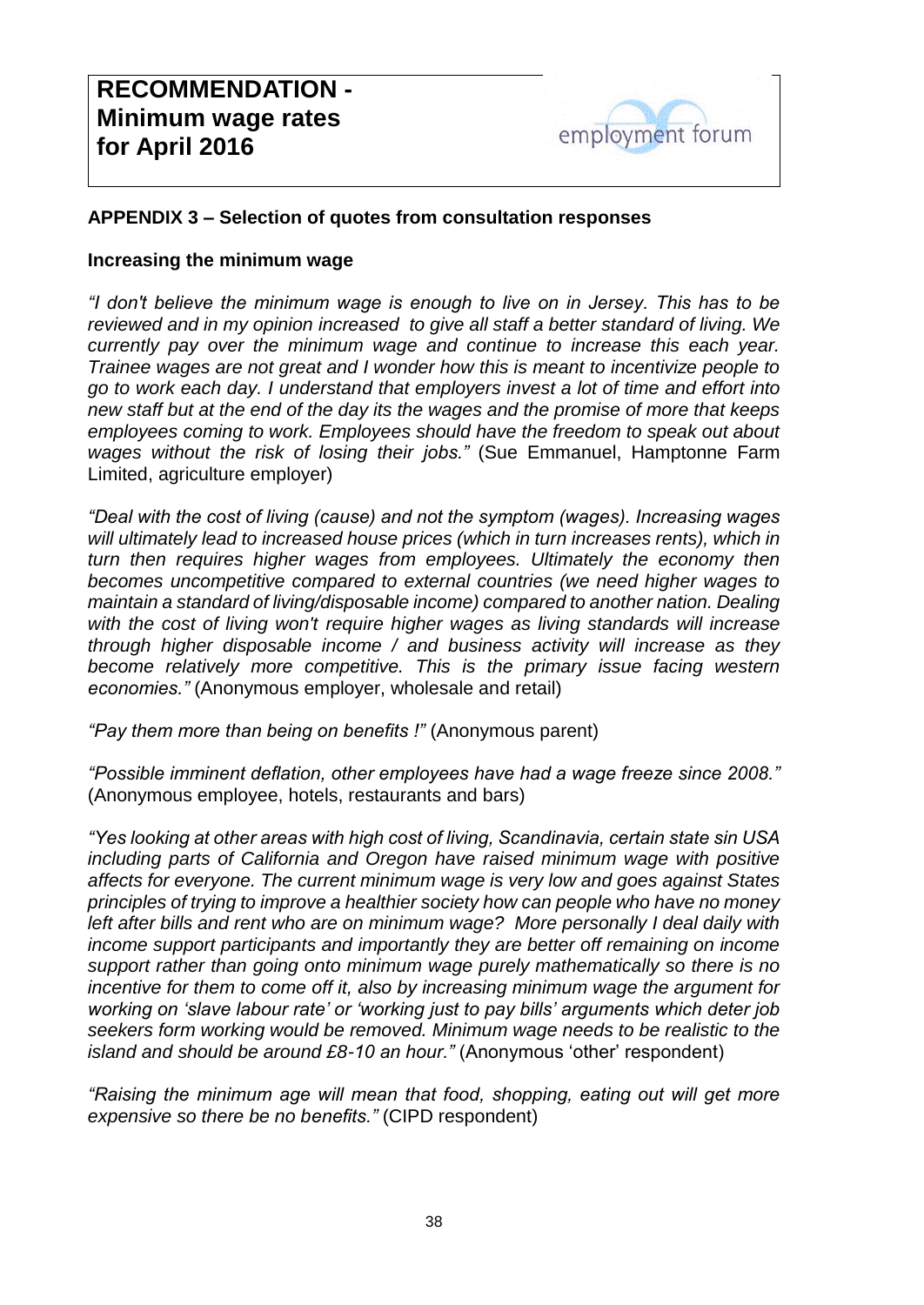*"Should be frozen along with States workers pay and welfare benfits."* (Anonymous employee, wholesale and retail)

*"People should be paid a living wage for work done and not have to rely on benefits. Companies will maybe have to improve profitability in order to afford this."* (Anonymous 'other' respondent)

#### **Impact of minimum wage increase on wages generally**

*"It has not had an impact as yet, as so few people are on the minimum wage, but a continual upward movement without an increase in turnover, will result in either; (1) a reduction in the hours worked (2) a reduction in staff levels As the differential*  between the average wage in the lower paid sector and the minimum wage merge, *the result will be an inflationary cycle, prices for service will rise and if the public are not willing or cannot afford to pay businesses will close. What will be the effect as the minimum wage levels brings people on it, into the tax threshold this creates a whole new issue."* (Anonymous employer, wholesale and retail)

*"Forced an increase for other staff to maintain differentials."* (Anonymous employer, hotels, restaurants and bars)

*"Higher paid employees have more to offer. Whether in hard or soft talents cooperative skills or willingness to please."* (Anonymous, 'other' respondent)

*"I run a gardening business where you have a lot of weekend cash in hand and low price non insured "gardeners" do work. If i have to put my rates up then they get the work i loose out the social security and the tax all loose out."* (James Ransom, Ransoms Horticultural Services, horticulture employer)

*"Length of service is considered when increasing staff salaries when the minimum wages change and new comers get minimum wage."* (Anonymous employer, hotels, restaurants and bars)

*"My less experienced girls start at £7.00phr,as they gain knowledge their pay increases* When it comes to pay review they get an increase of , anything thing from *20p an hour to 60p,which in an small business adds up. So what happens is regular sales assistant end up on wage close to supervisors/assistant mang,but don't have responsibility and work load that their bosses have. You then end up with demotivated supervisors /assist mang. £6.50 ,should be minimum wage."* (Anonymous employer, wholesale and retail)

*"What a silly question. Of course it does."* (Anonymous parent)

*"Try to maintain a differential for senior employees."* (Anonymous employer, transport, storage and communications)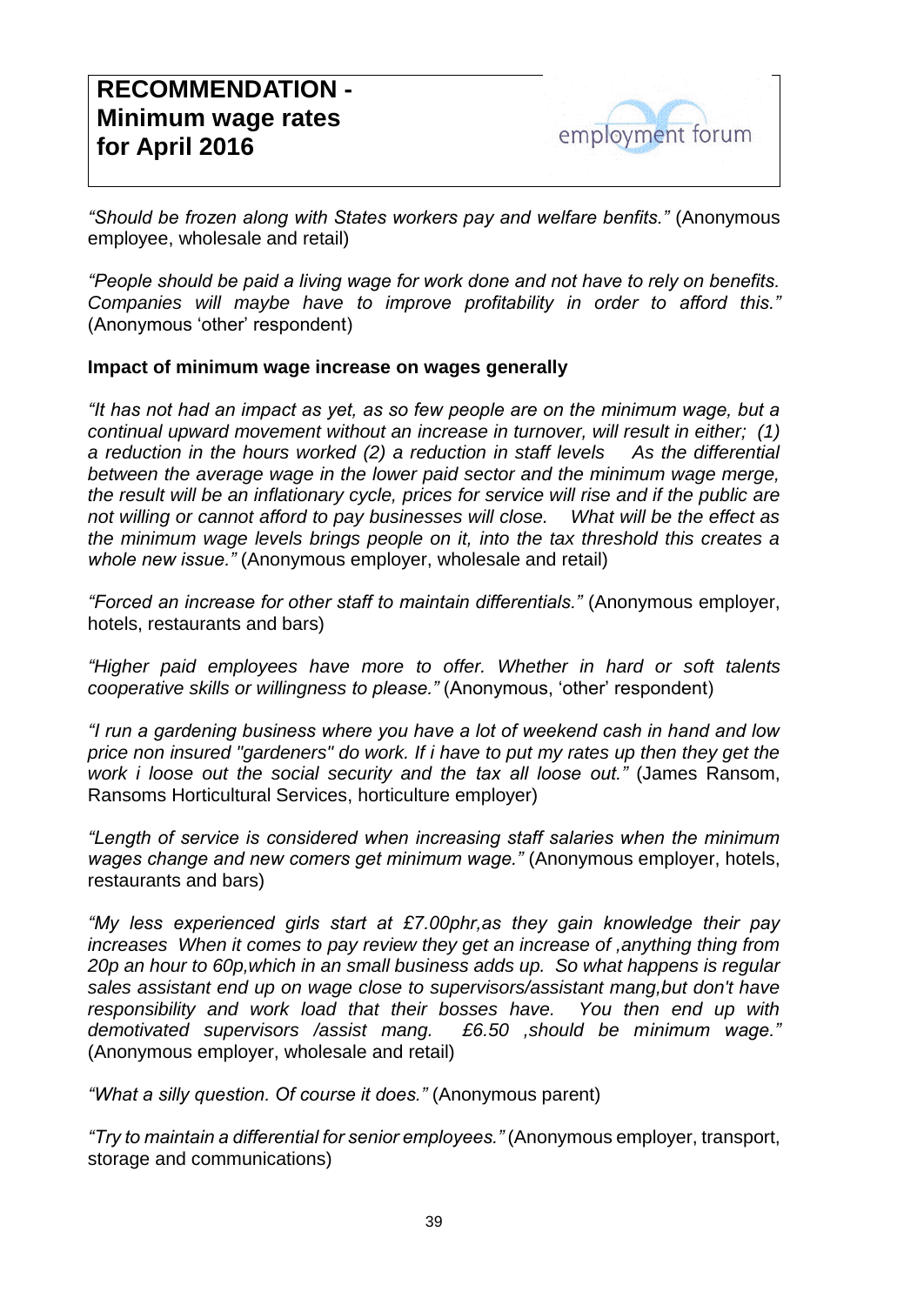#### **Trainee rates**

*"My experience with many young staff members while in a training program and living at home, is that, the current levels of pay allows income to be spent rather frivolously, but especially on alcohol. Where as those young people trying to make it on their own without family support find it impossible to survive on this rate."* (Anonymous employer, wholesale and retail)

*"Need to be able to survive on it."* (CIPD respondent)

*"Because it is ridiculous that anybody in employment should be expected to be able to live off such little money when there are people receiving more from unemployment benefits."* (CIPD respondent)

*"We pay our trainees above the regular minimum wage as the trainee rates seem like slavery, especially as this isn't a cheap place to live."* (CIPD respondent)

*"Would not increase as I still have to pay for training and time out."* (CIPD respondent)

*"Stay the same. When training should be paid less unless states pay the training."*  (CIPD respondent)

*"This bracket should be widen and employers know more about who should and could be on it."* (CIPD respondent)

*"I fundamentally don't agree with this. How can people live on this rate of pay."* (CIPD respondent)

*"Most trainees, without being ageist, are younger so potentially have less experience and potentially less personal overheads."* (CIPD respondent)

*"Should the same as the UK / Guernsey have a young person wage £1 less than the minimum Wage."* (CIPD respondent)

*"Should be done on age like the UK."* (CIPD respondent)

*"Reasonable given the poor quality of education attainment we see in some young people which means they need quite a bit of support."* (CIPD respondent)

#### **Youth rate**

*"There should be a student rate for local workers as they are now at a disadvantage and struggle to get a summer job which effects their development. They are not really training for a specific role but employers struggle to justify a rate of £6.78 and often exclude them from consideration."* (Anonymous employer, hotels restaurants and bars)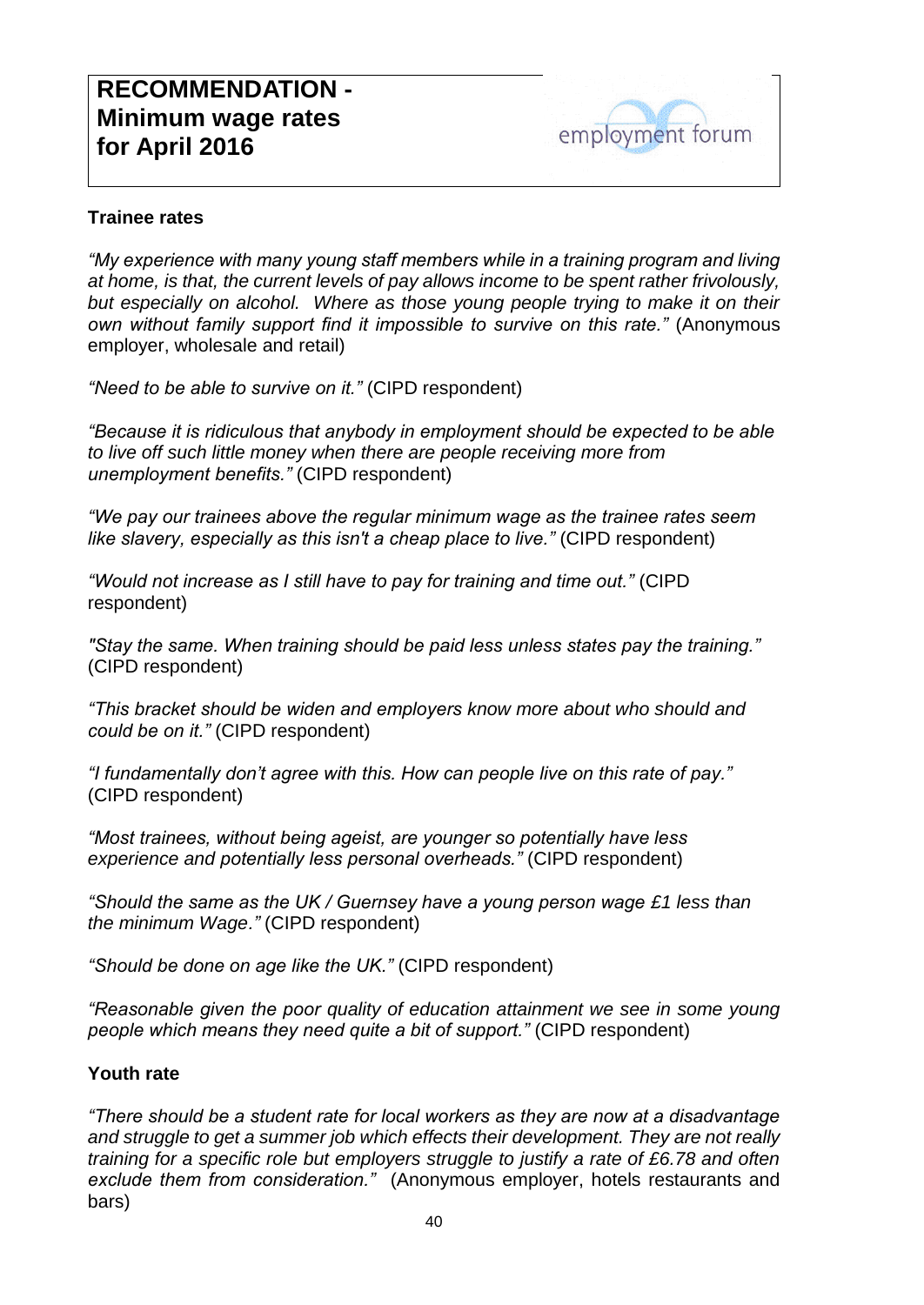*"Change the training rates to youth rates, on the grounds that every young person straight from school has to undergo some degree of training as they all arrive at work*  totally inexperienced. It matters not whether they are trained in a formal educational *environment or taught by the business owner or manager or other staff. They all start off with no knowledge or experience whatever. There will always be employer reluctance to pay high rates for an inexperienced young person when an experienced (or semi-experienced) older person can be employed at the same or similar pay-rate. It's simple economics and the consistent failure to implement youth rates for untrained youngsters up to 20 years of age has certainly ensured that hundreds of young Jersey people have remained unemployed for the last ten years."* (Anonymous employer, hotels, restaurants and bars)

### **Living wage**

"*Consideration of a 'Living wage'. It makes no sense to allow employers to pay a wage that a person cannot live on, for the State to supplement that wage from taxes. Better a living wage is paid, everyone pays taxes and the cost to the State is reduced."* (Anonymous employee, public sector)

*"Consider living wage for Jersey."* (Derek Hairon, Jersey Kayak Adventures Ltd, leisure employer)

*"Jersey is extremely expensive to live in & Jersey needs to have a living wage so that people are able to come of subsidies by income support! Rents are unrealistic & far too high."* (Anonymous 'other' respondent)

*"I think the minimum wage should at least match the UK 's "living" wage."* (Anonymous 'other' respondent)

#### **Other comments**

*"To ensure all employers to pay the minimum wage or more for peoples effort."* (Anonymous job seeker)

*"Rise in the minimum wage in the UK will have a impact here if prices do go up for food etc."* (Anonymous employee, wholesale and retail)

*"The minimum should apply to older people and youngsters with no ties should be paid much less."* (Anonymous job seeker)

*"Reduce the amount long term unemployed get so it's worth them working instead of living off easy benefits. people should have to work and perhaps do jobs they are not so keen on and make them employable."* (Anonymous employer, wholesale and retail)